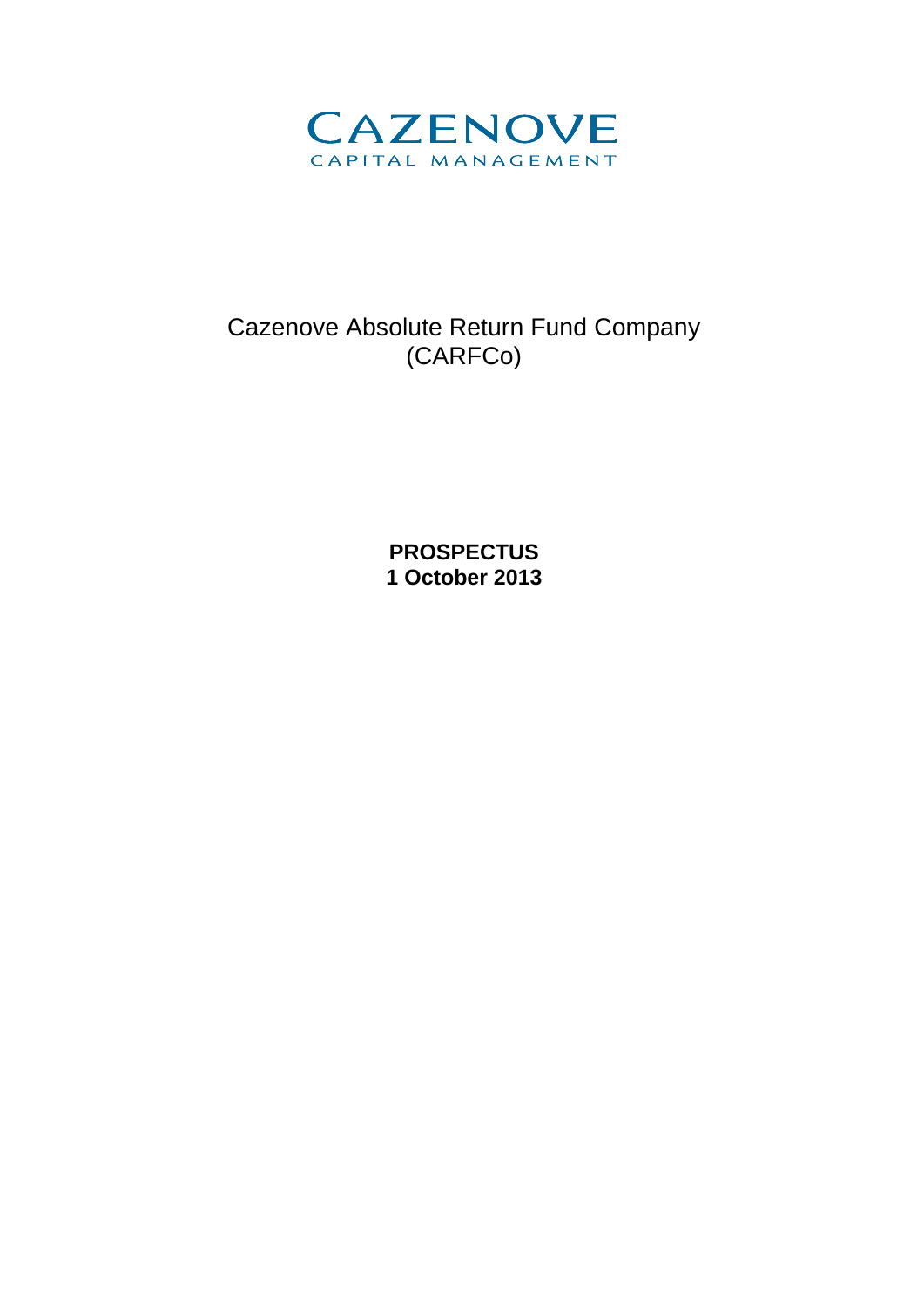# Prospectus of Cazenove Absolute Return Fund Company

An investment company with variable capital incorporated with limited liability and registered in England and Wales under Regulation 4 of the Open-Ended Investment Companies Regulations 2001, as amended or reenacted from time to time.

This document ("this Prospectus") constitutes the prospectus for Cazenove Absolute Return Fund Company ("the Company"), which has been prepared in accordance with the Collective Investment Schemes Sourcebook (COLL) of the Financial Conduct Authority ("FCA") made under the Financial Services and Markets Act 2000.

This Prospectus is dated, and is valid as at 1 October 2013.

Copies of this Prospectus have been sent to the FCA and the Depositary.

Cazenove Investment Fund Management Limited, the Authorised Corporate Director ("the ACD") of the Company, is responsible for the information contained in this Prospectus. To the best of its knowledge and belief (having taken all reasonable care to ensure that such is the case), the information in this document does not contain any untrue or misleading statement or omit any matters required by The Open-Ended Investment Companies Regulations 2001 to be included in it. Cazenove Investment Fund Management Limited accepts responsibility accordingly.

#### **Distribution**

No person has been authorised by the Company to give any information or make any representations in connection with the offering of Shares other than those contained in this Prospectus, and, if given or made, such information or representations must not be relied on as having been made by the Company. The delivery of this Prospectus (whether or not accompanied by any reports) or the issue of Shares shall not, under any circumstances, create any implication that the affairs of the Company have not changed since the date hereof.

The distribution of this Prospectus and the offering of Shares in certain jurisdictions may be restricted. Persons into whose possession this Prospectus comes are required by the Company to inform themselves about and to observe any such restrictions. This Prospectus does not constitute an offer or solicitation by anyone in any jurisdiction in which such an offer or solicitation is not authorised or to any person to whom it is unlawful to make such offer or solicitation.

Shares in the Company are not listed or dealt on any investment exchange.

Potential investors should not treat the contents of this Prospectus as advice relating to legal, taxation, investment or any matters and are recommended to consult their own professional advisers concerning the acquisition, holding or disposal of Shares.

The provisions of the Company's Instrument of Incorporation are binding on each of its Shareholders.

This Prospectus has been approved for the purpose of section 21 of the Financial Services and Markets Act 2000 by Cazenove Investment Fund Management Limited.

This Prospectus is based on information, law and practice at the date hereof. The Company cannot be bound by an out of date prospectus when it has issued a new prospectus, and investors should check with Cazenove Investment Fund Management Limited that this is the most recently published prospectus.

The Depositary is not responsible for the information contained in this Prospectus and accordingly does not accept any responsibility therefore under the FCA Rules or otherwise.

**Important: If you are in any doubt about the contents of this Prospectus you should consult an independent financial adviser**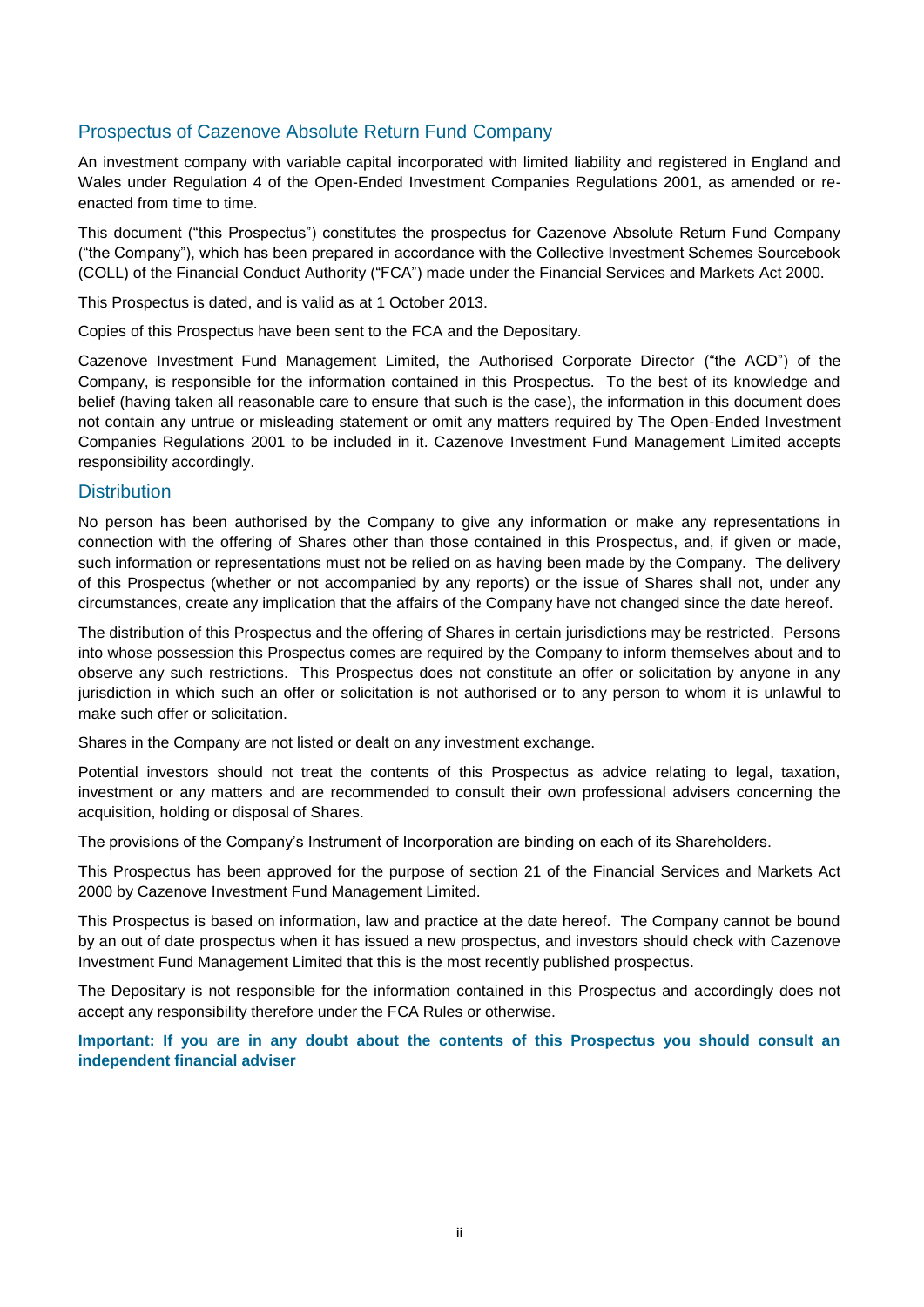# **INDEX**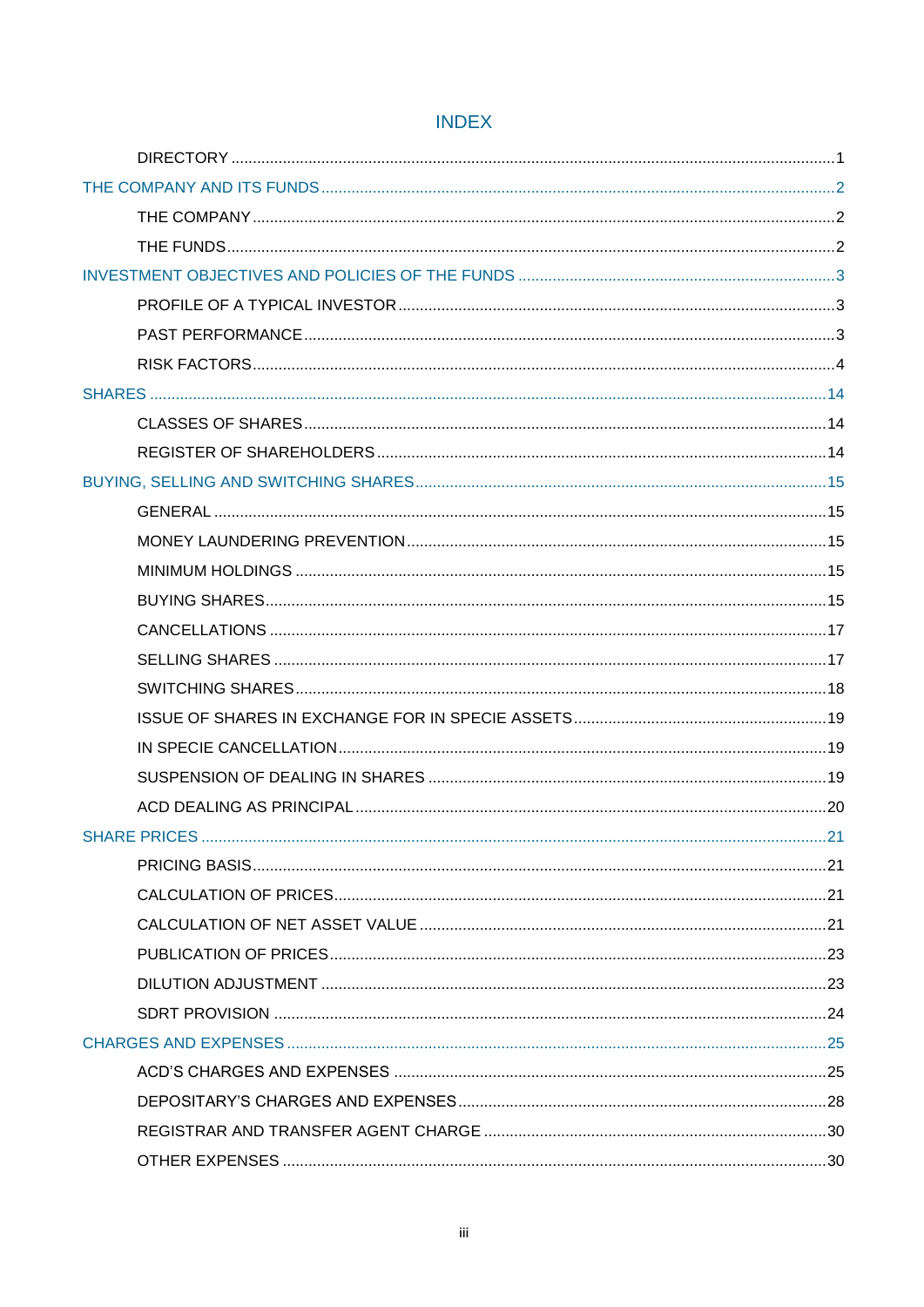| GENERAL                                                         |  |
|-----------------------------------------------------------------|--|
|                                                                 |  |
|                                                                 |  |
| RESTRICTIONS AND COMPULSORY TRANSFER AND REDEMPTION OF SHARES57 |  |
|                                                                 |  |
|                                                                 |  |
|                                                                 |  |
|                                                                 |  |
|                                                                 |  |
|                                                                 |  |
|                                                                 |  |
|                                                                 |  |
|                                                                 |  |
|                                                                 |  |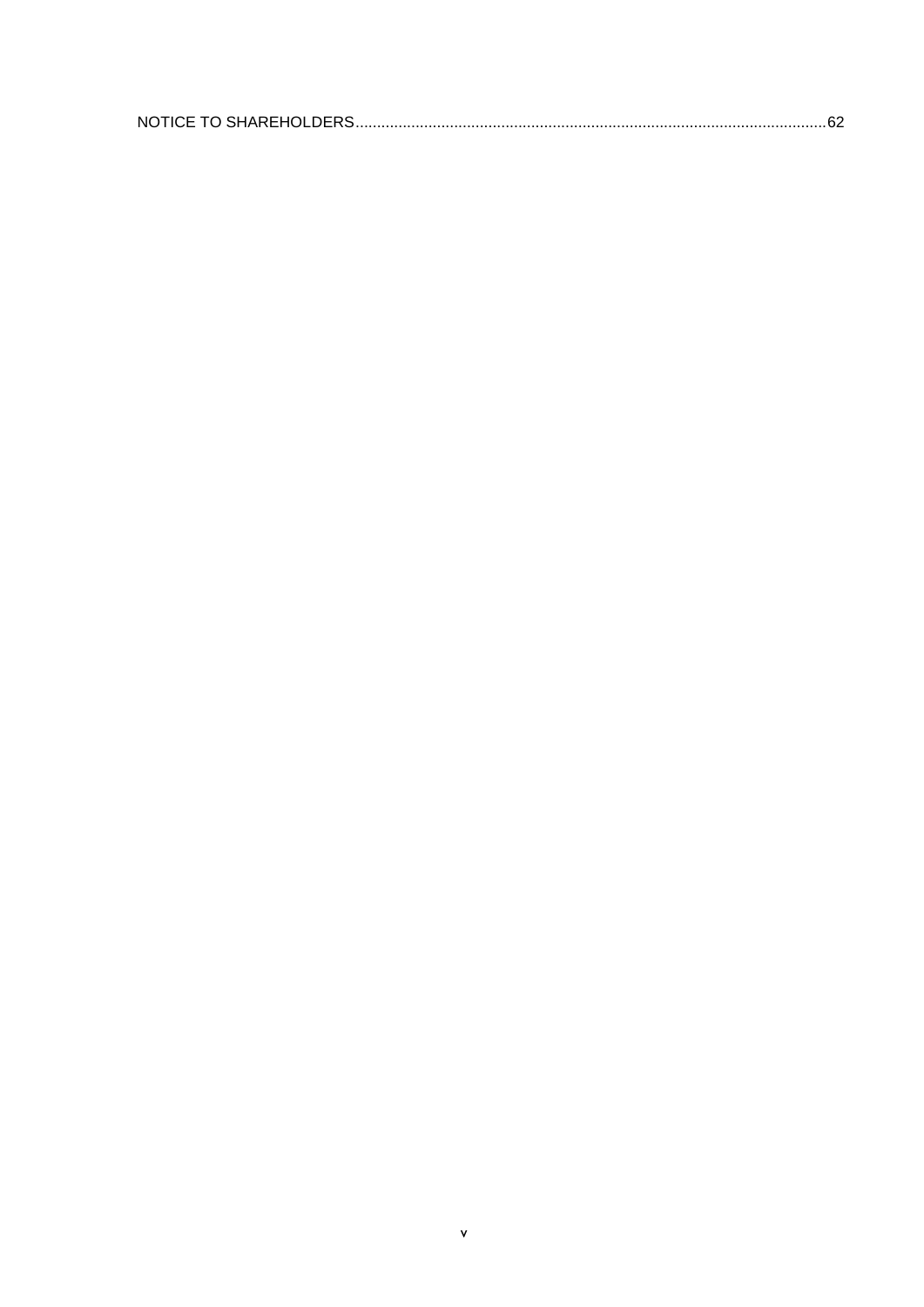# Terms used in this document

**"Absolute VaR"** An absolute VaR approach limits the maximum VaR that a Fund can have relative to its NAV. **"ACD"** Cazenove Investment FundManagement Limited, the authorised corporate director of the Company. **"Act"** Financial Services and Markets Act 2000, as amended or re-enacted from time to time. **"Business Day"** A day on which The London Stock Exchange is open for business*.* If for any reason which, in the sole determination of the ACD, impedes the fair and accurate valuation of a Fund's portfolio of securities, or a significant portion thereof, in accordance with the FCA Rules, this Prospectus and the Instrument of Incorporation of the Company, the ACD may decide that any Business Day shall not be construed as such. **"Class"** All of the Shares relating to a single Fund or a particular class or classes of Shares relating to a single Fund. **"Company"** Cazenove Absolute Return Fund Company (CARFCo). **"Custodian"** JPMorgan Chase Bank, N.A., the custodian of the Scheme Property. **"Depositary"** J.P. Morgan Trustee and Depositary Company Limited, the depositary of the Company. **"FCA"** The Financial Conduct Authority,or its replacement or successor from time. **"FCA Rules"** The rules contained in the Collective Investment Schemes Sourcebook (COLL), as amended from time to time, published by the FCA as part of its handbook of rules made under the Act which shall, for the avoidance of doubt, not include guidance or evidential requirements contained in the said Sourcebook **"Fund"** A sub-fund of the Company (being part of the scheme property which is pooled separately and to which specific assets and liabilities of the Company may be allocated), which is invested in accordance with the investment objective applicable to such sub-fund. **"Financial Year"** The Company's Annual Accounting Period which ends on 30 September each year. **"Gross NAV"** The Net Asset Value of a Fund after all regular accruing charges and expenses have been accrued to a Fund but before any Performance Fee has been accrued on the current Valuation Point. **"High Water Mark"** Performance measure used to ensure that a fee is only charged when the value of a Fund has increased over the Performance Period. It is based on the Net Asset Value of a Fund on the last Business Day of the Performance Period and where a Performance Fee is payable. If no Performance Fee is payable the High Water Mark will remain unchanged as of the end of the previous Performance Period. **"Initial Offer Period"** The initial offer of classes of Shares of each Fund referred to in this Prospectus and in Appendix 1 in respect of each Class of each Fund.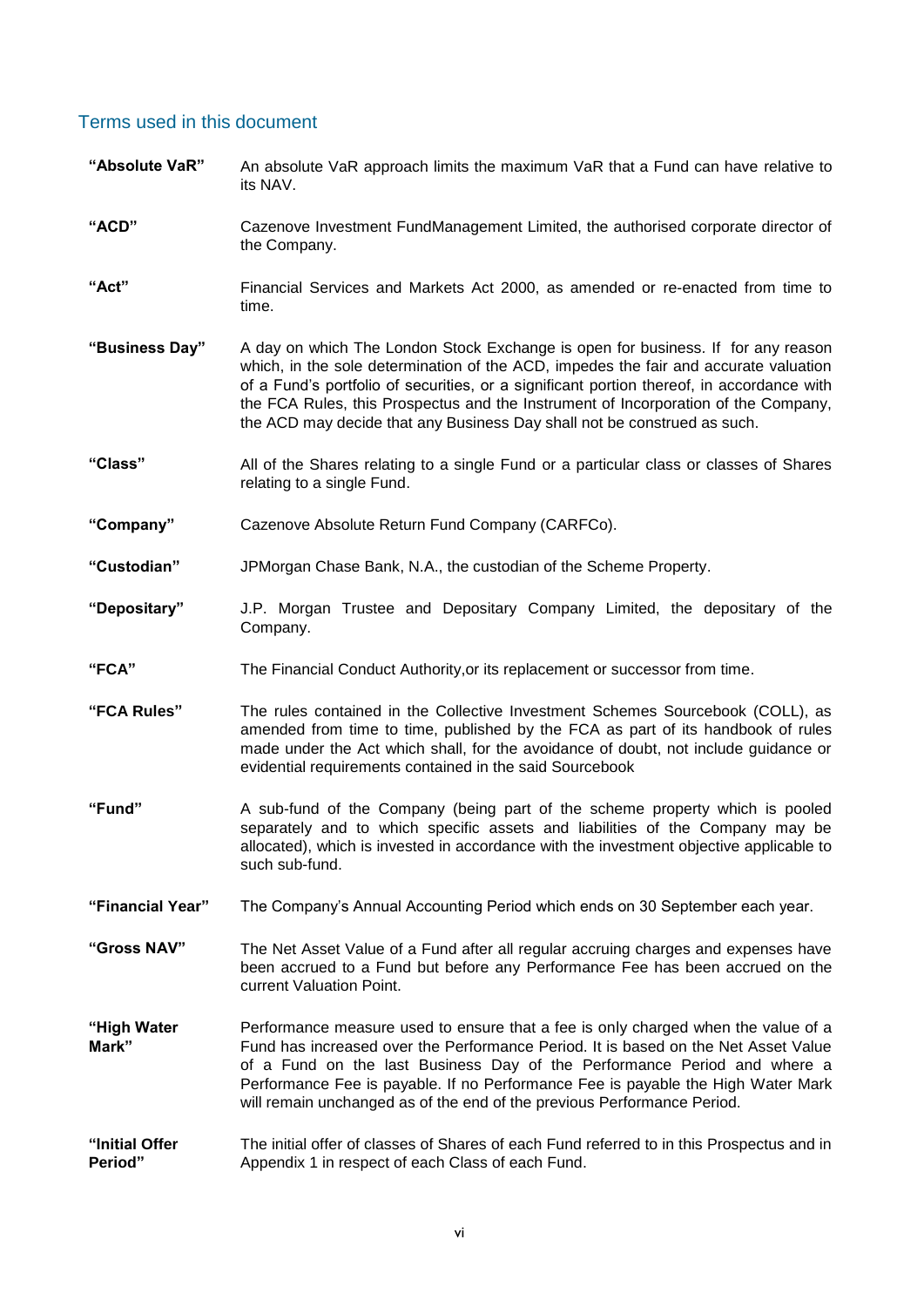**"Instrument of**  The instrument of incorporation of the Company, as amended from time to time.

**Incorporation"**

- **"Leverage"** The use of financial derivative instruments or borrowed capital, such as margin, to increase the potential return of an investment.
- **"Net Asset Value" or "NAV"** The value of the scheme property attributable to a Fund (or the Company) less the liabilities of the Fund (or the Company) as calculated in accordance with the Company's Instrument of Incorporation and the FCA Rules.
- **"Net NAV"** The Net Asset Value of a Fund after the Performance Fee and all other regular accruing charges and expenses have been accrued to a Fund on the previous Valuation Point.
- **"Non-Qualified Person"** Any person to whom a transfer of Shares (legally or beneficially) or by whom a holding or acquisition of Shares (legally or beneficially) would or, in the opinion of the ACD, might:-

be in or constitute a breach of any law (or regulation by a competent authority) of any country or territory by virtue of which the person in question is not qualified to hold such Shares; or

require the Company to be registered under any law or regulation whether as an investment fund or otherwise, or cause the Company to be required to apply for registration, or comply with any registration requirements in respect of any of its Shares, whether in the United States of America or any other jurisdiction; or

cause the Company or its Shareholders some legal, regulatory, taxation, pecuniary or material administrative disadvantage or other adverse consequence which the Company or its Shareholders might not otherwise have incurred or suffered; or

require the ACD to be registered under any law or regulation whether as an investment adviser or otherwise, or cause the ACD to be required to seek an exemption from such registration, whether in the United States of America or any other jurisdiction.

- **"OEIC Regulations"** The Open-Ended Investment Companies Regulations 2001, as amended or reenacted from time to time.
- **"Performance Fee"** The performance related management fee equal to 20 per cent. of the increase in the Net Asset Value of each Share of each Class of each Fund outstanding in respect of each Performance Period.
- **"Performance Period"** The Performance Period for the Cazenove UK Absolute Target Fund from launch to 31 December 2011was three calendar months. This was followed by a Performance Period of 9 months from 1 January to 30 September 2012. Thereafter the Performance Period istwelve months in line with the Company's Financial Year. The Performance Period for the Cazenove Absolute UK Dynamic Fund is twelve calendar months.The first Performance Period for a Fund may be less than a Fund's standard Performance period.
- **"Register"** The register of Shareholders kept on behalf of the Company pursuant to paragraph 1(1) of schedule 3 of the OEIC Regulations.

**"Registrar"** JP Morgan Europe Limited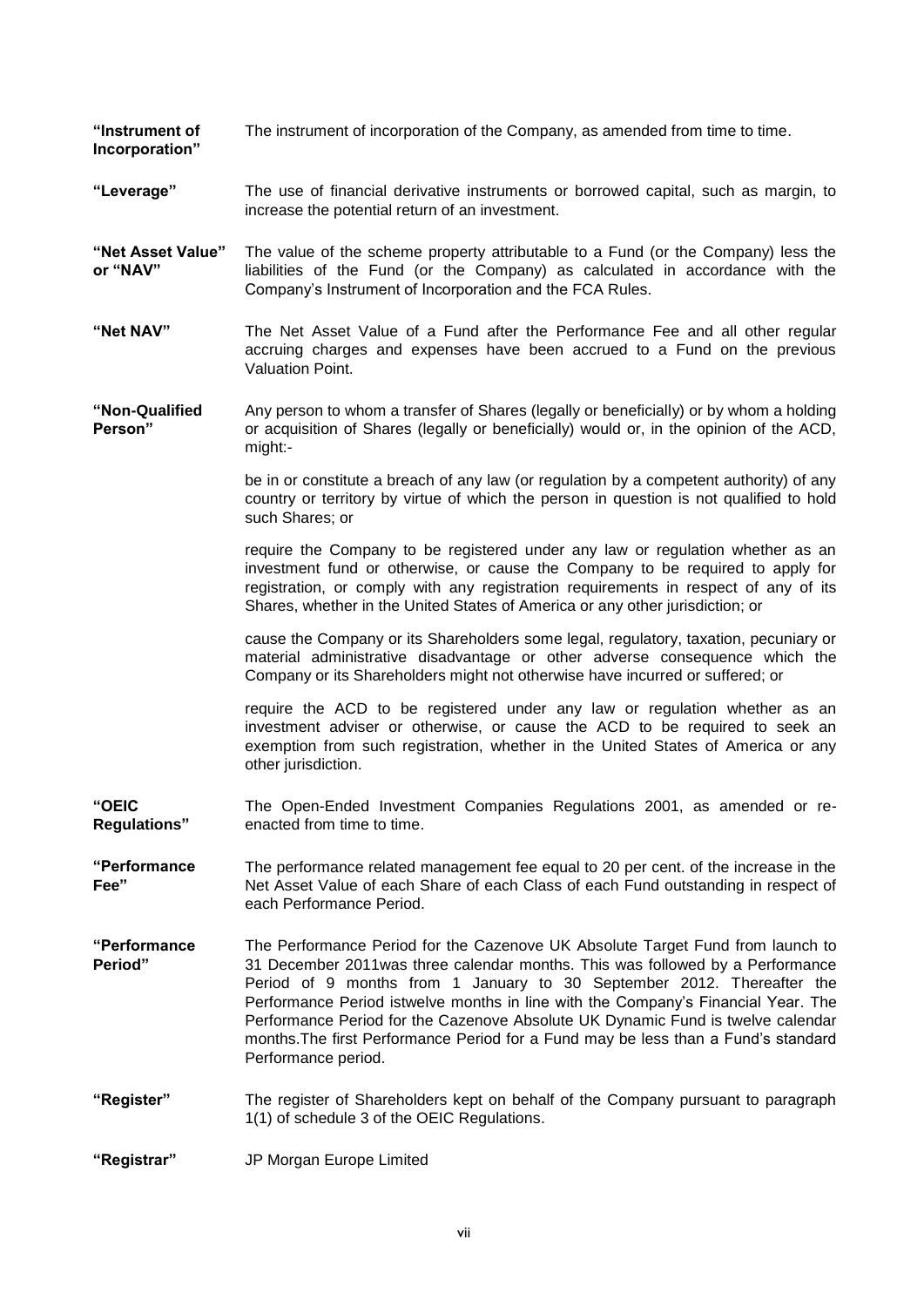**"Scheme Property"** The property of the Company or a Fund, as the context may require, required under the FCA Rules to be given for safekeeping to the Depositary.

- **"Share"** A share in the capital of the Company (including the fractions of one thousandth of a Share).
- **"Shareholder"** A holder of Shares.
- **"Transfer Agent"** JP Morgan Europe Limited.
- **"UCITS Directive"** Means Directive No. 2009/65/EC of the Council and the European Parliament of 13 July 2009.
- **"UCITS Scheme"** A collective investment scheme complying with the requirements of the UCITS Directive.
- **"Valuation Point"** The point on a dealing day whether on a periodic basis or for a particular valuation, at which the ACD carries out a valuation of the Scheme Property for the Company or a Fund (as the case may be) for the purpose of determining the price at which Shares of a Class may be issued, cancelled, sold or redeemed. The current Valuation Point for each Fund is set out in Appendix 1.
- **"VaR"** Value at Risk, which is a measure of the maximum expected loss at a given confidence level over the specific time period.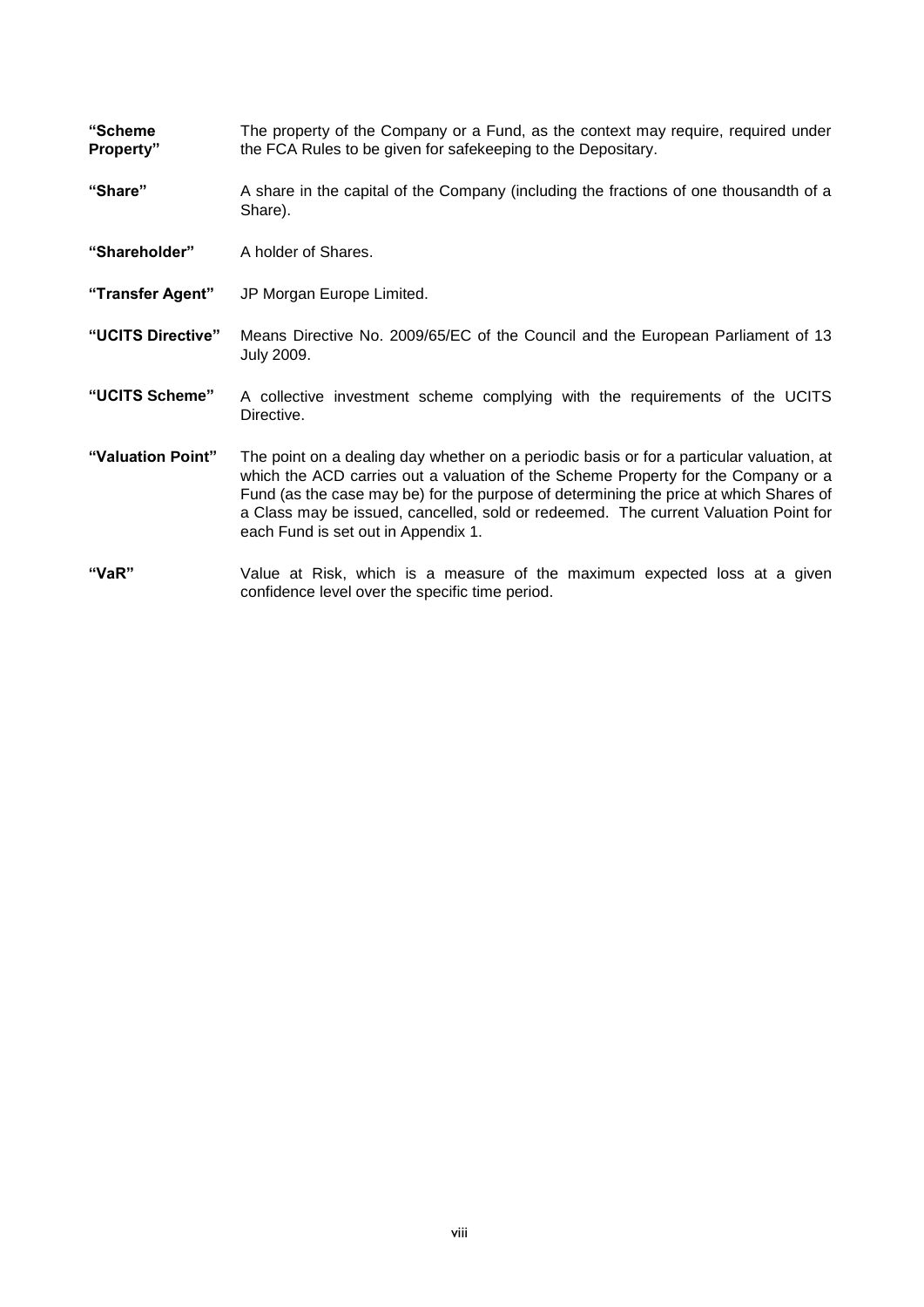# <span id="page-8-0"></span>**DIRECTORY**

Addresses of:-

# **The Company**

CAZENOVE ABSOLUTE RETURN FUND COMPANY

| <b>Registered Office</b> | 12 Moorgate           | <b>Head Office</b> | 12 Moorgate |
|--------------------------|-----------------------|--------------------|-------------|
|                          | London                | and address for    | London      |
|                          | EC <sub>2</sub> R 6DA | service of         | EC2R 6DA    |
|                          |                       | notices            |             |

#### **The Authorised Corporate Director**

#### CAZENOVE INVESTMENT FUND MANAGEMENT LIMITED

| <b>Registered Office</b> | 12 Moorgate | <b>Head Office</b> | 12 Moorgate |
|--------------------------|-------------|--------------------|-------------|
|                          | London      | and address for    | London      |
|                          | EC2R 6DA    | service of         | EC2R 6DA    |
|                          |             | notices            |             |

#### **The Depositary**

THE J.P.MORGAN TRUSTEE AND DEPOSITARY COMPANY LIMITED

| <b>Registered Office</b> | 25 Bank Street | <b>Principal place</b> | Chaseside   |
|--------------------------|----------------|------------------------|-------------|
|                          | Canary Wharf   | of business            | Bournemouth |
|                          | London         |                        | BH7 7DA     |
|                          | E14 5JP        |                        |             |

#### **The Custodian**

JPMORGAN CHASE BANK, N.A.

| <b>Registered Office</b> | 25 Bank Street | <b>Principal place</b> | Chaseside   |
|--------------------------|----------------|------------------------|-------------|
|                          | Canary Wharf   | of business            | Bournemouth |
|                          | London         |                        | BH7 7DA     |
|                          | E14 5JP        |                        |             |

#### **Registrar and Transfer Agent**

JP MORGAN EUROPE LIMITED

| <b>Registered Office</b> | 25 Bank Street Canary Administrative |               | 60 Victoria Embankment |
|--------------------------|--------------------------------------|---------------|------------------------|
|                          | Wharf London                         | <b>Office</b> | London EC4YR0JP        |
|                          | E14 5JP                              |               |                        |

#### **Auditor**

PRICEWATERHOUSECOOPERS LLP

7 More London Riverside London SE1 2RT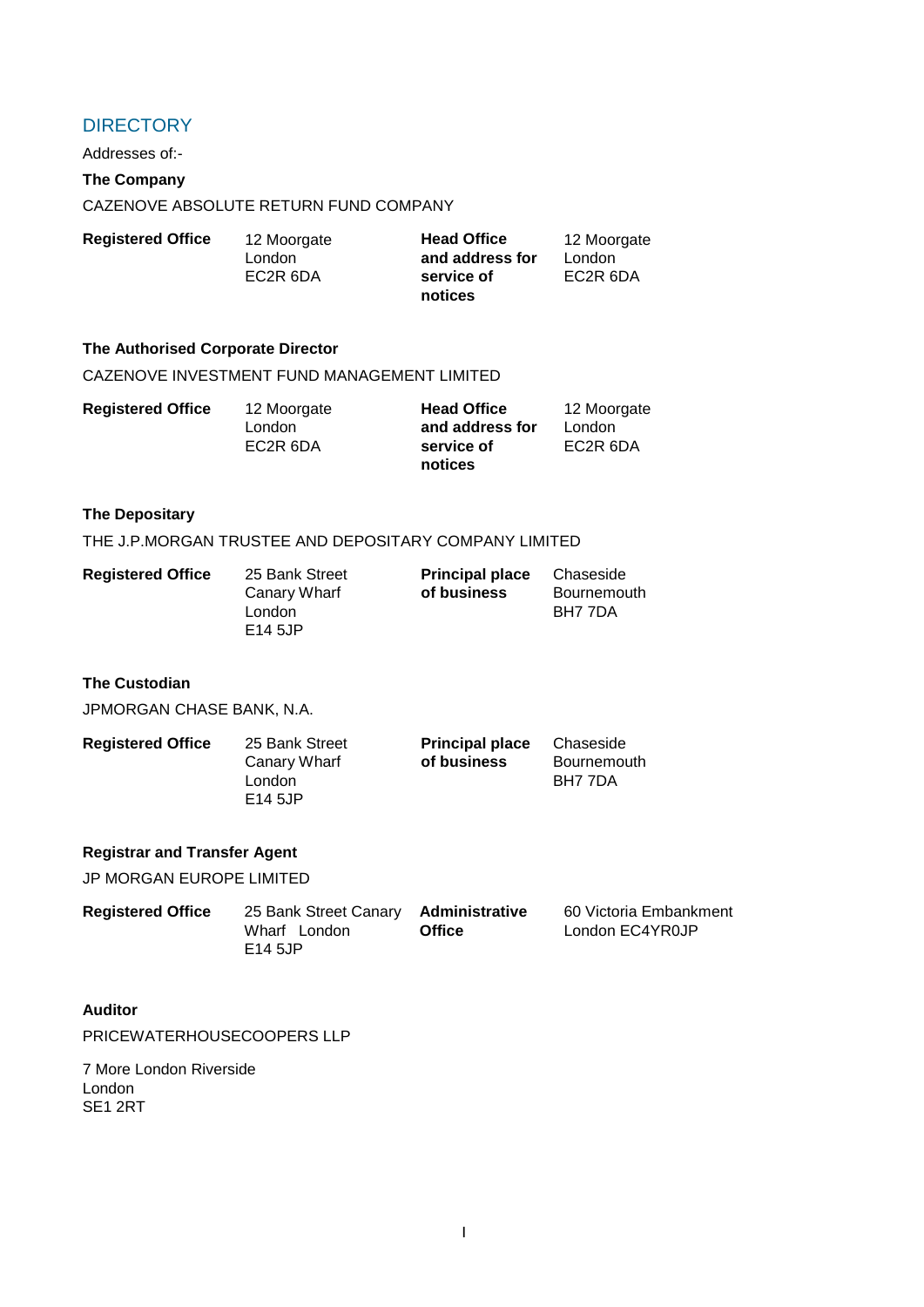# <span id="page-9-0"></span>THE COMPANY AND ITS FUNDS

# <span id="page-9-1"></span>THE COMPANY

The Company is an investment company with variable capital incorporated with limited liability and registered in England and Wales under number C000680 and authorised by the FCA on  $8^{th}$  July 2008.

Share Capital: The maximum share capital of the Company is £500,000,000,000 and the minimum share capital is £100. Shares have no par value. The share capital of the Company at all times equals the Net Asset Values of the Funds.

The base currency for the Company is United Kingdom ("UK")pounds sterling. Investors should note that if the UK participates in the third stage of European Monetary Union and sterling ceases to exist, the ACD may convert the base currency of the Company from sterling to euros. The ACD in consultation with the Depositary shall determine the best means to effect this conversion. The Company is of unlimited duration.

Shares in the Company may be marketed in the UK and in other member states of the European Union ("EU") and in countries outside the EU and European Economic Area, subject to the OEIC Regulations, and any regulatory constraints in those countries, if the ACD so decides.

# <span id="page-9-2"></span>THE FUNDS

The Company has been established as a UCITS Scheme and is structured as an umbrella company (under the OEIC Regulations) meaning that different Funds may be established from time to time by the ACD with the agreement of the Depositary and approval of the FCA. This Prospectus will be revised on the introduction of a new Fund or Class of Share within a Fund or at any other time in which the ACD and/or the Depositary consider appropriate.

Funds are operated separately and the assets of each Fund are managed in accordance with the investment objective and policy applicable to that Fund.

The following Fundsare available:

- **Cazenove UK Absolute Target Fund**
- **Cazenove Absolute UK Dynamic Fund**

Each Fund of the Company is designed and managed to support longer-term investment and active trading is discouraged. Short-term or excessive trading into and out of a Fund may harm performance by disrupting portfolio management strategies and by increasing expenses. The ACD may at its discretion refuse to accept applications for, or switching of, Shares, especially where transactions are deemed disruptive, particularly from possible market timers or investors who, in its opinion, have a pattern of short-term or excessive trading or whose trading has been or may be disruptive to a Fund(s). For these purposes, the ACD may consider an investor's trading history in the Fund(s) or other ACD managed funds and accounts under common ownership or control.

Full details of each Fund are set out in Appendix 1.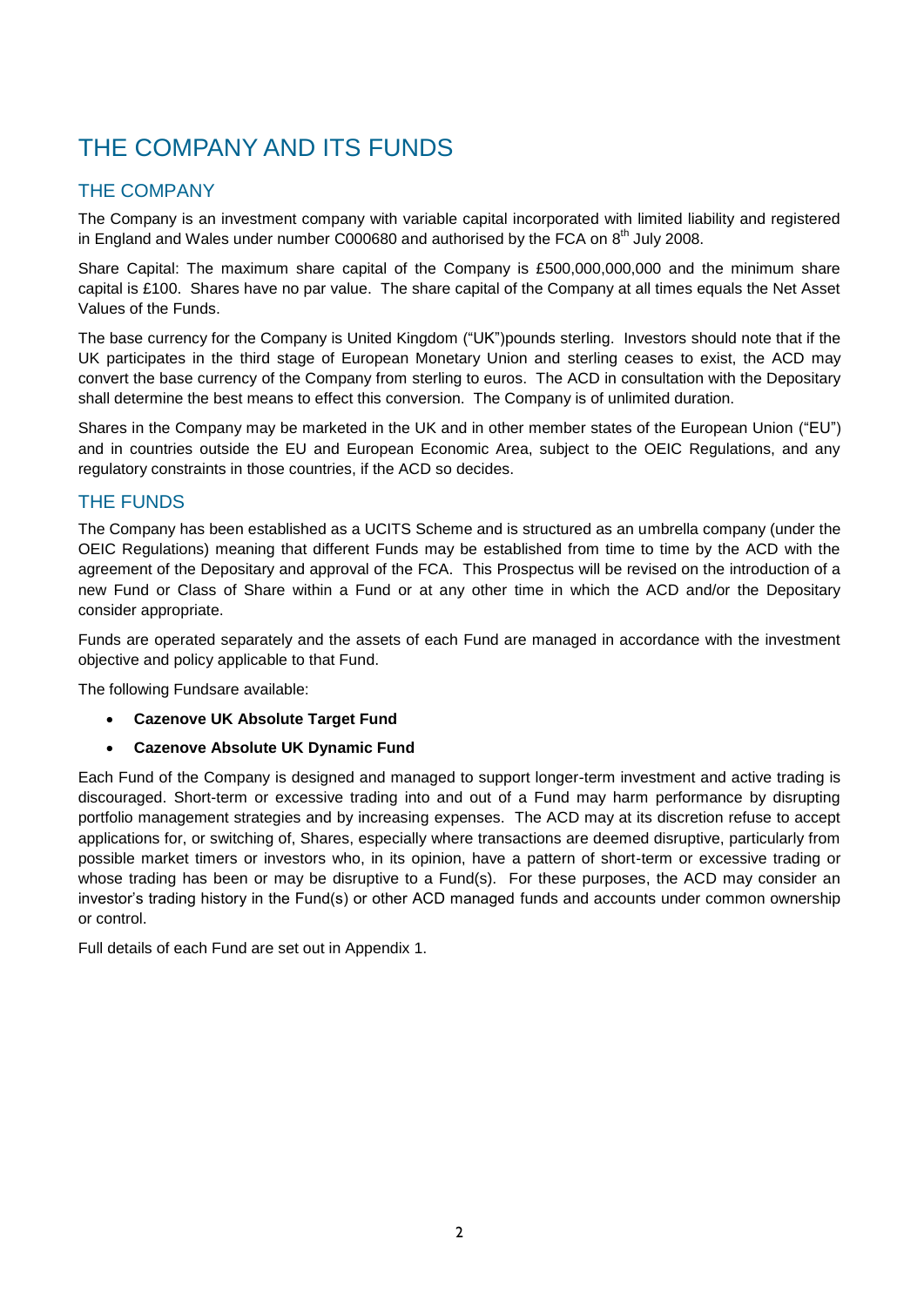# <span id="page-10-0"></span>INVESTMENT OBJECTIVES AND POLICIES OF THE FUNDS

The investment objective and policy of each Fund is set out in Appendix 1, and details of eligible security and derivative markets on which the Funds may invest are detailed in Appendix 2.

The assets of each Fund aretreated as separate from those of every other Fund and will be invested with the aim of achieving the investment objective and in accordance with the policy of that Fund. They must also be invested so as to comply with the investment and borrowing powers and restrictions set out in the FCA Rules, the Instrument of Incorporation of the Company and this Prospectus. The Company is a UCITS Scheme.

A summary of the investment powers and restrictions applicable to each Fund is set out in Appendix 2.

# <span id="page-10-1"></span>PROFILE OF A TYPICAL INVESTOR

Each Fund is available to a wide range of investors seeking to invest for the medium to long term who wish togain access to a portfolio managed in accordance with a specific investment objective and policy. Investors must be prepared to accept fluctuations in the value of capital including capital loss and accept the risks of investing in equity markets. Different Classes of Share may be issued in respect of each Fund. The Classes currently available in each Fund are set out in Appendix 1. Each Fund can be marketed to all types of investor subject to the applicable legal and regulatory requirements in the relevant jurisdiction(s).

# <span id="page-10-2"></span>PAST PERFORMANCE

Past performance is not a guide to future performance. It can in no way provide a guarantee of returns that you will receive in future.

The information about past performance contained within this Prospectus does not constitute a projection of the possible future value of an investment in any Fund and should not be taken as an indication that similar returns will be achieved in the future. The value of investments and the income from them can go down as well as up and investors may not get back the amount originally invested.

#### **Performance Record**

|                                   | <b>Five Year Annualised</b><br><b>Performance or Since</b><br><b>Fund Inception</b><br>(Percentage Rate) | Date of Inception if Fund<br>in existence for less than<br>five years |
|-----------------------------------|----------------------------------------------------------------------------------------------------------|-----------------------------------------------------------------------|
| Cazenove UK Absolute Target Fund  | 1.43                                                                                                     | $18th$ July 2008                                                      |
| Cazenove Absolute UK Dynamic Fund | 8.03                                                                                                     | 7 <sup>th</sup> September 2009                                        |

| <b>Cazenove Absolute Return Fund Company Discrete Past Performance</b> |            |            |            |            |            |
|------------------------------------------------------------------------|------------|------------|------------|------------|------------|
| Annual Percentage Growth                                               |            |            |            |            |            |
|                                                                        |            |            |            |            |            |
|                                                                        | <b>Dec</b> | <b>Dec</b> | <b>Dec</b> | <b>Dec</b> | <b>Dec</b> |
|                                                                        | 2012       | 2011       | 2010       | 2009       | 2008       |
| <b>Cazenove UK Absolute Target Fund</b>                                | 3.79       | 10.73      | $-8.08$    | 0.65       | N/a        |
| <b>Cazenove Absolute UK Dynamic Fund</b>                               | 12.64      | 8.74       | 5.29       | N/a        | N/a        |
|                                                                        |            |            |            |            |            |

The table shows performance information for five complete 12–month periods to 31<sup>st</sup>December 2012.The performance data is based on lump sum initial investment of £100 into P1 sterling class accumulation shares.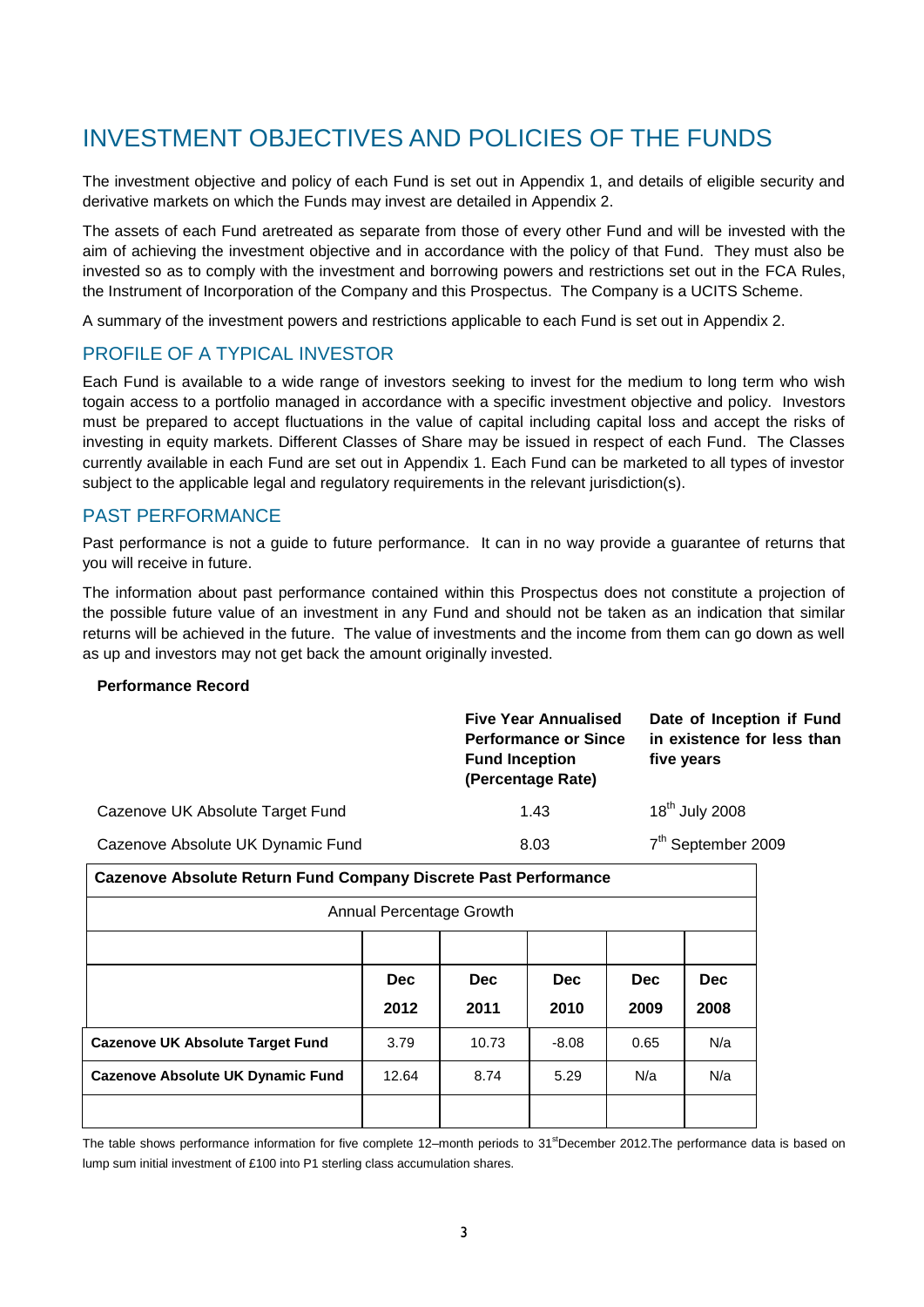# <span id="page-11-0"></span>RISK FACTORS

Risk is about how likely an investment is to fluctuate in value over time. While historically over the longer term shares have been seen to outstrip the returns expected from a bank or a building society account, potential investors should consider the following before investing in any Fund.

# Fluctuations in Value and Investment Risk

The investments of the Company are subject to normal market fluctuation and other risks inherent in investing in securities, whether equities or bonds, or in derivatives of these securities. There can be no assurance that any appreciation in the value of investments will occur, and the capital value of your original investment is not guaranteed. The value of investments and the income from them may go down as well as up, and you may not get back the original amount invested. There is no assurance that the investment objective of each Fund will be actually achieved.

The level of risk varies between Funds. In assessing the risk profile of each Fund, the following factors are taken into account where relevant.

# **Equities**

Funds investing in equities tend to be more volatile than funds investing in bonds, but also may offer greater potential for growth. The value of the underlying investments in equity funds may fluctuate quite dramatically in response to the activities and results of individual companies, as well as in connection with general market and economic conditions. The Cazenove UK Absolute Target Fund, Cazenove Absolute UK Dynamic Fund will invest primarily in equities or derivatives thereof.

#### **Bonds**

Funds investing partly or wholly in bonds will tend to be less volatile than pure equity funds, as bonds are generally considered to be more secure, usually include a condition to repay the original sum at a specified date in the future and normally provide a fixed level of income. However, the capital value of a bond fund and the level of its income will still fluctuate. Investments in higher yielding bonds issued by borrowers with lower credit ratings may result in a greater risk of default and have a negative impact on income and capital value. Income payments may constitute a return of capital in whole or in part. Income may be achieved by foregoing future capital growth.

Funds that invest in debt securities which are rated below investment grade or which are unrated will have a higher degree of portfolio risk than funds that invest only in debt securities of investment grade. Investment in debt securities below investment grade may result in a Fund having a greater risk of loss of principal and/or interest than an investment in debt securities which are deemed to be investment grade or higher. It is unlikely that the Cazenove UK Absolute Target Fund, Cazenove Absolute UK Dynamic Fundwill invest significantly in bonds or in derivatives thereof.

# Currency Exchange Rates

Currency fluctuations may adversely affect the value of a Fund's investments and the income thereon and, depending on an investor's currency of reference, currency fluctuations may adversely affect the value of his investment in Shares. A significant portion of a Fund's assets may be denominated in a currency other than the base currency of a Fund or Class. There is the risk that the value of such assets and/or the value of any distributions from such assets may decrease if the underlying currency in which assets are traded falls relative to the base currency in which Shares of the relevant Fund are valued and priced.

A Fund is not required to hedge its foreign currency risk, although it may do so through foreign currency exchange contracts, forward contracts, currency options and other methods. To the extent that a Fund does not hedge its foreign currency risk or such hedging is incomplete or unsuccessful, the value of that Fund's assets and income could be adversely affected by currency exchange rate movements. There may also be circumstances in which a hedging transaction may reduce currency gains that would otherwise arise in the valuation of the Fund in circumstances where no such hedging transactions are undertaken. The Cazenove UK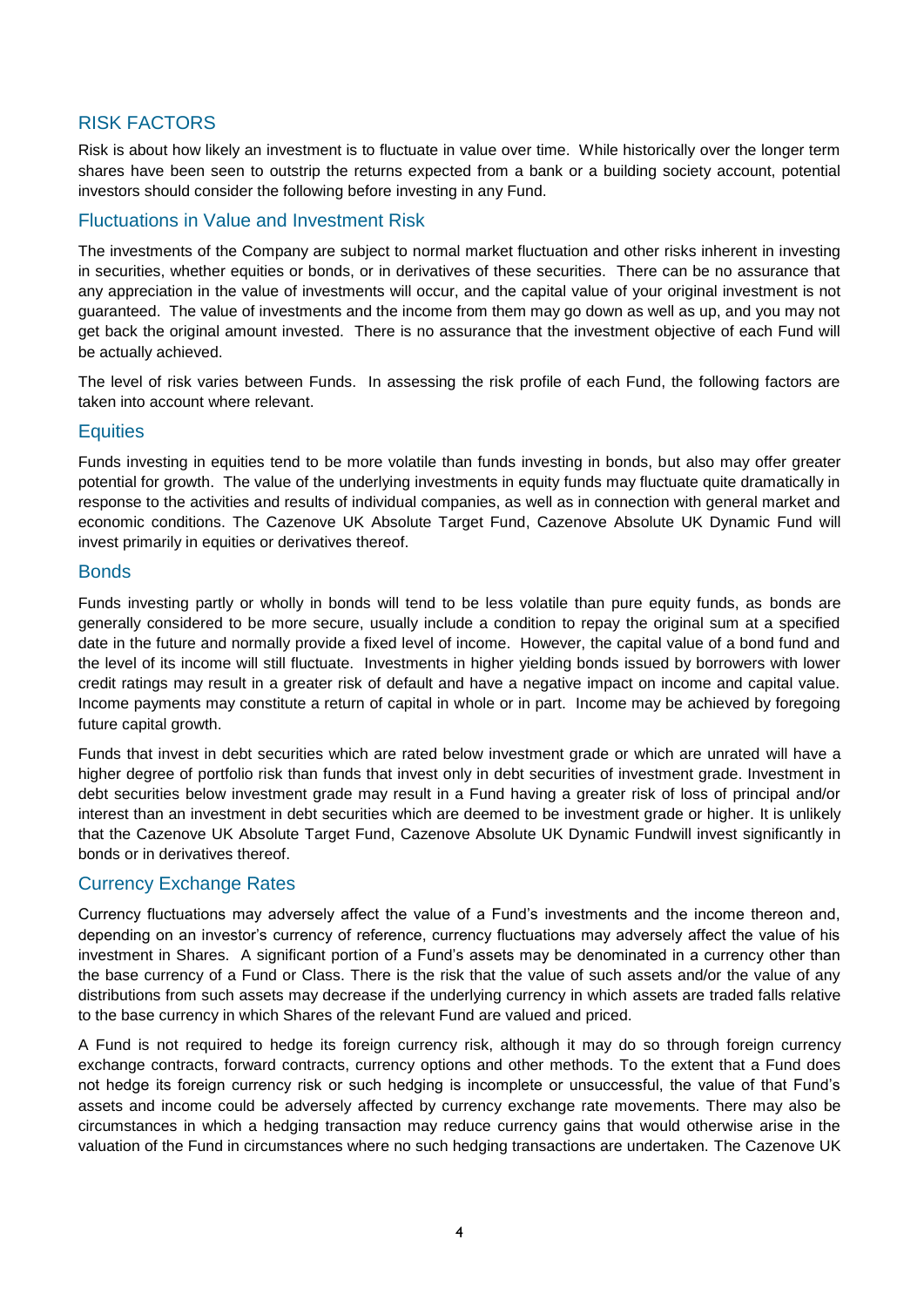Absolute Target Fund and Cazenove Absolute UK Dynamic Fund will invest primarily in sterling denominated assets.

# Liquidity Consideration

The ACD's ability to invest and to liquidate the assets of a Fund invested in or otherwise attributable to smaller companies may, from time to time, be restricted by the liquidity of the market for smaller company securities in which the relevant Fund is invested. The Cazenove Absolute UK Dynamic Fund may invest significantly in smaller companies or in derivatives thereof. It is unlikely that the Cazenove UK Absolute Target Fund will significantly invest in smaller companies.

# Portfolio Concentration

This Cazenove Absolute UK Dynamic Fund may hold a higher concentration of stocks (usually 30-60 holdings and 25-50 holdings respectively on the long portfolio and 30-60 holdingsand 25-50 holdings respectivelyon the short portfolio) and as such may lack the diversity of traditional funds thus carrying increased risk. High portfolio concentration could mean that the Fund's returns are more volatile when compared with a fund that invests in a wider range of companies.

# Effect of Preliminary Charge or Redemption Charge

Where a preliminary or redemption charge is imposed, an investor who redeems his Shares may not get back the amount originally invested (even if the value of the relevant investments has not fallen). In particular, where a redemption charge is payable, investors should note that the percentage rate at which the redemption charge is calculated is based on the redemption value rather than the initial value of the Shares. If the market value of the Shares has increased the redemption charge will show a corresponding increase. Currently there is no redemption charge levied on Shares. The Shares should therefore be viewed as a medium- to long-term investment.

# Performance Fees

A Performance Fee may be payable by the Company to the ACD in respect of each Performance Period for a Fund. The Performance Fee may be paid on unrealised gains. The Performance Fee accrual, where applicable, will be based on the Net Asset Value of a Fund at the previous Valuation Point. The lag of one Business Day between the actual performance event and the levying of the Performance Fee accrual may result in investors buying or selling Shares at prices different from those that would have prevailed in the absence of such a Performance Fee. This may either be to the benefit or disadvantage of investors depending on whether the Net Asset Value has increased or fallen in that one day interval.

# Charges to Capital

Where this Prospectus states that all or part of the ACD's fee and/or other charges in respect of a Fund and/or Class may be charged against capital rather than income, this will enhance income returns but may constrain future capital growth and/or result in an erosion of capital. Details of whether charges are made to capital or income for each Fund and each Class of Share are detailed in Appendix 1.

# Liabilities of the Shareholder

Shareholders are not liable for the debts of the Company. Shareholders are not liable to make any further payment to the Company after they have paid the purchase price of the Shares.

# Credit and Settlement Risk

Each Fund may be exposed to credit risk on parties with whom it trades and may also bear the risk of settlement default. The ACD may instruct the Custodian to settle transactions in securities on a delivery versus payment basis where the ACD believes that this form of settlement is appropriate. Shareholders should be aware that this may result in a loss to a Fund if a transaction fails to settle and the Custodian will not be liable for such a loss.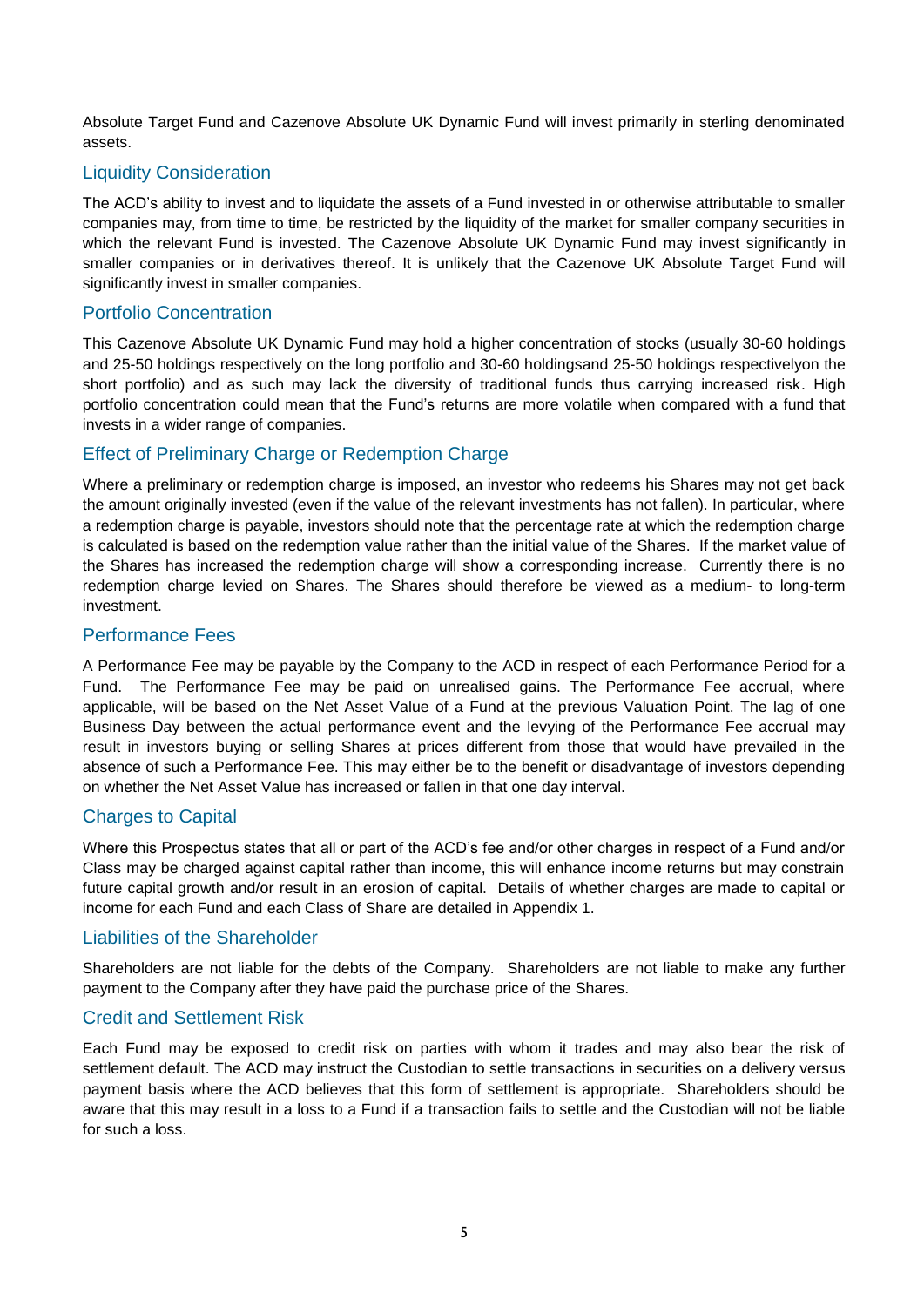# Inflation Risk

Inflation erodes the real value of investments and changes in the anticipated rate of inflation could lead to capital losses in a Fund's investments.

#### Political Risks

The value of a Fund's assets may be affected by uncertainties, such as political developments, nationalisation of certain industries, changes in government policies, taxation and currency repatriation and restrictions on foreign investment in some of the countries in which the relevant Fund may invest.

# Market Timing

A Fund may be subject to market timing activities which may include frequent purchases and sales of Shares with a view to profiting from anticipated changes in market prices between Valuation Points (often stemming from quantitative analysis) or arbitraging on the basis of market price changes subsequent to those are used in a Fund's valuation. Such market timing activities are disruptive to fund management, may lead to additional dealing charges which cause losses/dilution to a Fund and may be detrimental to performance and to the interests of long term Shareholders. Whilst the ACD will seek to detect and deter market timing activity, it may be unable to detect such activity if it occurs within deals in a nominee or other omnibus account.

#### Investment Risk

Subject to the restrictions set out in Appendix 2 and the OEIC Regulations, each Fund may invest in securities of collective investment schemes. Such securities and instruments may generally not be publicly traded, may be unregistered for securities law purposes and may only be able to be resold in privately negotiated transactions with a limited number of purchasers. The difficulties and delays associated with such transactions could result in a Fund's inability to realise a favourable price upon disposal of such securities, and at times might make disposition of such securities and instruments impossible. To the extent a Fund invests in securities and instruments the terms of which are privately negotiated, the terms of such securities and instruments may contain restrictions regarding resale and transfer. In addition, certain listed securities and instruments, particularly securities and instruments of smaller capitalized or less seasoned issuers, may from time to time lack an active secondary market and may be subject to more abrupt or erratic price movements than securities of larger, more established companies or stock market averages in general. In the absence of an active secondary market a Fund's ability to purchase or sell such securities at a fair price may be impaired or delayed.

#### Suspension of Dealings in Shares

Investors are reminded that in certain circumstances their right to redeem Shares (including a redemption by way of switching) may be suspended.

# Derivative Instruments

**Each Fund may trade certain derivative instruments for hedging and for investment purposes within the limits set out in Appendix 2 in both exchange-traded and over-the-counter markets. Such instruments may include forward foreign exchange contracts, futures, options, swaps, contracts for differences and repurchase and reverse repurchase agreements.** 

**The use of derivative and forward transactions for investment purposes involves special risks which may:**

- **significantly raise the risk profile of the Fund;**
- **increase the volatility of the Fund when taking additional market or securities exposure;**
- **depend on the ability of the ACD to predict movements in the prices of securities;**
- **place some reliance on the imperfect correlation between instruments and the underlying securities; and**
- **involve investing in instruments not traded on exchanges and not standardised, which in turn may involve negotiations on transactions on an individual basis.**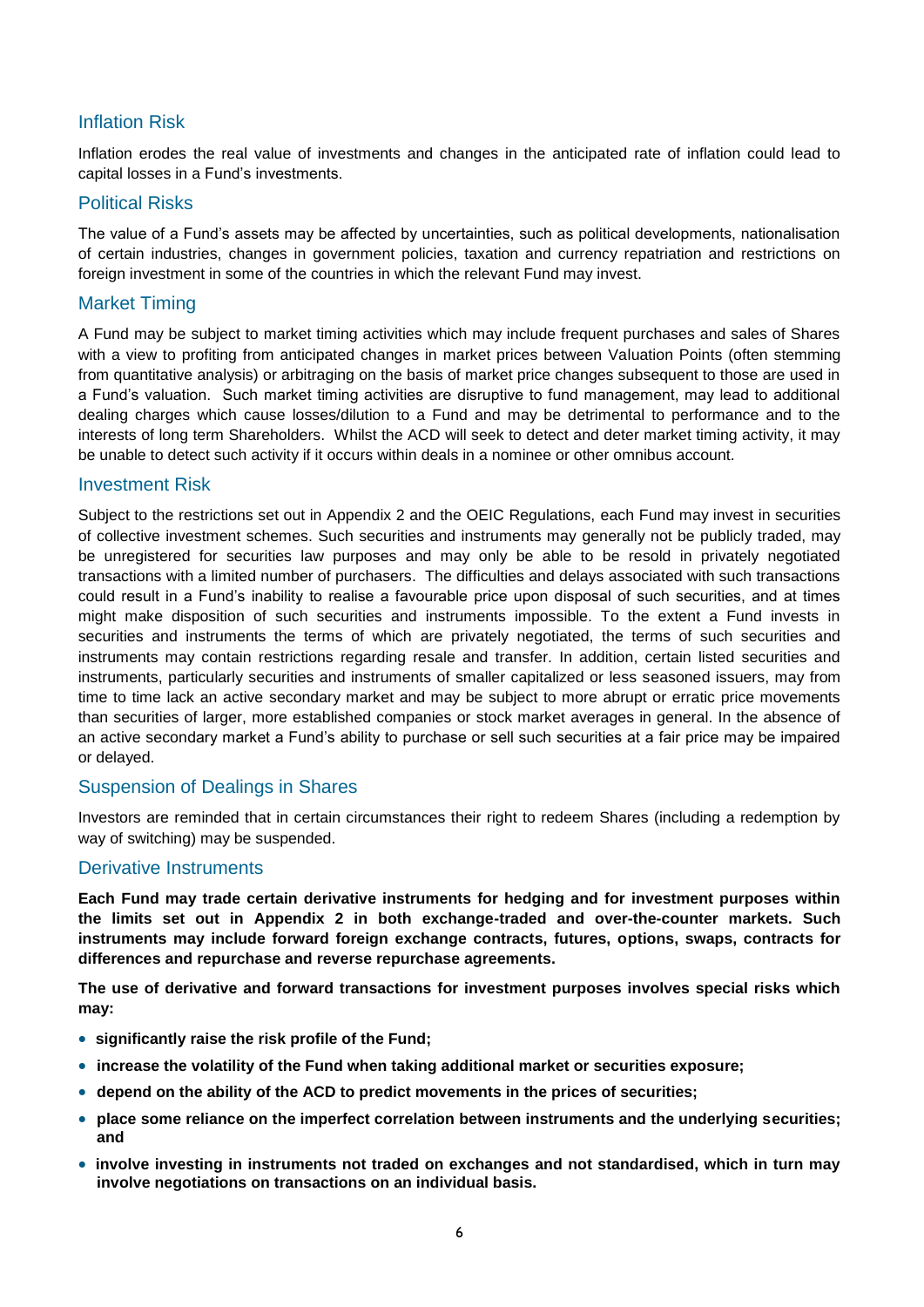#### **Each Fund will principally use the following derivatives:**

#### **Contracts for Differences**

A contract for differences ("CFD") is a contract whereby the seller of the contract undertakes to pay to the buyer the difference between the current value of an asset and its future value if that value has increased. If the value falls then the buyer of the contract will pay the seller the difference between the current value and the future value. For example, if the CFD contract is underpinned by anequity then the buyer can speculate on share price movements without the need to own the underlying shares. Thus CFDs allow investors to take long or short positions synthetically and the contract may have no fixed expiry date or contract size.

Therefore CFDs do not have a maturity date and can be traded at any time on the OTC (over-the-counter) market. The underlying instrument may cover shares or indices. If dividends are paid on the underlying shares, buyers of long contracts (speculating on a rise) receive a compensatory payment. These amounts are paid by the seller of the long contract. If dividends are paid on the underlying shares, buyers of short contracts (speculating on a fall) pay a compensatory payment. The benefit of CFDs is that exposurecan be obtained to price movements in underlying securities and instruments without the need to commit large amounts of capital. A holder of a CFD merely needs to deposit money in order to create the required initial margin. The purpose of this margin is to hedge potential losses which may result from the transaction. Margin requirements may need to be increased during the life of the CFD to meet changes in the value of the contract. The contract may be closed automatically if the losses exceed the guaranteed amounts.

Each Fund will make wide use of CFDs. CFDs carry significant leverage effects. The force of the leverage effect can move against the holder of theCFD as easily and as quickly as it can in their favour. To mitigate this risk, each Fund will use CFDs to obtain long or short exposure to equities and other securities, not to gain additional leverage.

#### **Options**

Each Fund may purchase and sell ('write') options on securities. The seller ('writer') of a put option which is covered (i.e. the writer has a short position in the underlying security or currency) assumes the risk of an increase in the market price of the underlying security above the sales price (in establishing the short position) of the underlying security plus the premium received, and gives up the opportunity for gain on the underlying security below the exercise price of the option. If the seller of the put option owns a put option covering an equivalent number of shares with an exercise price equal to or greater than the exercise price of the put written, the position is 'fully hedged' if the option owned expires at the same time or later than the option written. The seller of an uncovered put option assumes the risk of a decline in the market price of the underlying security below the exercise price of the option. The buyer of a put option assumes the risk of losing its entire investment in the put option. If the buyer of the put holds the underlying security, the loss on the put will be offset in whole or in part by any gain on the underlying security.

The writer of a call option which is covered (e.g. the writer holds the underlying security) assumes the risk of decline in the market price of the underlying security below the value of the underlying security less the premium received, and gives up the opportunity for gain on the underlying security above the exercise price of the option. The seller of an uncovered call option assumes the risk of a theoretically unlimited increase in the market price of the underlying security above the exercise price of the option. The buyer of the call option assumes the risk of losing its entire investment in the call option. If the buyer of the call sells short the underlying security, the loss on the call will be offset, in whole or in part, by any gain on the short sale of the underlying security, currency or commodity. In entering into a closing purchase transaction, a Fund may be subject to the risk of loss to the extent that the premium paid for entering into a closing purchase transaction exceeds the premium received when the option was written.

#### **Exchange-Traded Futures Contracts**

Each Fund may make use of futures contracts which will present the same types of volatility and leverage risks associated with transactions in derivative instruments generally. In addition, such transactions present a number of risks which might not be associated with the purchase and sale of other types of investment products. Prior to expiration, a futures contract can be terminated only by entering into an offsetting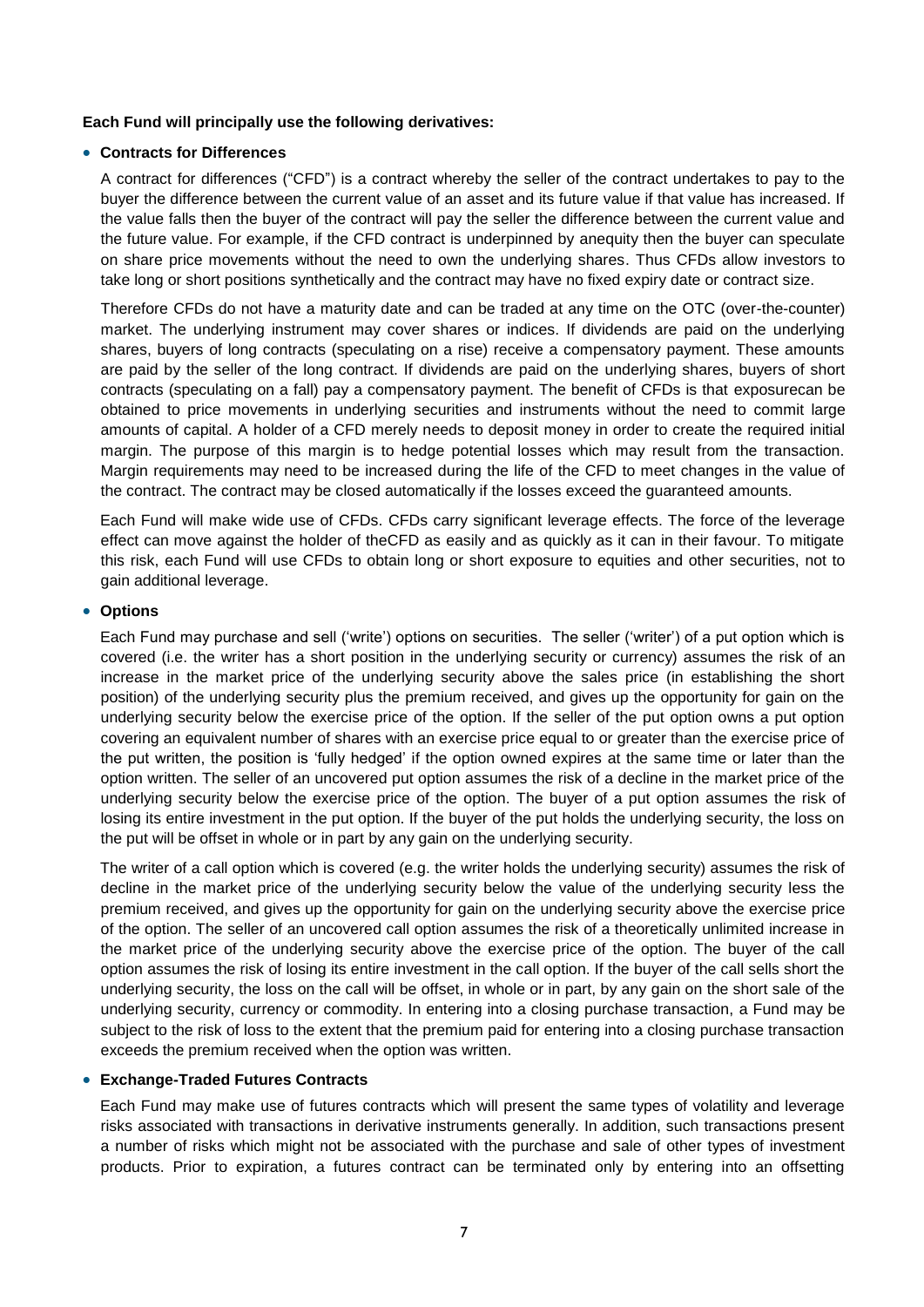transaction. This requires a liquid secondary market on the exchange on which the original position was established. While a Fundwill enter into futures and option positions only if, in the judgment of the ACD, there appears to be a liquid secondary market for such instruments, there can be no assurance that such a market will exist for any particular contract at any point in time. In that event, it might not be possible to establish or liquidate a position.

A Fund's ability to utilise futures to hedge its exposure to certain positions or as a surrogate for investments in instruments or markets will depend on the degree of correlation between the value of the instrument or market being hedged, or to which exposure is sought and the value of the futures contract. Because the instrument underlying a futures contract traded by the Fund will often be different from the instrument or market being hedged or to which exposure is sought, the correlation risk could be significant and could result in losses to the Fund. The use of futures involves the risk that changes in the value of the underlying instrument will not be fully reflected in the value of the futures contract or option.

The liquidity of a secondary market in futures contracts is also subject to the risk of trading halts, suspensions, exchange or clearing house equipment failures, government intervention, insolvency of a brokerage firm, clearing house or exchange or other disruptions of normal trading activity.

#### **Forward Trading**

Forward contracts, unlike futures contracts, are not traded on exchanges and are not standardised; rather, banks and dealers act as principals in these markets, negotiating each transaction on an individual basis. Forward and 'cash' trading is substantially unregulated; there is no limitation on daily price movements and speculative position limits are not applicable. The principals who deal in the forward markets are not required to continue to make markets in the currencies they trade and these markets can experience periods of illiquidity, sometimes of significant duration. Disruptions can occur in any market traded by a Fund due to unusually high trading volume, political intervention or other factors. The imposition of controls by governmental authorities might also limit such forward (and futures) trading to less than that which the ACD would otherwise recommend, to the possible detriment of the Fund. In respect of such trading, a Fund is subject to the risk of counterparty failure or the inability or refusal by a counterparty to perform with respect to such contracts. Market illiquidity or disruption could result in major losses to a Fund.

#### **Hedging Transactions**

Each Fund may utilise financial instruments such as forward contracts for investment purposes and to seek to hedge against fluctuations in the value of the Fund's portfolio positions. Hedging against a decline in the value of portfolio positions does not eliminate fluctuations in the values of portfolio positions nor prevent losses if the values of such positions decline, but establishes other positions designed to gain from those same developments, thus moderating the decline in the positions' value. Such hedge transactions also limit the opportunity for gain if the value of the portfolio position should increase. Moreover, it may not be possible for the Fund to hedge against an exchange rate or interest rate fluctuation that is so generally anticipated if it is not able to enter into a hedging transaction at a price sufficient to protect the Fund from the decline in value of the portfolio position anticipated as a result of such a fluctuation.

While a Fund may enter into such transactions to seek to reduce exchange rate and interest rate risks, unanticipated changes in currency, interest rates and equity markets may result in a poorer overall performance of the Fund. For a variety of reasons, the ACD may not seek to establish (or may not otherwise obtain) a perfect correlation between such hedging instruments and the portfolio holdings being hedged. Such imperfect correlation may prevent a Fund from achieving the intended hedge or expose a Fund to risk of loss.

#### **Particular Risks of over-the-counter "OTC" Derivative Transactions**

Securities traded synthetically in OTC markets may trade in smaller volumes, and their prices may be more volatile than securities traded on securities exchanges (or otherwise). OTCs with securities as their underlying may be less liquid than actual traded securities. In addition, the prices of such OTCs may include an undisclosed dealer mark-up which a Fund may pay as part of the purchase price.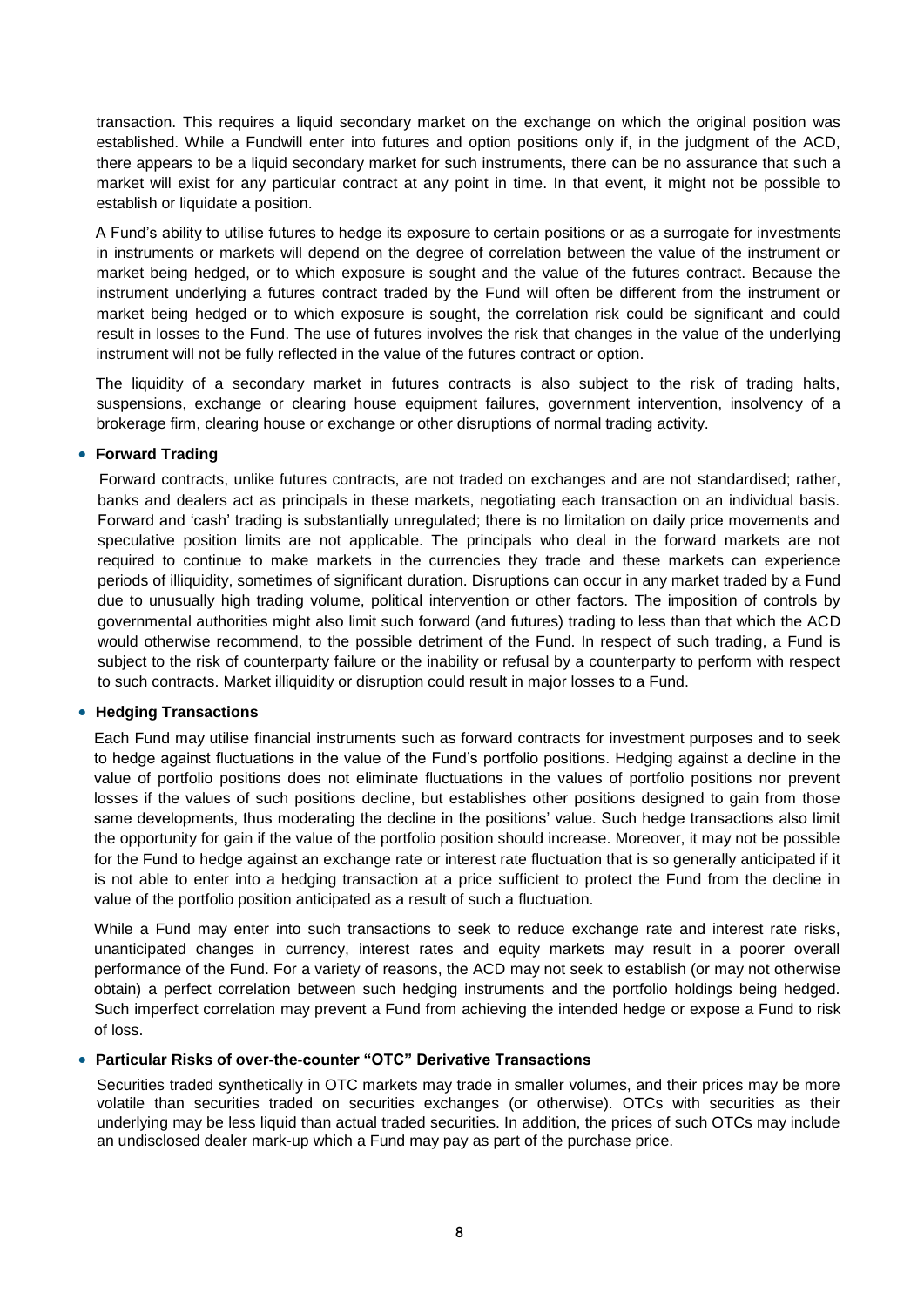#### **Credit Linked Note Risk**

A credit linked note is a debt instrument which assumes both credit risk of the relevant reference entity (or entities) and the issuer of the credit linked note. There is also a risk associated with the coupon payment; if a reference entity in a basket of credit linked notes suffers a credit event, the coupon will be re-set and paid on the reduced nominal amount. Both the residual capital and coupon are exposed to further credit events. In extreme cases, the entire capital may be lost. There is also the risk that a note issuer may default.

#### **Equity Linked Note Risk**

The return component of an equity linked note is based on the performance of a single equity security, a basket of securities or an equity index. Investment in these instruments may cause a capital loss if the value of the underlying security decreases. In extreme cases the entire capital may be lost. These risks are also found in investing in equity investments directly. The return payable for the note is determined at a specified time on a valuation date, irrespective of the fluctuations in the underlying stock price. There is no guarantee that a return or yield on an investment will be made. There is also the risk that a note issuer may default.

A Fund that uses equity linked notes to gain access to certain markets, for example emerging and less developed markets, where direct investment is not possible. This approach may result in the following additional risks being incurred – lack of a secondary market in such instruments, illiquidity of the underlying securities, and difficulty selling these instruments at times when the underlying markets are closed.

#### **OTC Derivative Instrument Transactions**

Each Fund may invest a portion of its assets in investments which are not traded on organised exchanges and as such are not standardised. Such transactions are known as over-the-counter or ('OTC') transactions and may include forward contracts or options. Whilst some OTC markets are highly liquid, transactions in OTC derivatives may involve greater risk than investing in exchange traded derivatives because there is no exchange market on which to close out an open position. It may be impossible to liquidate an existing position, to assess the value of the position arising from an off exchange transaction or to assess the exposure to risk. Bid and offer prices need not be quoted and, even where they are, they will be established by dealers in these instruments and consequently it may be difficult to establish what is a fair price. In respect of such trading, a Fund is subject to the risk of counter-party failure or the inability or refusal by a counterparty to perform with respect to such contracts. Market illiquidity or disruption could result in major losses. The instruments, indices and rates of underlying derivative transactions that may be entered into by a Fund may be extremely volatile in the sense that they are subject to sudden fluctuations of varying magnitude, and may be influenced by, among other things, government trade, fiscal, monetary and exchange control programmes and policies national and international political and economic events and changes in interest rates. The volatility of such instruments, indices or rates, which may render it difficult or impossible to predict or anticipate fluctuations in the value of instruments traded by a Fund, could result in losses.

Each Fund will only enter into OTC derivatives transactions, repurchase transactions and stock lending transactions with reputable institutions which are subject to prudential supervision and specialising in these types of transactions. In principle, the counterparty risk for such transactions should not exceed 10 per cent. of the relevant Fund's net assets when the counterparty is an approved bank or 5 per cent. of its net assets in other cases. However, if a counterparty defaults, the actual losses may exceed these limits. If a counterparty were to default on its obligations this may have an adverse impact on the performance of the relevant Fund causing loss to investors.

# **Volatility**

The following generic risks may be particularly relevant in terms of the use of derivatives and forward transactions in each Fund:

#### **Position (market) Risk**

There is also a possibility that ongoing derivative transactions will be terminated unexpectedly as a result of events outside the control of the ACD, for instance, bankruptcy, supervening illegality or a change in the tax or accounting laws relative to those transactions at the time the agreement was originated. In accordance with standard industry practice, it is the Company's policy to net exposures against its counterparties.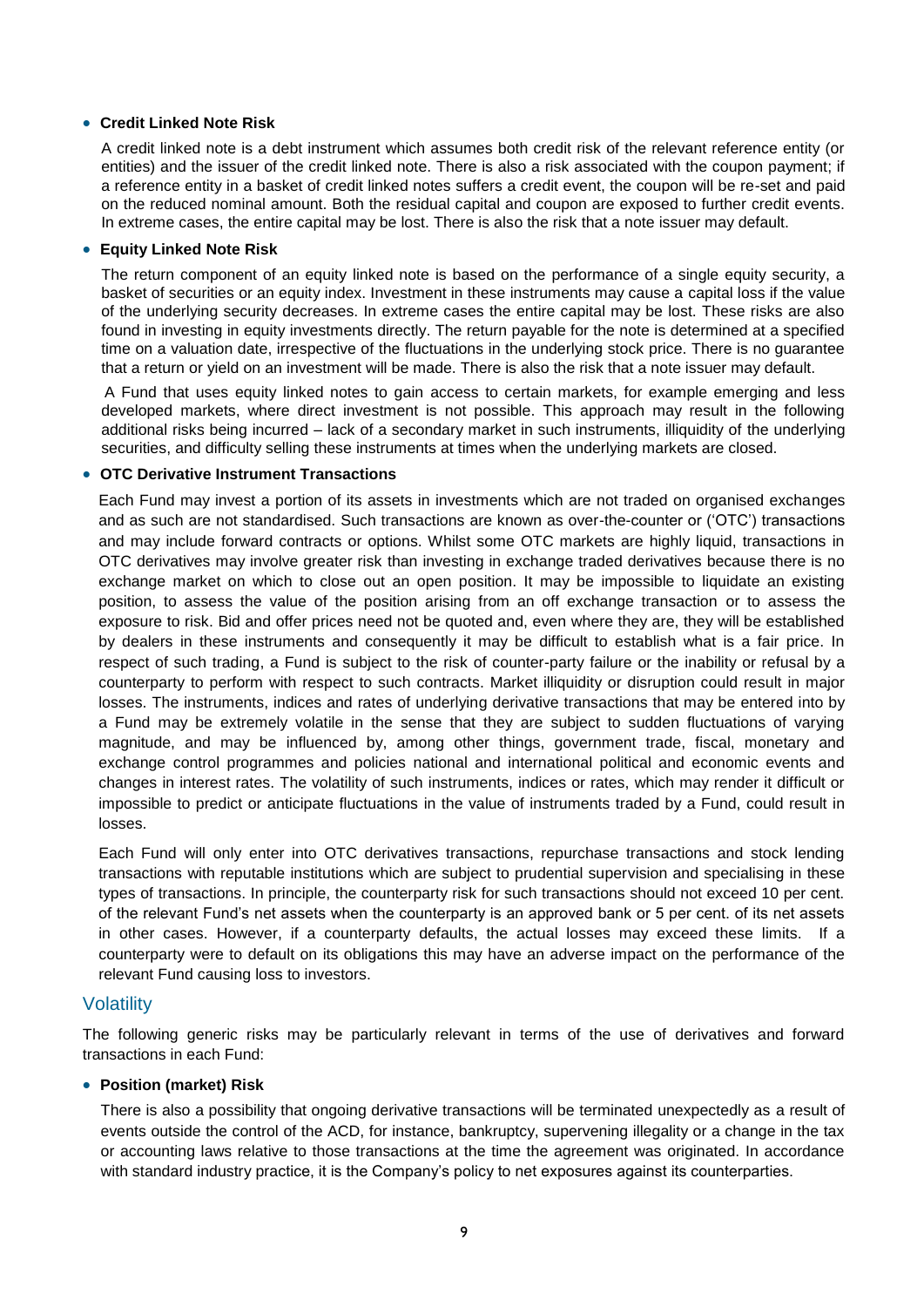#### **Liquidity Risk**

Derivatives traded OTC may not be standardised and thus may involve negotiations on each contract on and individual basis. This may result in OTC contracts being less liquid than exchange traded derivatives. The swap market, which is largely OTC, has grown substantially in recent years with a large number of banks and investment banking firms acting both as principals and as agents utilising standardised swap documentation. As a result, the swap market has become liquid but there can be no assurance that a liquid secondary market will exist at any specified time for any particular swap.

#### **Correlation Risk**

Derivatives do not always perfectly or even highly correlate or track the value of the securities, rates or indices they are designed to track. Consequently, a Fund's use of derivative techniques may not always be an effective means of, and sometimes could be counter-productive to, the Fund's investment objective. An adverse price movement in a derivative position may require cash payments of variation margin that might in turn require, if there is insufficient cash available in the portfolio, the sale of a Fund's investments under disadvantageous conditions.

### **Legal Risk**

There are legal risks involved in using derivatives which may result in loss due to the unexpected application of a law or regulation or because contracts are not legally enforceable or documented correctly.

#### **Leverage**

Since many derivatives have a leverage component, adverse changes in the value or level of the underlying asset, rate or index can result in a loss substantially greater than the amount invested in the derivative itself. Certain derivatives have the potential for unlimited loss regardless of the size of the initial investment. If there is a default by the other party to any such transaction, there will be contractual remedies; however, exercising such contractual rights may involve delays or costs which could result in the value of the total assets of the related portfolio being less than if the transaction had not been entered.

#### **Foreign Exchange Risk**

Investing in overseas securities will be affected by currency fluctuations, in addition to usual stock market fluctuations. Where an asset is held in a currency denomination other than Sterling, the assets value will be affected by changes in exchange rates between the UK and the currency of the country in which the security is held.

# **Counterparties**

Each Fund may enter into transactions in OTC marketsthat expose each Fund to the credit of the counterparties and their ability to satisfy the terms of such contracts. Where a Fund enters into derivative contracts, it will be exposed to the risk that the counterparty may default on its obligations to perform under the relevant contract. In the event of a bankruptcy or insolvency of a counterparty, a Fund could experience delays in liquidating the position and may incur significant losses. The ACD may use one or more counterparties to undertake derivative transactions on behalf of a Fund and may be required to pledge the Fund's assets as collateral against these transactions. There may be a risk that a counterparty will be unable to meet its obligations with regards to the return of the collateral and may not meet other payments due to a Fund. To minimise such risk the ACD will assess the credit worthiness of any counterparty that it engages.

# Risks associated with Dodd-Frank Wall Street Reform

Recent legislative and regulatory reforms, including Dodd-Frank Wall Street Reform, are expected to result in new regulation of swap agreements, including clearing, margin, reporting, record keeping and registration requirements. New regulations, could, amongst other things, restrict a Fund's ability to engage in swap transactions (for example, by making certain types of swap transactions no longer available to a Fund) and/or increase the costs of such swap transactions (for example, by increasing margin or capital requirements) and a Fund may as a result be unable to execute its investment strategies in a manner the Manager might otherwise choose. It is also unclear how the regulatory changes will affect counterparty risk.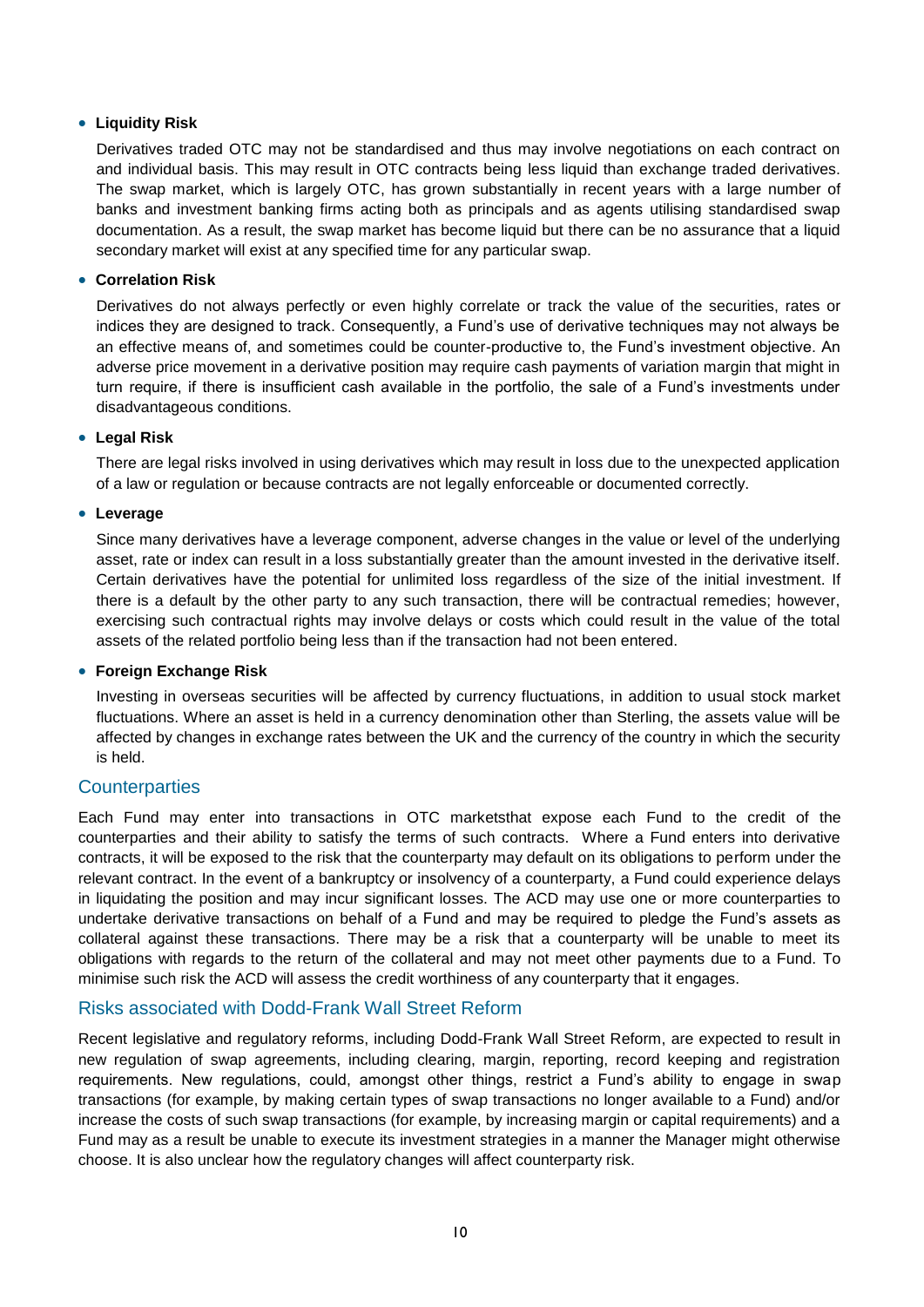# Short Sales

A short sale involves the sale of a security that the Company does not own in the expectation of purchasing the same security at a later date at a lower price. To make delivery to the buyer, the Company must borrow the security and later purchase the security to return to the lender. A short sale involves a risk of a theoretically unlimited increase in the market price of the security. Although a Fund is prohibited under the FCA Rules from taking direct short positions in securities, it can employ certain derivative techniques such as using Contracts for Differences which may establish both "long" and "short" positions in securities. These positions may seek to take advantage of both rising and falling market values.

# Risks Associated with Hedged Currency Classes

The ACD may issue Share Classes denominated in a currency other than the base currency of the relevant Fund. In doing so the ACD may undertake hedging transactions and, in particular, forward currency contracts, specifically to mitigate shareholders' exposure to movements in the base currency. The costs of the hedging transactions will be borne by the particular hedged currency Share Class including transaction costs and any gain or loss arising from the forward currency contract. Such contracts will seek to provide the necessary level of protection against adverse currency movements but there can be no guarantee that such protection will eliminate such risk.

The base currency of the Cazenove UK Absolute Target Fund and the Cazenove Absolute UK Dynamic Fund is pounds sterling. The ACD has issued euro denominated Share Classes for the Cazenove UK Absolute Target Fund and the Cazenove Absolute UK Dynamic Fund.

In the case of a net flow to or from the euro Share Classeshedging transaction may not be adjusted and reflected in the Net Asset Value calculation of those Share Classes until one or more business days following the Valuation Point. This may have a positive or negative result.

Currency hedging transactions in relation to one Share Class may comprise a potential risk that liabilities arising from such transactions may affect the Net Asset Value of the other Share Classes of the same Fund where the costs of the hedging transactions cannot be met by the particular hedged currency Share Class.

In the case of a net flow to or from the euro Share Classes the currency conversion may be carried out at different spot rates to those used to calculate the price of these Share Classes. This may result in a currency gain or loss to the particular share class.

# Risk Management, Value at Risk and Leverage.

The ACD uses a risk management process to identify, analyse, evaluate and manage the risks inherent to the investment strategies and policies adopted by the Funds. The risk management process seeks to ensure that the level of risk being taken is appropriate to each Fund's objectives and policy and the level of complexity and sophistication of the investment management strategies employed.

Each Fund uses complex derivative strategies. The key market risk measure used by the ACD for the Funds is Absolute Value at Risk ("VaR"). As such VaR reports are produced daily based on previous day's closing positions. The VaR figures are calculated using a 21 day holding period and 99 per cent. confidence limit.One year of daily returns (weighted towards most recent history) is used in calculating volatility and correlation.

In using complex derivative strategies each Fund may create additional leverage which may result in additional risk as set out above.

# Variation in Performance of Share Classes

The respective Share Classes of a Fund should achieve similar annual returns because each Share Class of that Fund is invested in the same portfolio of securities. However, annual performance and thus the Net Asset Value per Share may differ because each Share Class may face different levels of operating expenses. The variation in the performance levels achieved between the Share Classes of a Fund may lead to each Share Class paying a different rate of Performance Fee.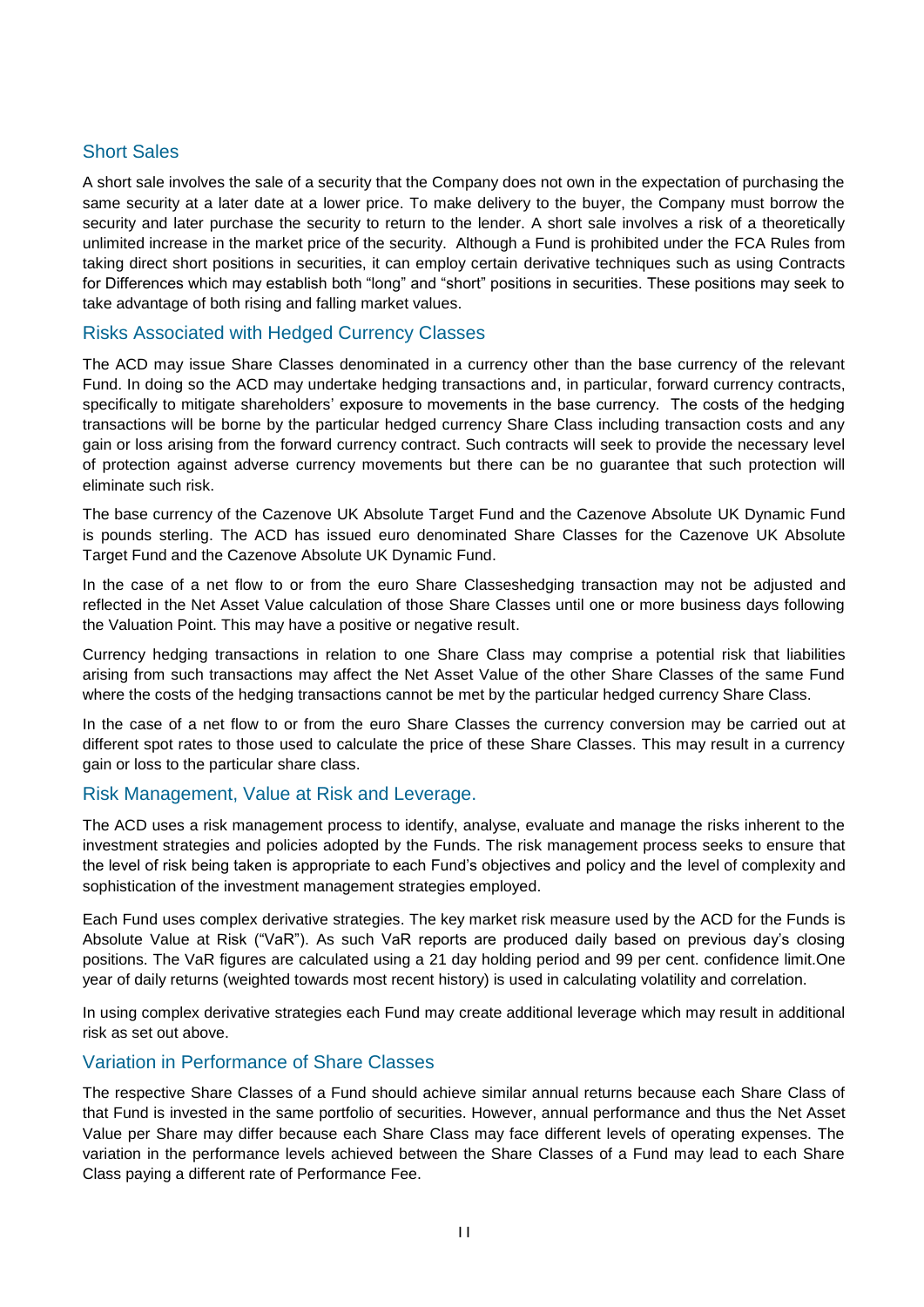The ACD will seek to minimise fluctuations of the currency in a Share Class not in the base currency of a Fund by hedging that currency exposure. Where currency hedging is undertaken, the results of that hedging will be reflected in the Net Asset Value per Share of the hedged Share Class. Whilst the currency hedging may substantially protect investors against a decrease (or increase) in the value of the base currency of the Fund relative to the currency of the Share Class, such currency hedging activities will not provide total protection against currency fluctuations and to this extent may lead to variations in Share Class Net Asset Values per Share and thus the relative performance of each Share Class. Moreover, any expenses arising from such currency hedging transactions will be borne by the Share Class in relation to which those expenses have been incurred and may thereby impact on the performance of that Share Class.

### **Taxation**

Derivatives held in a Fund will be accounted for and taxed in accordance with the Statement of Recommended Practice for Open-Ended Investment Companies. The way in which HM Revenue & Customs taxes derivatives held in collective investment schemes may change which could adversely affect the tax paid by these Funds.

# Umbrella structure of the Company and Cross Liability Risk

The Funds are segregated portfolios of assets and, accordingly, the assets of a Fund belong exclusively to that Fund and shall not be used to discharge directly or indirectly the liabilities of, or claims against, any other person or body, including the Company, or any other Fund, and shall not be available for any such purpose.Subject to the above, each Fund will be charged with the liabilities, expenses, costs and charges attributable to that Fundand within each Fund charges will be allocated as far as possible according to the Net Asset Value of that particular Share Class.Any assets, liabilities, expenses, costs or charges not attributable to a particular Fund may be allocated by the ACD in a manner which it believes is fair to the Shareholders generally. This will normally be pro rata to the Net Asset Value of the relevant Funds.

While the provisions of the OEIC Regulations provide for segregated liability between the Funds, the concept of segregated liability is relatively new. Accordingly, where claims are brought by local creditors in foreign courts or under foreign law contracts, it is not yet known how those foreign courts will react to the segregated liability between the Funds provided in the OEIC Regulations and as such it is not certain that the assets of a Fund will be completely insulated from the liabilities of other Funds of the Company in every circumstance.

# Specific risks linked to Stock Lending and Repurchase Transactions

Stock lending and repurchase transactions involve certain risks. There is no assurance that a Fund will achieve the objective for which it entered into a transaction.

Repurchase transactions might expose a Fund to risks similar to those associated with optional or forward derivative financial instruments, the risks of which are described in other parts of this Prospectus. Stock loans may, in the event of a counterparty default or an operational difficulty, be recovered late and only in part, which might restrict a Fund's ability to complete the sale of securities or to meet redemption requests.

The Fund's exposure to its counterparty will be mitigated by the fact that the counterparty will forfeit its collateral if it defaults on the transaction. If the collateral is in the form of securities, there is a risk that when it is sold it will realise insufficient cash to settle the counterparty's debt to a Fund or to purchase replacements for the securities that were lent to the counterparty. In the latter case, a Fund's tri-party lending agent will indemnify that Fund against a shortfall of cash available to purchase replacement securities but there is a risk that the indemnity might be insufficient or otherwise unreliable.

In the event that a Fund reinvests cash collateral in one or more of the permitted types of investment that are described above, there is a risk that the investment will earn less than the interest that is due to the counterparty in respect of that cash and that it will return less than the amount of cash that was invested. There is also a risk that the investment will become illiquid, which would restrict the Fund's ability to recover its securities on loan, which might restrict that Fund's ability to complete the sale of securities or to meet redemption requests.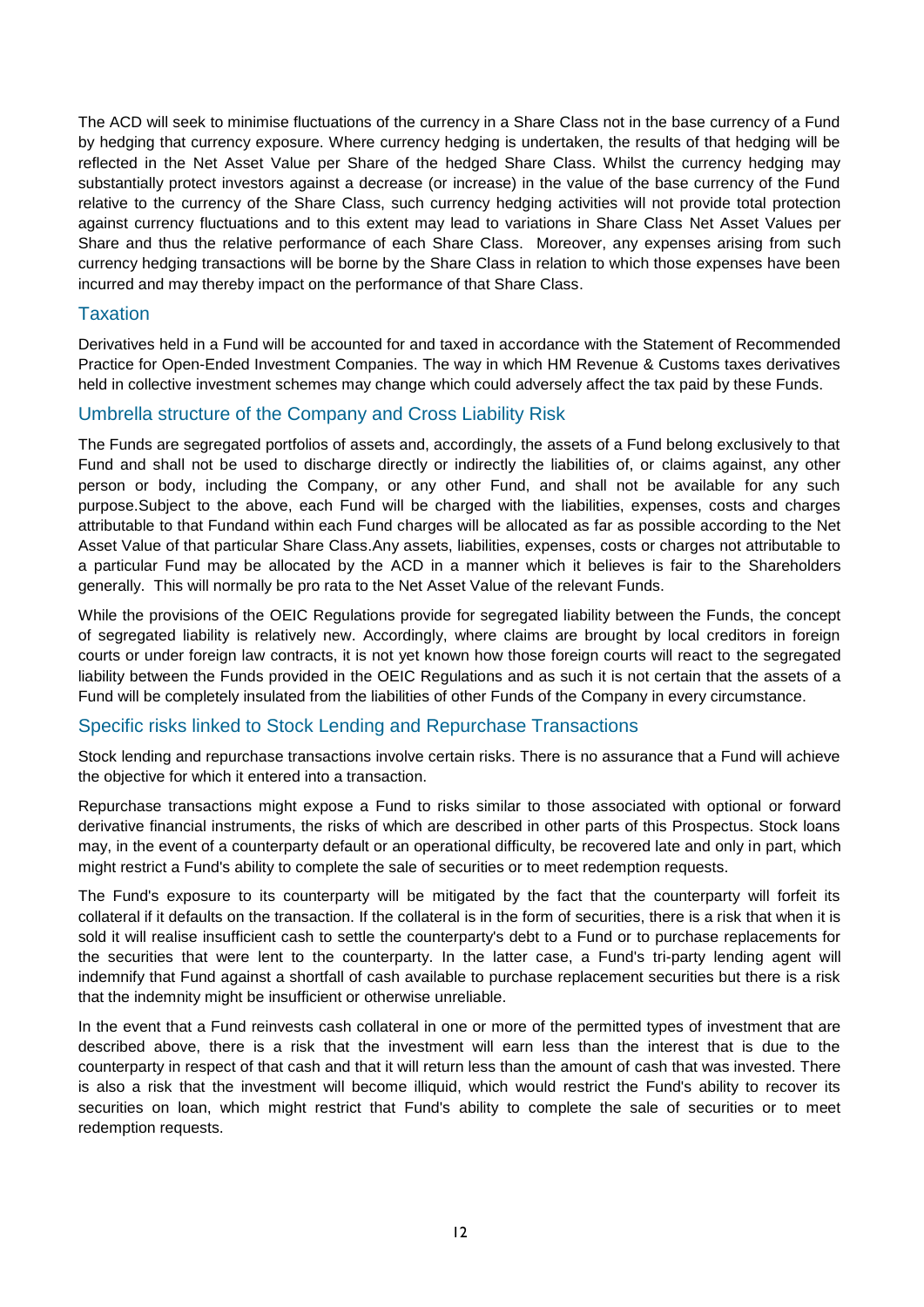# Risks associated with Foreign Account Tax Compliance Act

Effective from the beginning of 2013, the Company is required to comply with extensive new reporting and withholding requirements designed to inform the US department of the Treasury of US-owned foreign investment accounts. Failure to comply with these requirements will subject the Company to US withholding taxes on certain US-sourced income and gains. Shareholders may be requested to provide additional information to the ACD to enable each Fund to satisfy these obligations. The US Department of Treasury is expected to issue further, detailed guidance as to the mechanics and scope of this reporting and withholding regime. There can be no assurance as to the timing or impact of any such guidance on future operations of the Company and its Funds.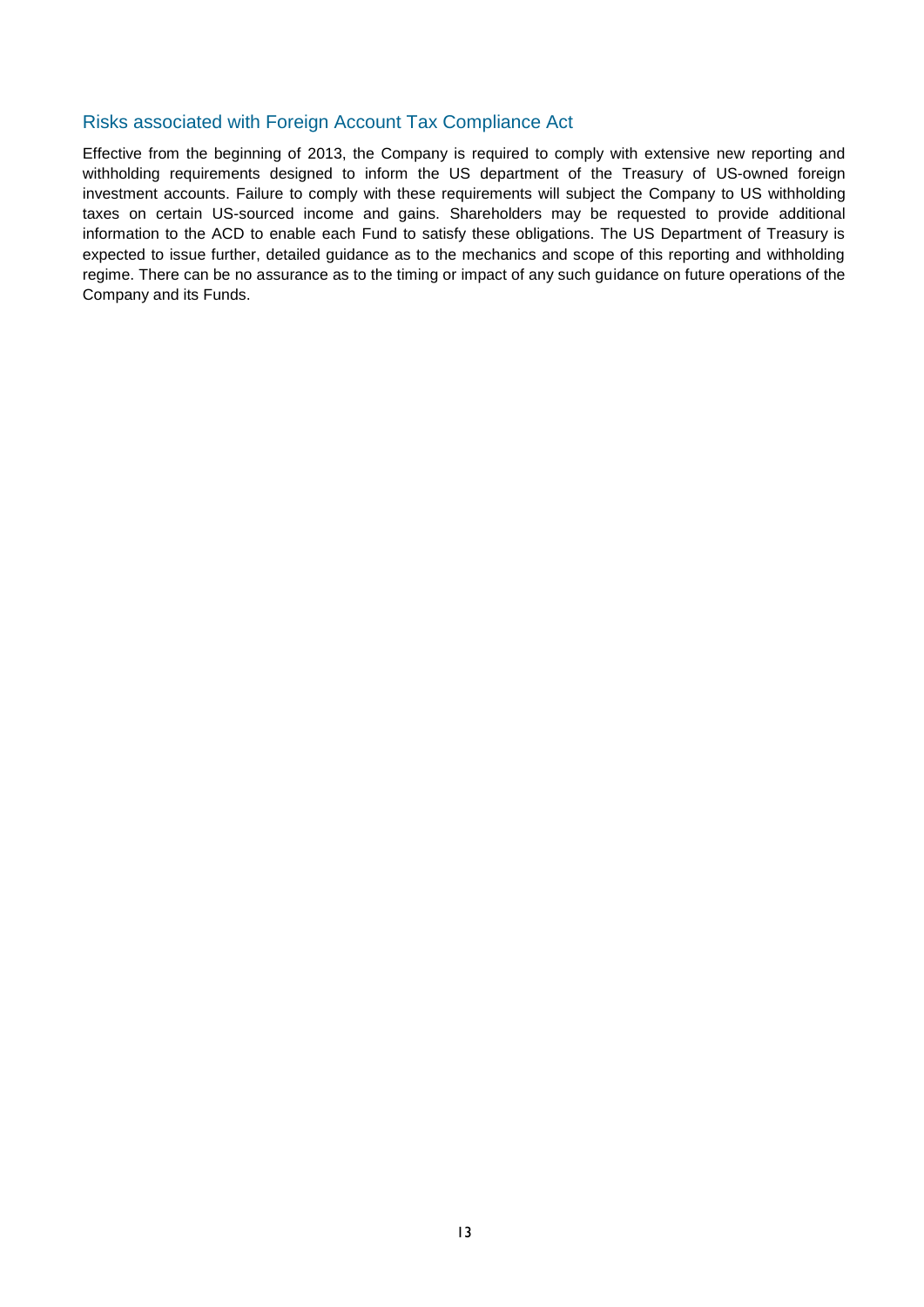# <span id="page-21-0"></span>SHARES

# <span id="page-21-1"></span>CLASSES OF SHARES

Different Classes of Share may be issued in respect of each Fund. Classes may be distinguished by their different characteristics, including, without limitation, criteria for subscription, currency of denomination, allocation of costs, liabilities, gains and losses and charges. The Classes currently available in each Fund and their characteristics are set out in Appendix 1.

Further Classes of Share may be established from time to time by the ACD with the approval of the FCA, the agreement of the Depositary and in accordance with the Instrument of Incorporation. On the introduction of any new Fund or Class, either a revised Prospectus or a supplemental Prospectus will be prepared, setting out the details of each Fund or Class.

Holders of income Shares are entitled to be paid income attributable to such Shares in respect of each annual, interim or quarterly accounting periods, as applicable for the relevant Fund.

Holders of accumulation Shares are not entitled to be paid the income attributable to such Shares, but that income is automatically added to (and retained as part of) the capital assets of the relevant Fund at the end of each annual accounting period. The price of an accumulation Share increases to reflect accrued income.

The Instrument of Incorporation allows gross income and gross accumulation Shares to be issued, as well as net income and net accumulation Shares. Net Shares are Shares in respect of which income allocated to them is distributed periodically to the relevant Shareholders (in the case of income Shares) or credited periodically to capital (in the case of accumulation Shares), in either case in accordance with relevant tax law, net of any tax deducted or accounted for by the Company. Gross Shares are income or accumulation Shares where, in accordance with relevant tax law, distribution or allocation of income is made without any tax being deducted or accounted for by the Company. All references in this Prospectus are to net Shares unless otherwise stated.

Where a Fund has more than one Class, each Class may attract different charges and expenses and so monies may be deducted from the Classes in unequal proportions. In these circumstances, the proportionate interests of the Classes within a Fund will be adjusted accordingly.

The price of Shares is expressed in pounds sterling or euro. Shares themselves have no nominal value. Shares do not carry preferential or pre-emptive rights to acquire further Shares.

The Instrument of Incorporation does not provide for bearer Shares and consequently none will be issued.

# <span id="page-21-2"></span>REGISTER OF SHAREHOLDERS

All Classes of Share are in registered, uncertificated form. Certificates will not be issued to Shareholders. The Registrar has established and maintains the Register for each Fund which is available for inspection by Shareholders at its office at 60 Victoria Embankment, London EC4Y0JP. The Register shall be prima facie evidence as to the persons respectively entitled to the Shares entered in the Register. No notice of any trust, express, implied or constructive, shall be entered on the Register in respect of any Share and the ACD and the Registrar shall not be bound by any such notice.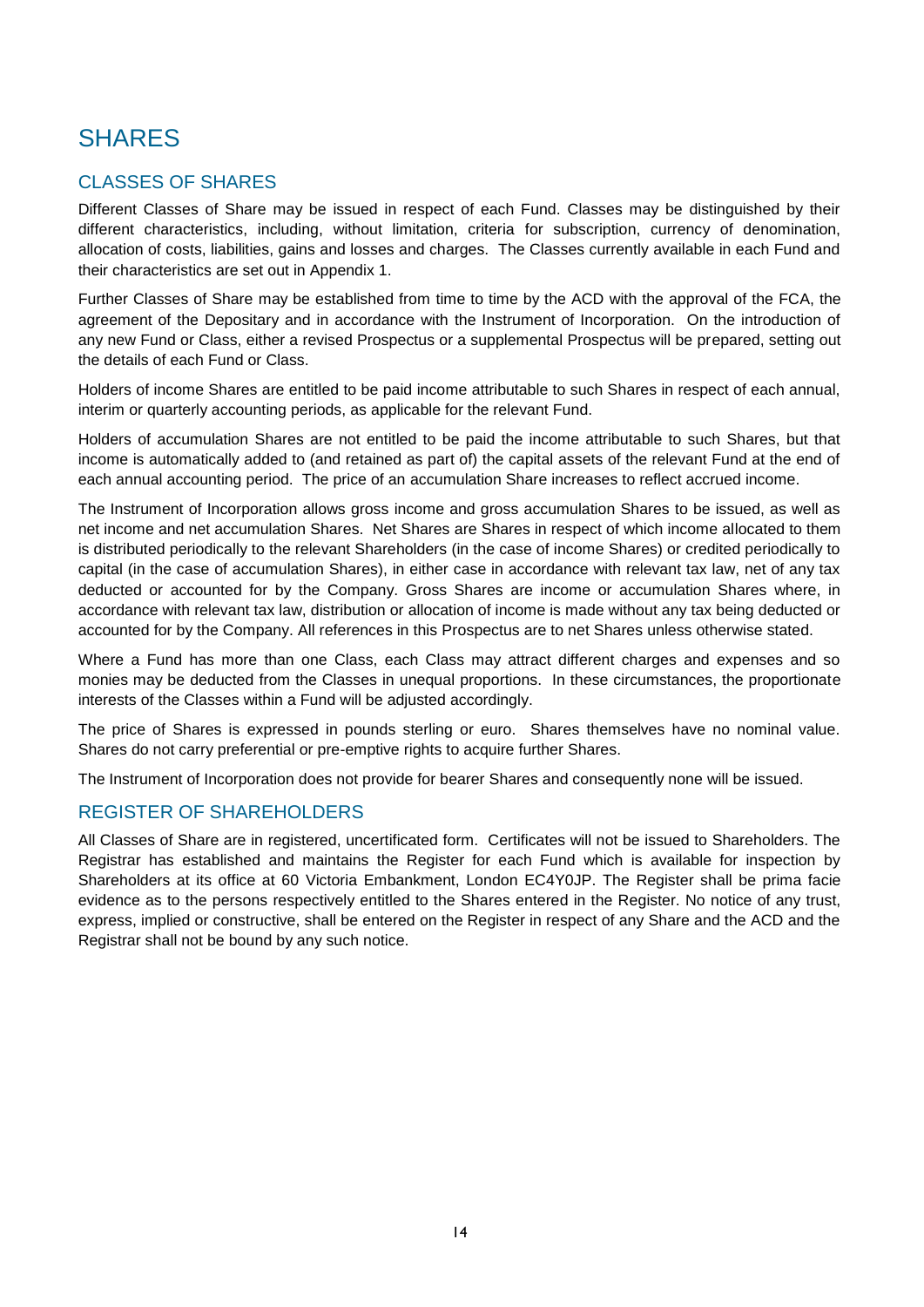# <span id="page-22-0"></span>BUYING, SELLING AND SWITCHING SHARES

# <span id="page-22-1"></span>**GENERAL**

The ACD or the Company will receive requests for the issue, redemption and switching of Shares between 9.00 a.m. and 5.00 p.m. on each Business Day. Investor in the Company will be treated as retail clients for the purpose of dealing in Shares of the Company.

# <span id="page-22-2"></span>MONEY LAUNDERING PREVENTION

The ACD has both statutory and regulatory obligations to maintain procedures to combat money laundering and terrorist financing. This means that persons buying or selling Shares may be required to provide proof of identity and proof of their permanent residential address.To fulfil this requirement, the ACD may request any information and supporting documentation it deems necessary, including information about beneficial ownership, source of funds and origin of wealth. For each of the persons who signs the application form, the ACDmay request documentation which evidencesproof of identity and proof of address. the ACD will be authorised under the Data Protection Act to use electronic means to access information relating to the investor's proof of identity and permanent residential address.If the ACDcannot satisfactorily confirm the investor's name and address in this manner, or it requires any further information in order to fulfil its regulatory or legal requirements, then the investor may be contacted with a request for additional proof of identity as required.

Until satisfactory proof of identity is provided, the ACD reserves the right to refuse to issue Shares, pay proceeds of a redemption of Shares or pay income on Shares to the Shareholder.

# <span id="page-22-3"></span>MINIMUM HOLDINGS

These are set out in Appendix 1. The ACD has the right to waive these limits.

If following a redemption, switch or transfer a holding in any Class of Share should fall below the minimum holding for that Class, as detailed in Appendix 1, the ACD has the discretion to effect a redemption of that Shareholder's entire holding in that Class of Share. The ACD may use this discretion at any time. Failure not to do so immediately after such redemption, switch or transfer does not remove this right.

# <span id="page-22-4"></span>BUYING SHARES

Valid applications to purchase Shares received in the Initial Offer Period of a Fund will be processed at the initial offer price per Share specified by the ACD. The initial offer price in respect of each Class and the related Initial Offer Period is set out in Appendix 1 in respect of each Fund and each Class. The ACD may extend the Initial Offer Period in its discretion.

In the event that the ACD agrees to sell any Shares during the Initial Offer Period, it will pay the initial offer price (less any amount thereof representing any preliminary charge) to the Depositary as soon as practicable after receiving the initial offer price from the purchaser and no later than the fourth Business Day following the end of the Initial Offer Period.

Valid applications to purchase Shares of a Fund following the Initial Offer Period will be processed at a sale price calculated with reference to the next Valuation Point for that Fund following receipt of the application, except in the case where dealing in a Fund has been suspended as set out below.

Investors and authorised intermediaries may request to purchase Shares in a Fund by application in writing to the ACD on each Business Day. Application forms are available from the ACD and should be completed and returned as directed on the application form with a cheque payable to Cazenove Investment Fund Management Limited. On acceptance of the application, Shares will be issued at the relevant price, and a contract note ("Contract Note") confirming the issue price and the number of Shares issued together with, in appropriate cases, a notice of the applicant's right to cancel the application will normally be despatched by close of business on the next Business Day.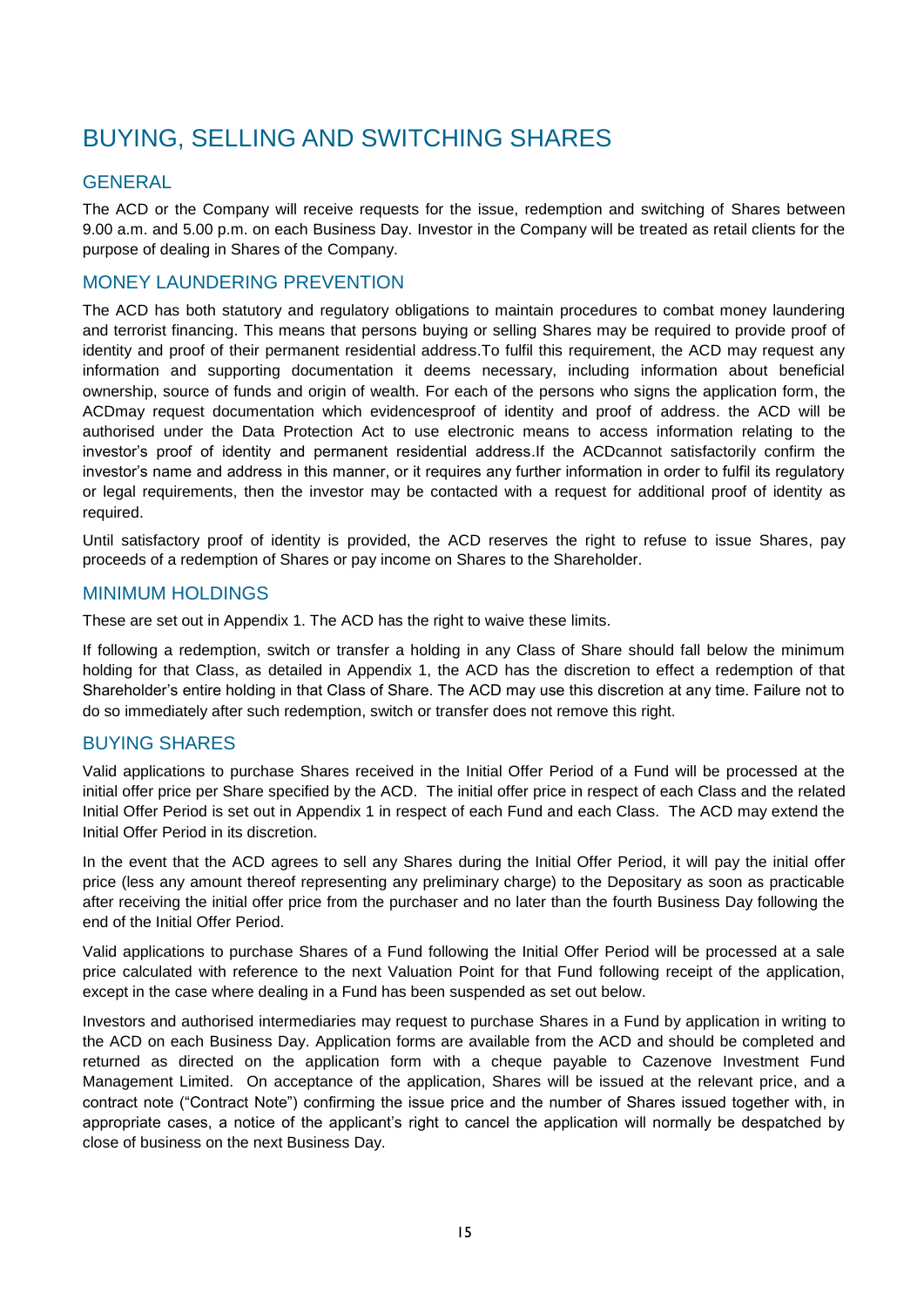#### **Note that subscription monies must be paid in the currency of the Share class in which you are investing.**

Entitlement to Shares will be entered on the Register immediately after the later of:-

- (i) the time when the purchaser has supplied the ACD with such information about the proposed holder as will enable the Depositary to complete the entry on the Register;
- (ii) receipt of payment; and
- (iii) the expiry of any period during which the purchaser has a right to cancel the agreement for the purchase of the Shares pursuant to rules made by FCA under the Act.

Applications to purchaseshares, once made are, except in the case where cancellation rights are applied, irrevocable. However, subject to its obligations under the OEIC Regulations, the ACD has the right to reject, on reasonable grounds relating to the circumstances of the applicant, any application for Shares in whole or part, and in this event the ACD will return any money sent, or the balance of such monies, at the risk of the applicant and without interest. The ACD, at its discretion, has the right to cancel a purchase deal if settlement is overdue and any loss arising on such cancellation shall be the liability of the applicant. Alternatively interest may be charged (at the ACD's cost of borrowing) at the ACD's discretion if settlement is overdue.

The ACD also has the right to reject applications to purchase Shares of a Fund in circumstances where it is satisfied, on reasonable groundsthat if such Shares were issued on the relevant Business Day the proceeds of issue could not be invested without compromising the investment objective of the relevant Fund. In such circumstances the ACD may scale back applications by investors to purchase Shares on the relevant Business Day on such basis as it may deem appropriate and may reject any application for Shares in whole or in part to give effect to such a scale back. In such event the ACD will return any money sent, or the balance of such monies, at the risk of the applicant and without interest.

### **Any subscription monies remaining after a whole number of Shares have been purchased will be used to purchase fractions of whole Shares (known as "smaller denomination Shares"). A smaller denomination Share is equivalent to one-thousandth of a whole Share.**

The ACD will not pay interest on any monies held by it pending investment in Shares.

The Company is subject to the Proceeds of Crime Act and the ACD may at its discretion require verification of identity from any person applying for Shares including, without limitation, any applicant who tenders payment by way of cheque or banker's draft on an account in the name of a person or persons other than the applicant; or appears to the ACD to be acting on behalf of some other person.

#### **Default by a Purchaser**

Default by a purchaser in payment of any moneys under the purchaser's application will entitle the Depositary to cancel any rights of the purchaser in the Shares. In the case of default, the ACD will hold the purchaser liable, or jointly and severally liable with any agent of the purchaser, for any loss sustained by the ACD as a consequence of a fall in the price of Shares.

#### Short-Term Buying and Selling of Shares

Buying and then selling the Shares of a Fund over a short time period may harm performance by disrupting investment management strategies and by increasing the Fund's costs, including brokerage and administration costs. This may dilute the value of each Share. In the interest of all Shareholders it is, therefore, the ACD's policy to monitor Share sales and purchases to seek to identify any short-term buying and selling patterns or trends. If trading patterns are identified which the ACD considers will damage the interests of Shareholders, it may take such action as it deems appropriate in its absolute discretion to prevent such trading, including, but not limited to, notifying the Shareholder of the ACD's concerns about his/her Share dealings, compulsorily redeeming those Shares, rejecting in its discretion any application for the purchase of Shares (under the powers set out above under "Buying Shares") and reporting suspicious trading to the FCA.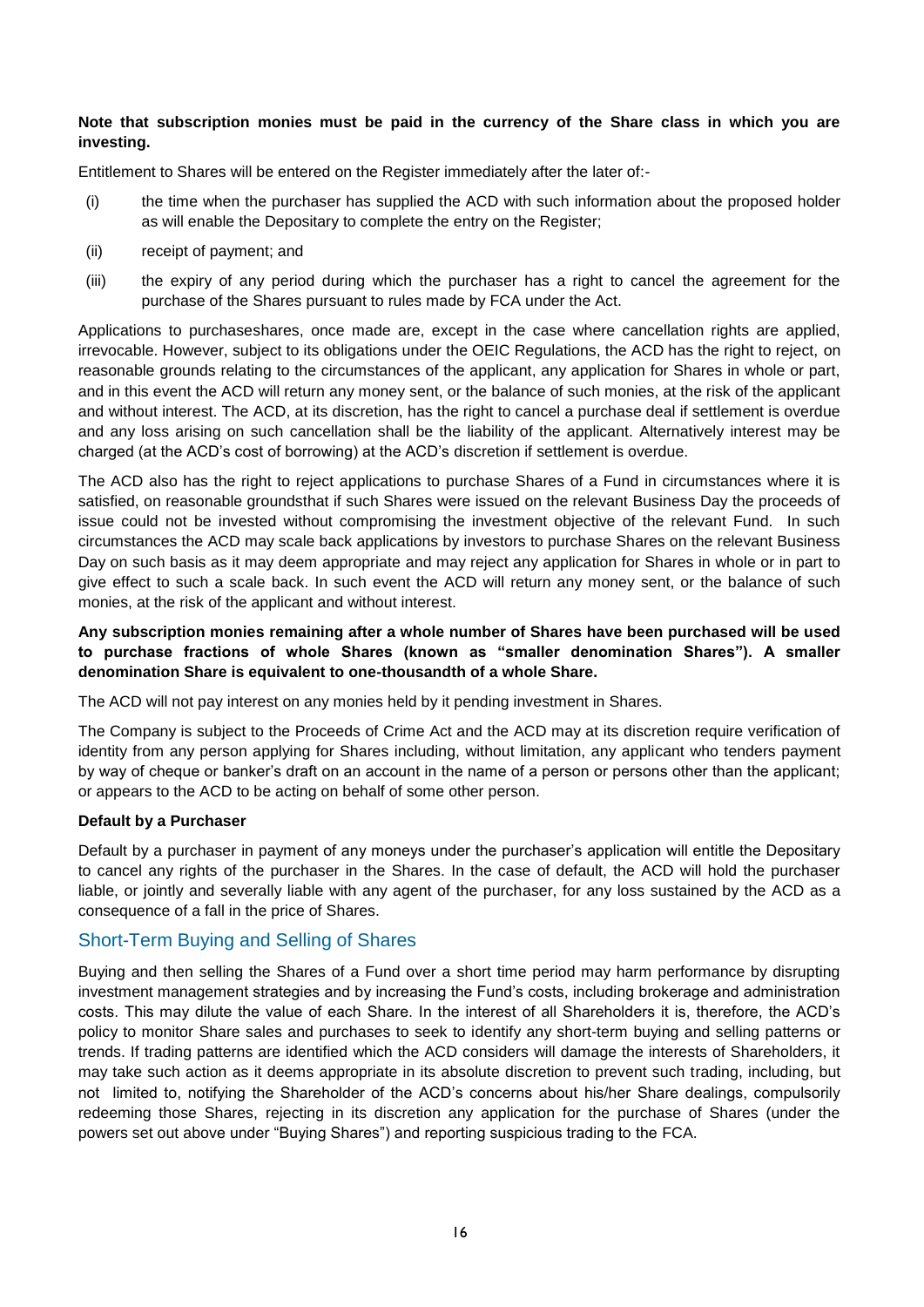# <span id="page-24-0"></span>CANCELLATIONS

Applicants who have received advice from their financial advisers may have the right to cancel their application to buy Shares at any time during the 14 calendar days after the date on which they receive a cancellation notice from the ACD. If an applicant decides to cancel the contract, and the value of the investment has fallen at the time of the Valuation Point after the ACD receives the completed cancellation notice, they will not receive a full refund as an amount equal to any fall in value will be deducted from the sum originally invested. No interest will be paid on refunds due to cancellations.

# <span id="page-24-1"></span>SELLING SHARES

Shareholders may request to sell their Shares in a Fund by writing to the ACD or by telephone daily between 9.00 a.m. and 5.00 p.m. on each Business Day in the following manner:-

- (a) **Notice in Writing:** To sell Shares, Shareholders should send signed, written selling instructions to the ACD at Cazenove Investment Fund Management, P.O. Box 67546, London, EC2P 2JB. The Shares will be repurchased from the Shareholder at the relevant price.
- (b) **Notice by Telephone:** Shares may be sold by telephone either through a professional adviser or direct to the ACD's Dealing Department on telephone number **+44** (**0)20 3479 0000.**All telephone calls to the Dealing Department are recorded in the best interests of both the investor and the ACD.

On acceptance of written and telephone instructions, Shares will be sold at the relevant price, and a Contract Note will be despatched with a Renunciation Form. The Renunciation Form should be completed, signed and returned to the ACD. Where possible, proceeds of the sale (less, if the proceeds are to be remitted abroad, the cost of such remittance) will be paid into the selling Shareholder's bank account, not later than the close of business on the fourth Business Day following receipt of the written instruction duly signed by the holder.

Certain institutional investors may place valid dealing instructions with the ACD via electronic trading platforms supported by the ACD or its appointed agents but this facility does not currently extend to retail investors. The ACD may in the future introduce an electronic trading system which will enable private investors to buy and sell Shares using the internet but at present the ACD will only accept written and telephone instructions to deal from these investors.

Requests to sell Shares are irrevocable. Significant delays in payment of the proceeds of sale can occur in cases where a holder has not advised the Registrar in advance of a change of address or bank account details.

# Instances where the ACD does not have to accepta Request to Sell Shares

The ACD will not be obliged to purchase Shares in the following circumstances:

- (a) if the number or value of Shares sought to be sold is:-
	- (i) less than the entirety of the Shareholder's holding of Shares of the Class concerned; and
	- (ii) less than any number or value stated in Appendix 1 as the minimum number or value of Shares that may be sold in that Class of Share of the Fund concerned;
- (b) if the number or value of the Shares sought to be sold would result in the holder holding less than any number or value stated in Appendix 1 as the minimum number or value of Shares of the Class concerned that may be held;
- (c) if the Company ensures that the Shareholder is able to sell his Shares on an investment exchange at a price not significantly different from the price at which they would otherwise have been purchased by the ACD; or
- (d) where Shares are sold in return for property transferred or sold (in specie cancellation).

This is outlined below.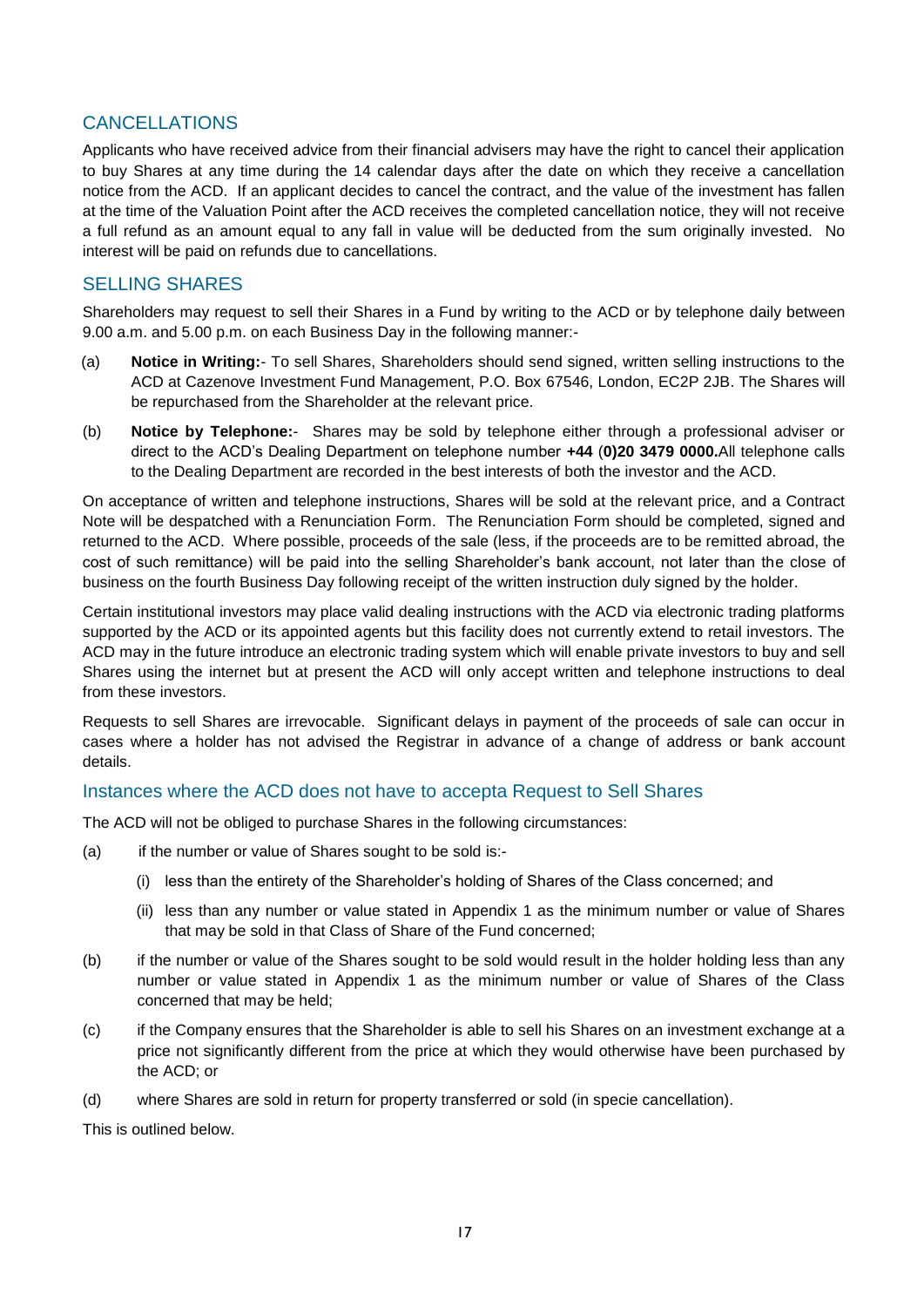# Payment on Selling Shares

Once a request to sell Shares has been agreed, the proceeds of the sale (less, where applicable, the cost of remitting the sum abroad) will normally be paid to the selling Shareholder by the close of business on the fourth Business Day after the later of:-

- a) the valuation point immediately following receipt by the ACD of the request to sell, or
- b) the time when the ACD has all duly executed instruments and authorisations as effect (or enable the ACD to effect) the transfer of title to the Shares.

Note that redemption monies will be settled in the currency of the Share class in which you invested.

#### Minimum Redemption

Part of a Shareholder's holding may be redeemed but the ACD reserves the right to refuse a redemption request if the value of the Shares of any Fund to be redeemed is less than the minimum stated in respect of the appropriate Class in the Fund in question (see Appendix 1).

#### Deferred Sale of Shares

The ACD may decide to defer the sale of Shares at any Valuation Point to the next Valuation Point where the sale of Shares by a Shareholder or Shareholders exceeds 10 per cent. of the Fund's NAV. The deferral will enable the ACD to manage the orderly sale of the Fund's property to raise proceeds to meet the sale of Shares and in doing so will aim to protect the interests of existing Shareholders. All Shareholders who have sought to sell their Shares at any Valuation Point at which the sale of Shares has been deferred will be treated in the same way and the ACD will ensure that all orders relating to an earlier Valuation Point are completed before those relating to a later Valuation Point are considered.

#### Sale Proceeds

The amount to be paid by the ACD as the proceeds of a sale of Shares shall not be less than the price of a Share of the relevant Class to be notified to the Depositary in respect of the next Valuation Point less:-

- a) any redemption charge permitted; and
- b) any stamp duty reserve tax permitted to be retained by the ACD.

# <span id="page-25-0"></span>SWITCHING SHARES

Shareholders are entitled to switch some or all of their Shares of one Class ("Original Shares") for Shares of another Class within the same Fund or for Shares of any Class within a different Fund ("New Shares"). A switch involves the sale of the Original Shares and the purchase of the New Shares. The number of New Shares issued will be determined by reference to the respective prices of New Shares and Original Shares at the valuation point applicable when the Original Shares are redeemed and the New Shares are issued.

Instructions for switching Shares may be given by telephoning the ACD's Dealing Department on telephone number **+44 (0)203479 0000** or in writing to the ACD.

The ACD may at its discretion make a charge on the switching of Shares. The charge will not exceed an amount equal to the then prevailing preliminary charge (if any) for the New Shares. The switching charge is payable to the ACD. No switching charge is payable on a switch from one Class in a Fund to another Class in the same Fund. The ACD may adjust the number of New Shares issued to reflect the imposition of any switching charge and any other charges or levies in respect of the issue or sale of the New Shares or the redemption or cancellation of the Original Shares as may be permitted pursuant to the FCA Rules.

If a switch would result in the Shareholder holding a number of Original Shares or New Shares of a value which is less than the minimum holding in the Fund concerned, the ACD may, if it thinks fit, convert the whole of the Shareholder's holding of Original Shares to New Shares or refuse to effect any switch of the Original Shares. No switch will be made during any period when the right of Shareholders to require the redemption of their Shares is suspended. The general provisions on procedures relating to redemption will apply equally to a switch.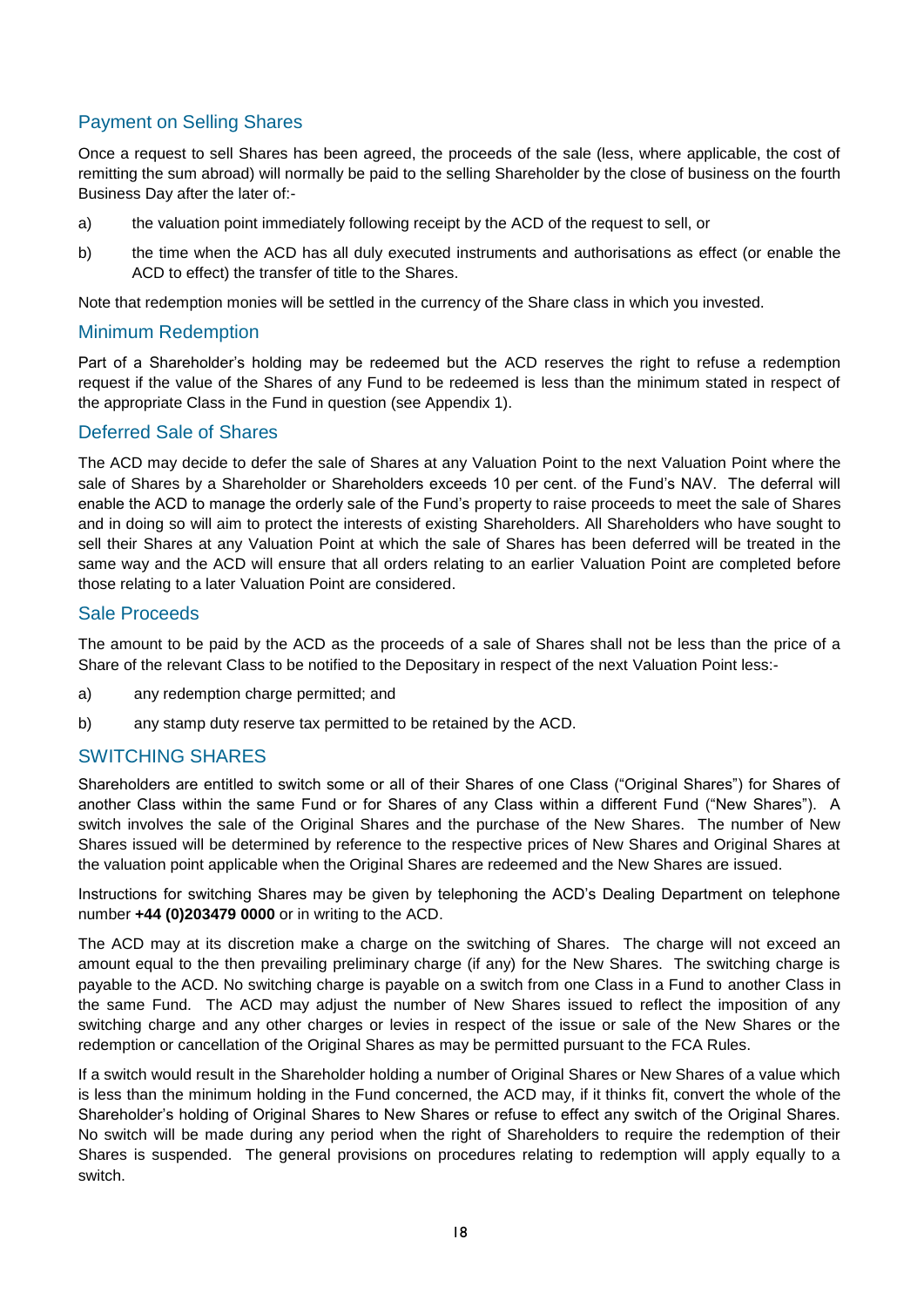Shareholders subject to UK tax should note that a switch of Shares within the same Fund will not be treated as a disposal for the purposes of capital gains taxation. Switches of Shares between different Funds is treated as a disposal for purposes of capital gains taxation and so may give rise to a capital gains tax liability.

Shareholders who switch Shares of one Class for Shares of any other Class, or switch Shares of one Fund for shares of any other Fund, will not be given a right by law to withdraw from or cancel the transaction.

# <span id="page-26-0"></span>ISSUE OF SHARES IN EXCHANGE FOR IN SPECIE ASSETS

The ACD may arrange for the Company to issue Shares in exchange for assets other than money, but will only do so where the Depositary is satisfied that the Company's acquiring of those assets in exchange for the Shares concerned is not likely to result in any material prejudice to the interests of Shareholders or potential Shareholders.

The ACD will ensure that the beneficial interest in the assets is transferred to the Company with effect from the issue of the Shares.

The ACD will not issue Shares in any Fund in exchange for assets the holding of which would be inconsistent with the investment objective of that Fund.

# <span id="page-26-1"></span>IN SPECIE CANCELLATION

If a Shareholder requests the redemption or cancellation of Shares, the ACD may, if it considers the deal substantial in relation to the total size of the Fund concerned, arrange for the Company to cancel Shares and transfer an appropriate amount of the Scheme Property to the Shareholder instead of paying the price of the Shares in cash. A deal involving Shares representing 5 per cent. or more in value of a Fund will normally be considered substantial, although the ACD may in its discretion agree an in specie cancellation with a Shareholder whose Shares represent less than 5 per cent. in value of the Fund concerned.

Before the proceeds of cancellation of the Shares become payable, the ACD will give written notice to the Shareholder that Scheme Property will be transferred to that Shareholder.

The ACD will select the property to be transferred in consultation with the Depositary. They must ensure that the selection is made with a view to achieving no greater advantage or disadvantage to the redeeming Shareholder than to continuing Shareholders. The Company retains from that property the value of any stamp duty reserve tax to be paid on the cancellation of Shares.

# <span id="page-26-2"></span>SUSPENSION OF DEALING IN SHARES

The buying, selling and switching of Shares of each Fund or Shares of all Funds of the Company may at any time be temporarily suspended by the ACD, with the prior agreement of the Depositary or if the Depositary so requires, if the ACD or the Depositary, as appropriate, is of the opinion that due to exceptional circumstances there is good and sufficient reason to do so having regard to the interests of Shareholders in the Company and/or the relevant Fund. Such reasons may include the closure or suspension of dealing on a relevant stock exchange, or the inability of the ACD to ascertain properly the value of any or all of the assets or realise any material part of the assets of a Fund or the value of redemption requests received in respect of any Business Day is deemed, in the ACD's discretion with the prior agreement of the Depositary, to be exceptional in relation to the value of the relevant Fund.

If the redemption of Shares is suspended, the obligations contained in Chapter 6 of the FCA Rules relating to the creation, cancellation, issue and redemption of Shares will cease toapply and the obligations relating to the valuation of Shares will be complied with only to theextent practicable in light of the suspension.

Appropriate notification of suspension will be given to Shareholders as soon as practicableafter suspension commences. In accordance with the FCA Rules, the FCA will also beimmediately informed of the suspension and the reasons for it. The ACD and the Depositarywill review the suspension at least every 28 days and will inform the FCA of the results. Thesuspension will continue only for as long as it is justified having regard to the interests ofthe Shareholders.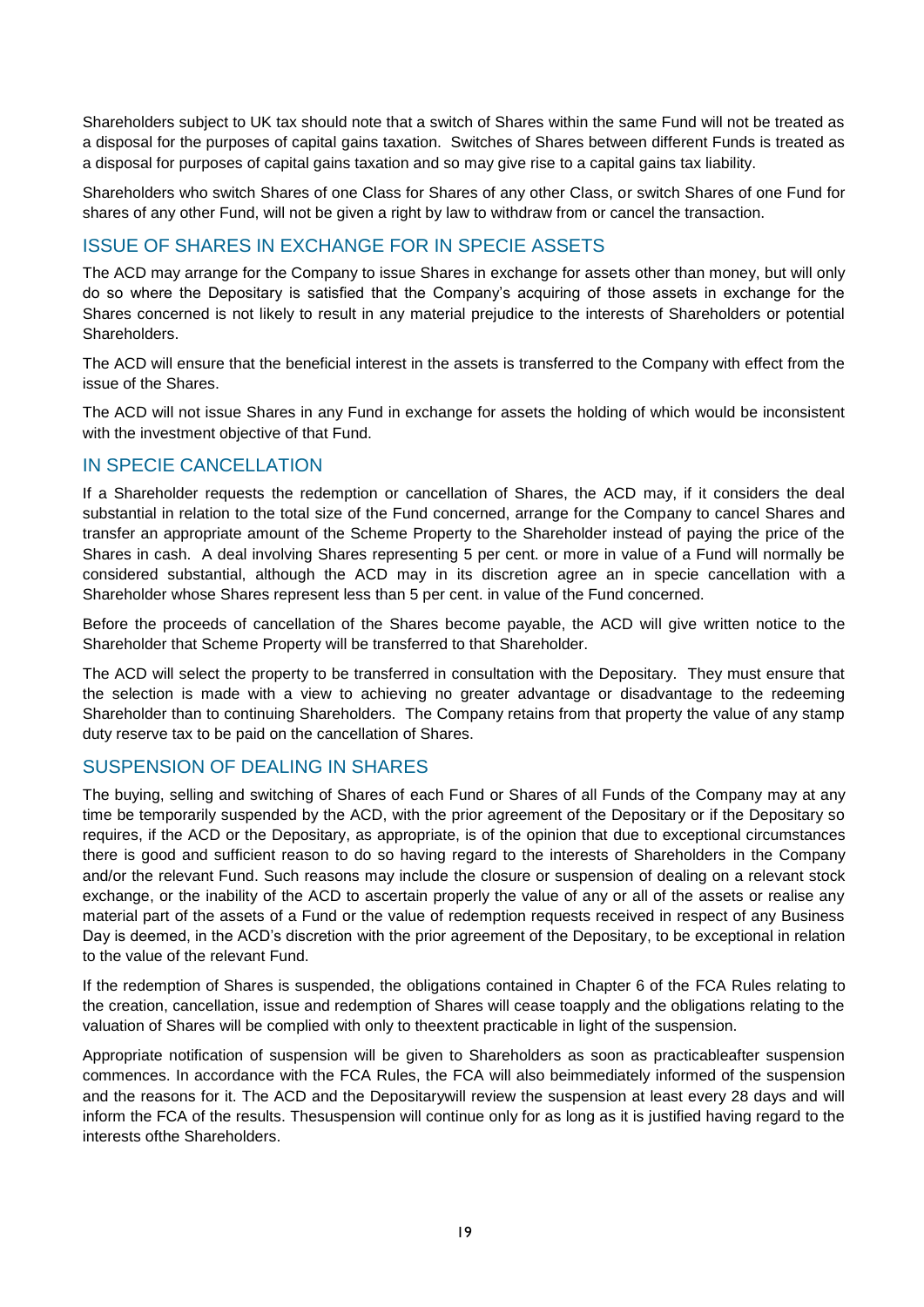Where the ACD agrees during suspension to deal in Shares, all deals accepted during, and outstanding prior to, the suspension will be undertaken at a price calculated at the first relevant Valuation Point after the restart of dealings in Shares.

# <span id="page-27-0"></span>ACD DEALING AS PRINCIPAL

The ACD will, on the completion of the valuation of each Fund, advise the Depositary of the issue and cancellation prices of Shares of that Fund. These are the prices which the ACD has to pay to the Depositary for the issue of Shares or which the ACD will receive from the Depositary upon the cancellation of Shares. The ACD deals as principal in these Shares and may hold Shares for its own account. However, Shares will generally only be held by the ACD to facilitate Share orders and will not be held for speculative purposes. Any profits or losses arising from such transactions shall accrue to the ACD and not to the Fund. The ACD is under no obligation to account to the Depositary, or to Shareholders for any profit it makes on the issue or re-issue of Shares or cancellation of Shares which it has redeemed.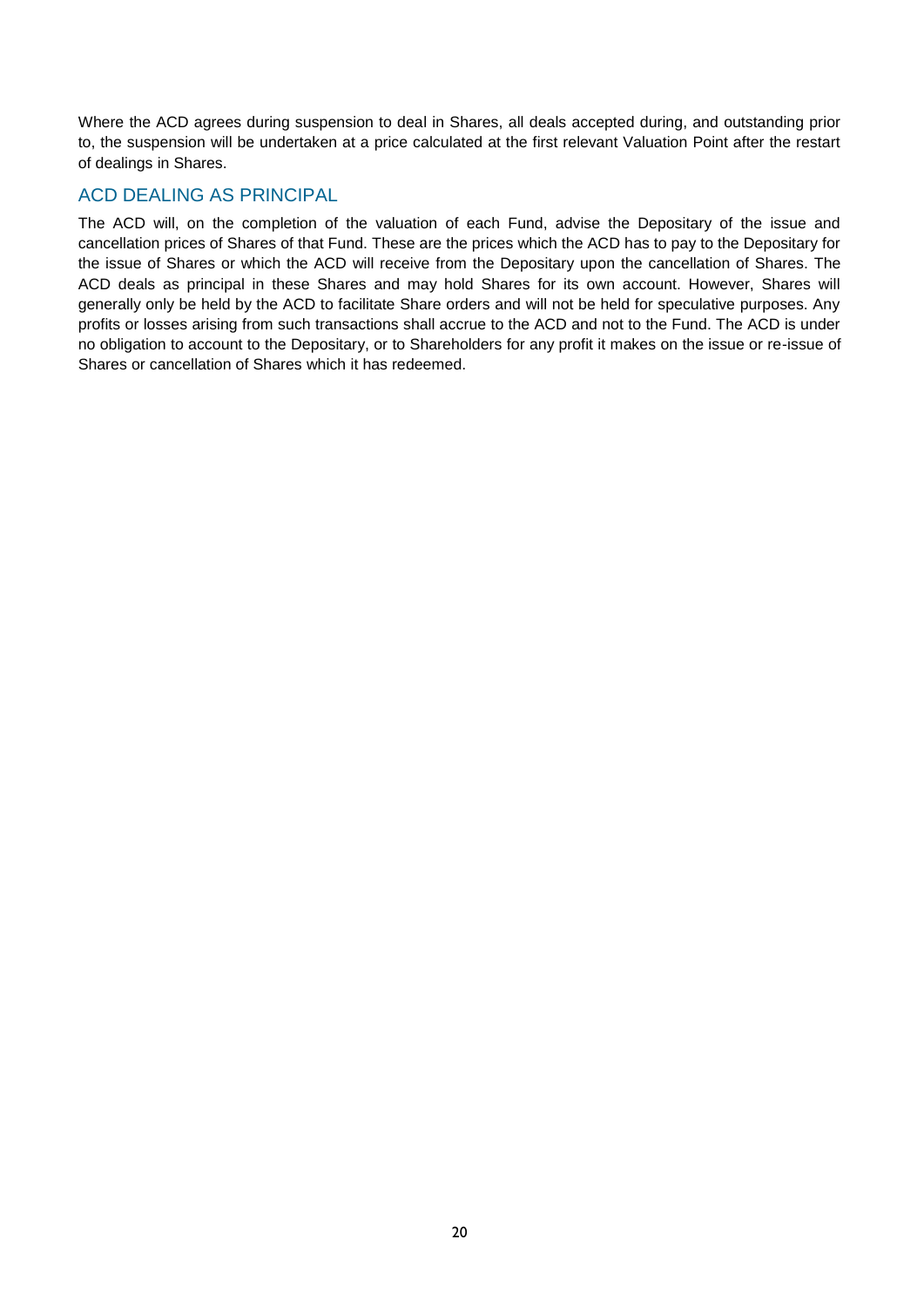# <span id="page-28-0"></span>SHARE PRICES

# <span id="page-28-1"></span>PRICING BASIS

The Company deals on a forward pricing basis. A forward price is calculated at the next valuation of the Scheme Property after the purchase, sale or switch of Shares is agreed.

Shares are priced on a single, mid-market basis in accordance with the FCA Rules.

# <span id="page-28-2"></span>CALCULATION OF PRICES

# Valuations

The price of a Share is calculated by reference to the Net Asset Value of the Fund to which it relates and the basis of calculation of Net Asset Value is summarised below. The ACD will carry out a valuation of each Fund with the frequency and at the times detailed in Appendix 1.

The ACD reserves the right, subject to prior approval from the Depositary, to:-

- i) value the property of all or any of the Funds at an alternative time on any day on which the London Stock Exchange reduces the length of its mandatory quote period; and
- ii) suspend valuation of the property of a Fund at any time when the buying, selling and exchanging of Shares is suspended.

Investors should bear in mind that, on purchase, the ACD's preliminary charge is added to the price of Shares and, on a sale, any applicable redemption charge will be deducted from the proceeds of the sale. In addition, for both purchases and sales by investors, there may be a dilution adjustment and an SDRT provision.

# Special Valuations

The ACD may carry out an additional valuation of the property of a Fund at any time during a Business Day if he considers it desirable to do so and may carry out special valuations in the following circumstances:-

- (a) where necessary for the purposes of effecting a scheme of reconstruction or amalgamation; or
- (b) on the day on which the annual or half-yearly accounting period ends.

# <span id="page-28-3"></span>CALCULATION OF NET ASSET VALUE

The value of the property of each individual Fund shall be the value of the relevant assets less the value of the relevant liabilities determined in accordance with the Company's Instrument of Incorporation. A summary of the provisions follows.

- 1. All the Scheme Property (including receivables) is to be included, subject to the following provisions.
- 2. Property which is not cash (or other assets dealt with in paragraph 3 below) or a contingent liability transaction shall be valued as follows and the prices used shall (subject as follows) be the most recent prices which it is practicable to obtain:
	- a) units or shares in a collective investment scheme:
		- i. if a single price for buying and selling units or shares is quoted, at the most recent such price; or
		- ii. if separate buying and selling prices are quoted, at the average of the two prices (provided the buying price has been reduced by any initial charge included therein and the selling price has been increased by any exit or redemption charge attributable thereto); or
		- iii. if, in the opinion of the ACD, the price obtained is unreliable or if no recent traded price is available or if no price exists, at a value which in the opinion of the ACD is fair and reasonable;
	- b) any other transferable security:-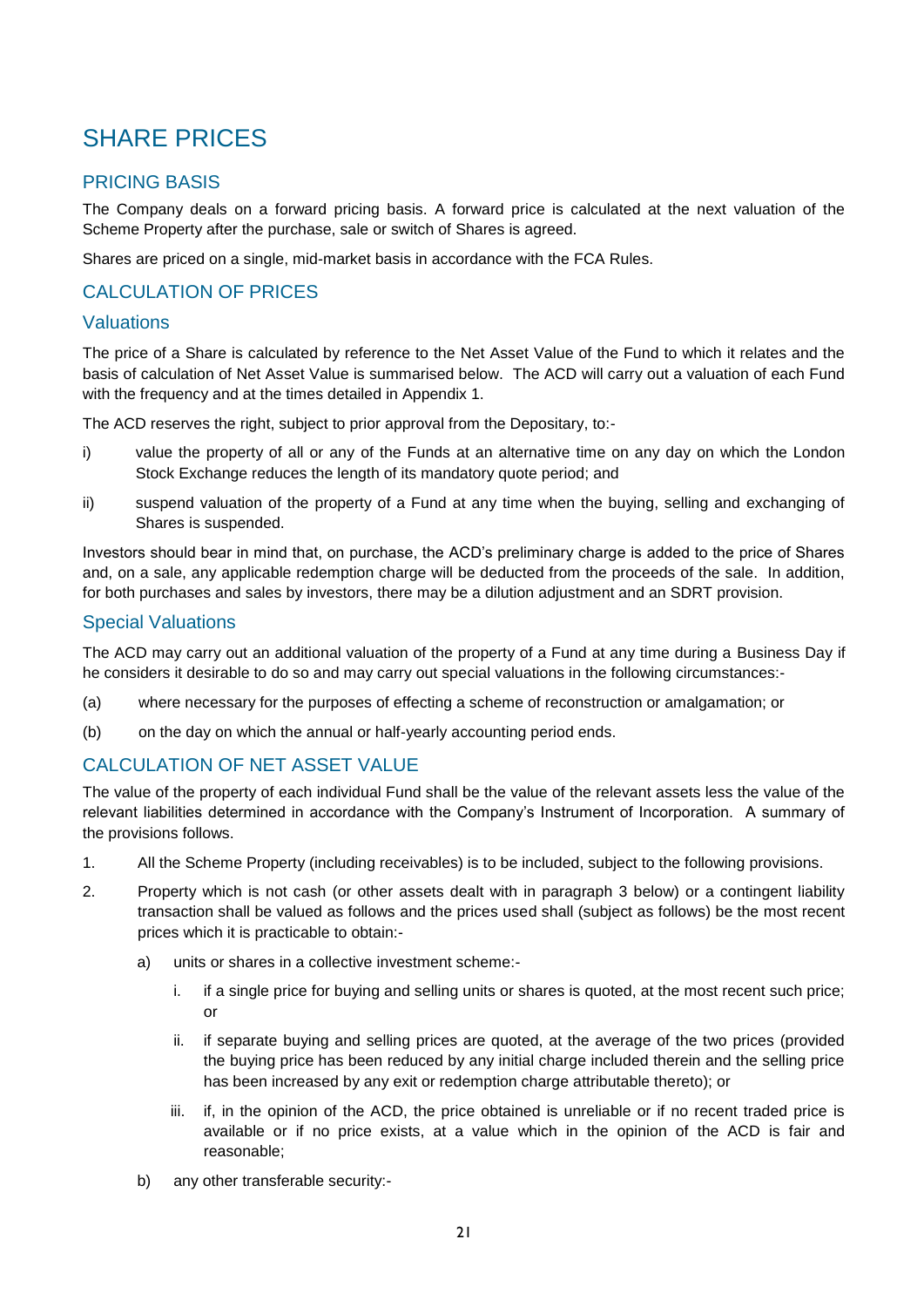- i. if a single price for buying and selling the security is quoted, at that price; or
- ii. if separate buying and selling prices are quoted, at the average of those two prices; or
- iii. if, in the opinion of the ACD, the price obtained is unreliable or if no recent traded price is available or if no price exists, at a price which in the opinion of the ACD is fair and reasonable;
- c) property other than that described in a) and b) above: at a price which, in the opinion of the ACD, is fair and reasonable price.
- 3. Cash and amounts held in current and deposit accounts and in other time-related deposits shall be valued at their nominal values.
- 4. Property which is a contingent liability transaction shall be treated as follows:
	- a) if it is a written option (and the premium for writing the option has become part of the Scheme Property), the amount of the net valuation of the premium receivable shall be deducted. If the property is on off-exchange derivative, the method of valuation shall be agreed between the ACD and the Depositary;
	- b) if the property is an off-exchange future, the method of valuation shall be agreed between the ACD and Depositary;
	- c) if it is any other form of contingent liability transaction, it will be included at the net value of margin on closing out (whether as a positive or negative value). If the property is an off-exchange derivative, the method of valuation shall be agreed between the ACD and the Depositary.
- 5. In determining the value of the Scheme Property, all instructions given to issue or cancel Shares shall be assumed to have been carried out (and any cash paid or received) whether or not this is the case.
- 6. Subject to paragraphs 7 and 8 below, agreements for the unconditional sale or purchase of property which are in existence but uncompleted, shall be assumed to have been completed and all consequential action required to have been taken. Such unconditional agreements need not be taken into account if made shortly before the valuation takes place and, in the opinion of the ACD, their omission will not materially affect the final net asset amount.
- 7. Futures or contracts for differences which are not yet due to be performed and unexpired and unexercised written or purchased options shall not be included under paragraph 6.
- 8. All agreements are to be included under paragraph 6 which are, or ought reasonably to have been, known to the person valuing the property.
- 9. An estimated amount for the anticipated tax liabilities at that point in time, including (as applicable and without limitation) capital gains tax, income tax, corporation tax and advance corporation tax, value added tax, stamp duty and stamp duty reserve tax, will be deducted.
- 10. An estimated amount for any liabilities payable out of the Scheme Property and any tax thereon will be deducted, treating periodic items as accruing from day to day.
- 11. The principal amount of any outstanding borrowings (whenever repayable) and any accrued but unpaid interest on borrowings will be deducted.
- 12. An estimated amount for accrued claims for tax of whatever nature which may be recoverable will be added.
- 13. Any other credits or amounts received will be added.
- 14. A sum representing any interest or any income accrued due or deemed to have accrued but not received will be added.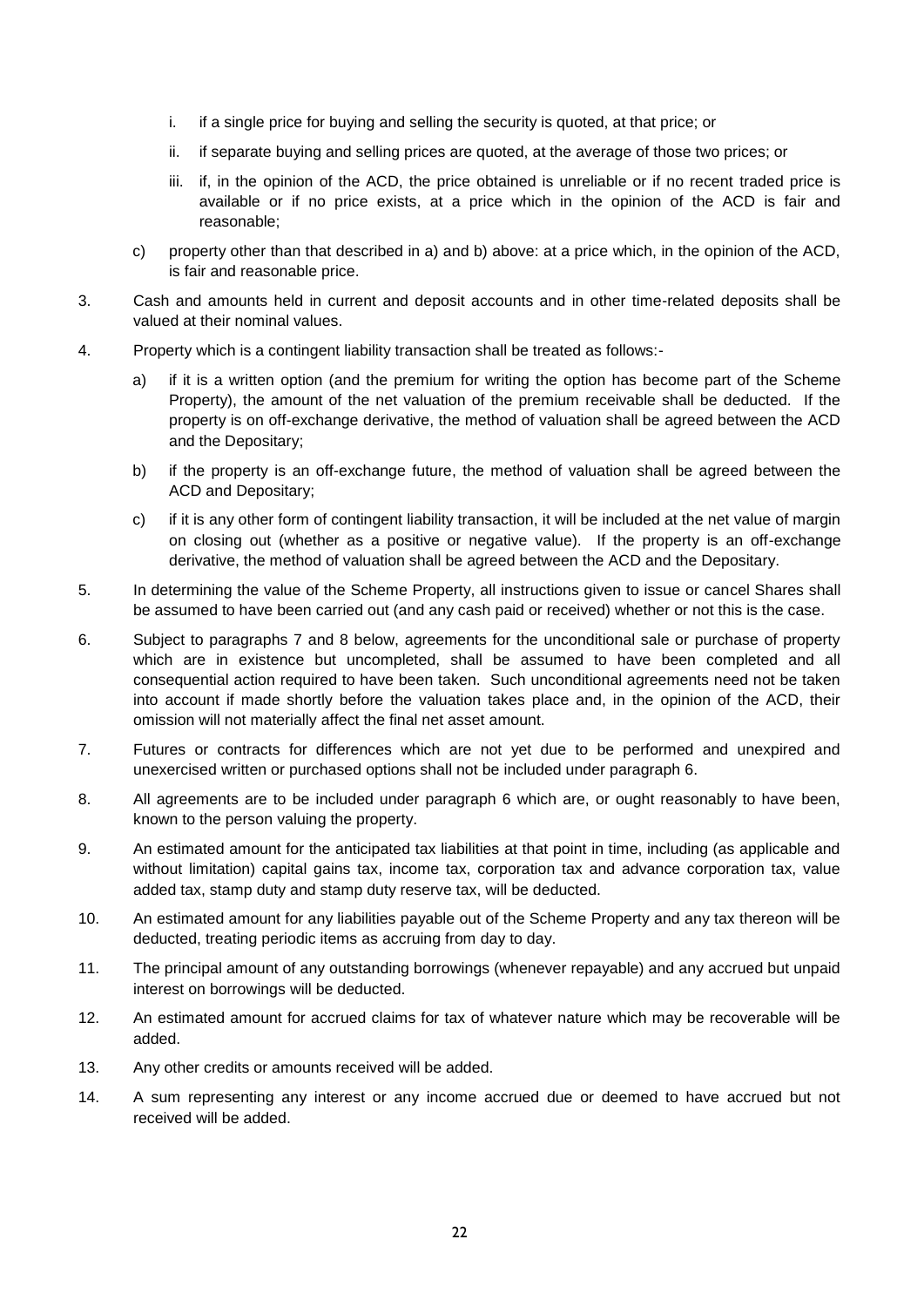- 15. The total amount of any cost determined to be, but not yet, amortised relating to the authorisation and incorporation of the Company (or a Fund, as the case may be) and of its initial offer or issue of Shares will be added.
- 16. Currencies or values in currencies other than the base currency or (as the case may be) the designated currency of a Fund shall be converted at the relevant valuation point at a rate of exchange that is not likely to result in any material prejudice to the interests of Shareholders or potential Shareholders.

When an investment is fair valued, there is no guarantee that the investment will be sold at the price at which a Fund is carrying the investment. The ACD monitors domestic and foreign markets and news information for any developing events that may have an impact on the valuation of the Fund's investments.

Where the ACD believes that a reliable unit price cannot be established as at the valuation point, dealing in the relevant Fund may be suspended.

# <span id="page-30-0"></span>PUBLICATION OF PRICES

Details for eachFund are set out in Appendix 1.

Daily prices for each Fund are published on Cazenove Capital Management Limited's website: www.cazenovecapital.com.

Shareholders can obtain up-to-date Fund prices free of charge by telephoning 0800 0159 592.The ACD is not responsible for any errors in publication or for the non-publication of prices. The ACD issues and redeems Shares on a forward pricing basis, not on the basis of the published prices.

# <span id="page-30-1"></span>DILUTION ADJUSTMENT

The actual cost of purchasing or selling Shares in a Fund may be higher or lower than the mid-market value used in calculating the Share price. These costs may include dealing charges, commissions and the effects of dealing at prices other than the mid-market price. The effects of transaction charges and the dealing spread may have a materially disadvantageous effect on the Shareholders' interest in a Fund.

To prevent this effect, known as "dilution", the ACD may charge a dilution adjustment when there are net inflows into a Fund or net outflows from a Fund, so that the price of a Share is above or below that which would have resulted from a mid-market valuation. It is not, however, possible to predict accurately whether dilution will occur at any point in time. Consequently it is not possible to accurately predict how frequently the ACD will need to make such a dilution adjustment. For illustrative purposes, the ACD applied to the Cazenove UK Absolute Target Fundand the Cazenove Absolute UK Dynamic Fund a dilution adjustment on 37 and 21 occasions respectively over the 12 month period from 1 January 2012 to 31 December 2012. However, such historical information does not constitute a projection and may not be indicative of how dilution adjustments may be charged by the ACD in the future. The charging of a dilution adjustment may reduce the redemption price or increase the purchase price of Shares. The imposition of a dilution adjustment may reduce the redemption price or increase the purchase price of Shares.

The imposition of a dilution adjustment will depend on the volume of sales or redemptions of Shares. The ACD may make a dilution adjustment:

- (i) if net sales or redemptions are  $£250,000$  or more in value for Funds whose NAV is less than  $£50$ million at that time; or
- (ii) if net sales or redemptions are over 0.5 per cent. of the Fund's Net Asset Value for Funds whose value is £50 million or more at that time(Cazenove UK Absolute Target Fund and Cazenove Absolute UK Dynamic Fund); or
- (iii) where a Fund is in continual decline (i.e. is suffering a net outflow of investments); or
- (iv) in any other case where the ACD believes that it is in the interest of Shareholders to impose a dilution adjustment.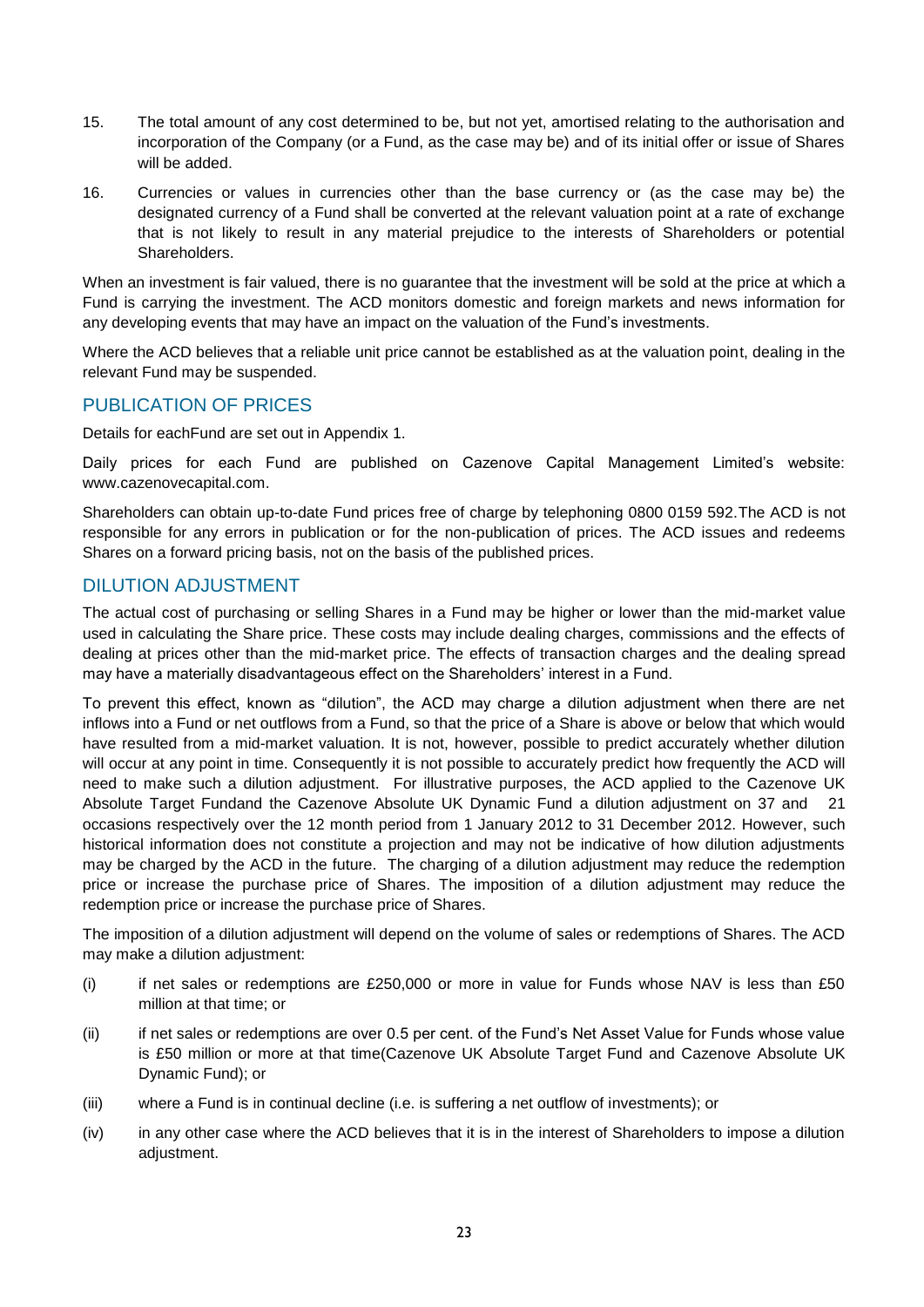The dilution adjustment for each Fund will be calculated by reference to the costs of dealing in the underlying investments of that Fund, including any dealing spreads, commission and transfer taxes but excluding any UK Stamp Duty payable on purchases of underlying securities. The cost of dealing in underlying investments can vary over time and as a result the amount of dilution adjustment will also vary over time. The price of each Class of Share in a Fund will be calculated separately but any dilution adjustment will affect the price of Shares of each Class of Share in each Fund equally. When the dilution adjustment is not made and Shares are bought or sold at a mid-market price there may be an adverse impact on the total assets of a Fund.

Estimates of the dilution adjustment calculated on securities held in each Fund, dealing expenses incurred and market conditions at the time of this Prospectus are:

- Cazenove UK Absolute Target Fund 0.29%
- Cazenove Absolute UK Dynamic Fund 0.94%

These rates are indicative and are only intended to provide a guide to Shareholders and potential Shareholders on the possible rate at which the dilution adjustment may be charged. The ACD will review dilution adjustment charges at least once every 3 months.

# <span id="page-31-0"></span>SDRT PROVISION

The redemption of Shares by a Shareholder may result in the Company incurring a liability for stamp duty reserve tax ("SDRT"). SDRT is a tax which is charged on certain agreements to transfer securities. The SDRT liability (if any) will be determined by reference to the nature of the relevant Fund's underlying investments and by the number of Shares issued in the relevant Fund during the week in which the redemption occurs and in the following week.

The ACD will, as permitted by the OEIC Regulations and FCA Rules, pay any liability for SDRT out of the capital property of each Fund. The maximum amount of SDRT which will be due is 0.5 per cent. of the value of the Shares redeemed.

The ACD may also, where it believes that it is in the overall best interests of Shareholders to do so, impose an SDRT provision on large deals. The likely frequency of the imposition of an SDRT provision will depend on the frequency with which large deals occur. The ACD currently considers a transaction (or series of transactions in one dealing period) by any person to buy or sell Shares that represents 5 per cent or more of the then current net asset value of the Fund) to be a "large deal" for these purposes. The imposition of an SDRT provision will have the effect of increasing the cost of buying Shares or reducing the proceeds on selling Shares. The ACD does not at present intend to charge an SDRT provision on other transactions.

The amount of the SDRT provision will not exceed 0.5 per cent. of the value of the transaction before the imposition of the provision. If the ACD receives an SDRT provision in respect of any Share bought or sold it shall, forthwith upon receipt of that SDRT provision, pay it to the Depositary to become part of the scheme property.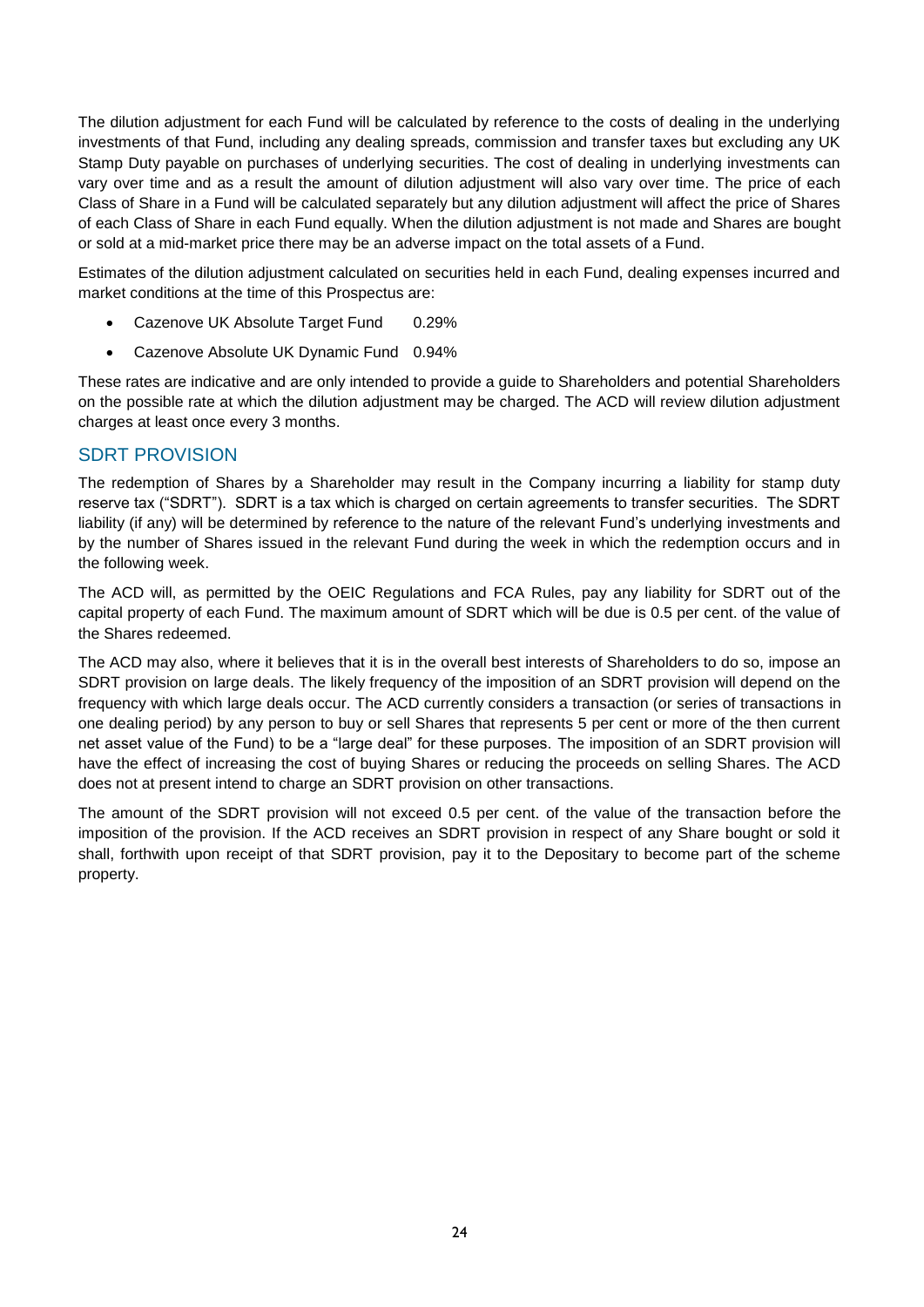# <span id="page-32-0"></span>CHARGES AND EXPENSES

# <span id="page-32-1"></span>ACD'S CHARGES AND EXPENSES

# Preliminary Charge

The ACD may make a preliminary charge on a sale of Shares which is calculated on the basis of such percentage of the Shareholder's investment (plus value added tax if any). The actual amount applicable to each Share Class is set out in Appendix 1. Any preliminary charge will be applied in accordance with COBS 6.1 of the FCA Rules.

#### **The ACD reserves the right to review levels of charges. Notice of any increase from the current levels will be dealt with in accordance with the FCA Rules.**

# Redemption Charge

The ACD currently makes no charge on cancellation or redemption of Shares. However, the ACD reserves the right to charge up to 5.0 per cent. on the sale of Shares that have been held by the selling Shareholder for less than one year. The charge will be subsequently reduced by 1.0 per cent. for each complete year that the Shares have been held. Notice of the introduction of any such charge will be dealt with in accordance with the FCA Rules. Where a Shareholder has acquired Shares at different times and seeks to redeem or cancel Shares, he/she will be treated, for the purposes of any redemption charge applied, as cancelling or redeeming Shares in the order in which they were acquired.

If redemption charges are introduced, and then such charges are changed, historical rates will be available from the ACD on request.

#### Investment Management Charge

The ACD is entitled to make a periodic investment management charge (plus value added tax if any) calculated at an annual percentage rate based upon the value of the property of each Fund. The actual amount applicable to each Share Class is set out in Appendix 1. **The ACD reserves the right to review levels of charges. Notice of any increase from the current levels will be dealt with in accordance with the FCA Rules**.

The periodic management charge shall accrue daily and will be determined by reference to the NAV of each Fund on each Business Day and shall be deducted and paid at the end of each month. The investment management charge will be taken from either the capital or income of the Fund, as detailed in Appendix 1.

Those Funds that have the investment management charge deducted from capital may accordingly have their capital growth constrained.

# Performance Fee

The ACD is entitled to receive out of the assets of each Share Class of each Fund a performance related management fee (the "Performance Fee") equal to 20 per cent. of the increase in the Net Asset Value of each Share of each Class (after adding back any distributions made if applicable) of each Fund outstanding in respect of each Performance Period. The Performance Fee will be calculated and paid only after consideration of all other payments.

Each Performance Period for the Cazenove UK Absolute Target Fund to 31 December 2011was three calendar months.There was then a Performance Period of 9 months from 1 January to 30 September 2012. The Performance Period is now twelve calendar months. Each Performance Period for the Cazenove Absolute UK Dynamic Fund is twelve calendar months.

For any Performance Fee to be payable in a Performance Period any previous underperformance will need to have been made good during the course of that Performance Period. There is no maximum ceiling in terms of the monetary amount of Performance Fee that may be charged. **The ACD reserves the right to review levels**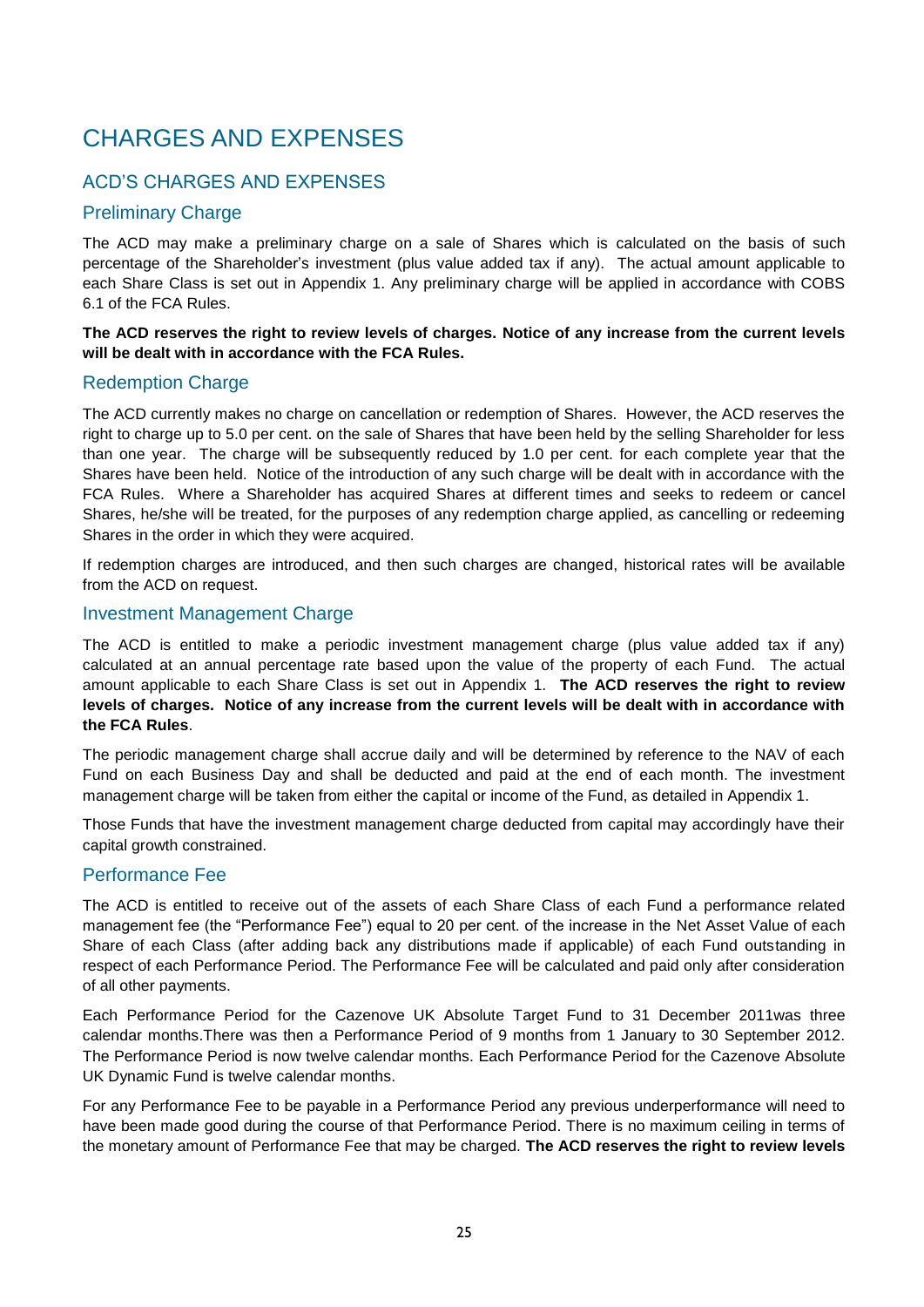#### **of charges. Notice of any increase from the current levels will be dealt with in accordance with the FCA Rules**

The first Performance Period for the Cazenove UK Absolute Target Fund ran from 18 July to 30 September 2008.

The first Performance Period for the Cazenove Absolute UK Dynamic Fund ran from 7 Septemberto 30 September2009.

#### *Calculation method*

The performance of each Share Class will be calculated on a daily accrual basis and will be accrued at each Valuation Point. The accrual will be 20 per cent. of the amount by which the Net Asset Value exceeds the High Water Mark. The Performance Fee will be accrued on a cumulative basis with the daily accrual either increasing or decreasing at each Valuation Point depending on the performance of the Share Class of a Fund.

If, at any Valuation Point, the current mid-price falls below the High Water Mark no Performance Fee will be accrued. A Performance Fee will not then be accrued until the mid-price reaches the High Water Mark and thus any "underperformance" has been made good. If the Share Class of a Fund has failed to reach the High Water Mark in a current Performance Period then the requirement to reach that High Water Mark will be carried forward in to the next Performance Period or subsequent Performance Periods until such a time as the High Water Mark is reached.

The cumulative Performance Fee that accrues from the beginning of a Performance Period will be included in the ongoing calculation of the Share price. However, until the end of the relevant Performance Period any under performance of a Share Class on any given Business Day will be set against any prior outperformance, thereby reducing the Performance Fee accrual within each Share Class of each Fund. In such circumstances, the reduction of any Performance Fee accrual may not equate exactly to the total amount of any previously accrued Performance Fee. This arises because the number of Shares in issue at the time of the under performance may be more than or less than those in issue at the time of accrual.

In summary, the method of calculation of the Performance fee for each Share Class of each Fund will be:

- The opening Shares in Issue on a Business Day x (that Business Day's Share price less the previous Business Day's Share price).
- The accrual will equal 20 per cent. of the increase in the Net Asset Value.
- If the Net Asset Value falls then an accrued amount equal to 20 per cent. of the decrease in the Net Asset Value will be credited back to the Share Class.
- The Share price used for the calculation will be the gross mid-price (that is the Net Asset Value per Share plus any Performance Fee accrual).

#### *Crystallisation*

Crystallisation of the Performance Fee occurs on the last day of each Performance Period. Any Performance Fee due is payable out of each Fund to the ACD in arrears at the end of the Performance Period. Accordingly, once the Performance Fee has crystallised no refund will be made in respect of any Performance Fee paid out at that point in subsequent Performance Periods.

The ACD will seek to ensure that Performance Fee calculations are accurately applied and the Company's auditors will review the calculations of the Performance Fee and its charging on an annual basis.

#### *High Water Mark*

The High Water Mark is a performance measure that is used to ensure that a Performance Fee is only charged where the Net Asset Value of the Fund has increased over the course of the Fund's Performance Period. It is based on the mid-price of the Fund on the last Business Day of the Performance Period and where a Performance Fee is payable. If no Performance Fee is payable at the end of the Performance Period, the High Water Mark will remain unchanged as of the end of the prior Performance Period.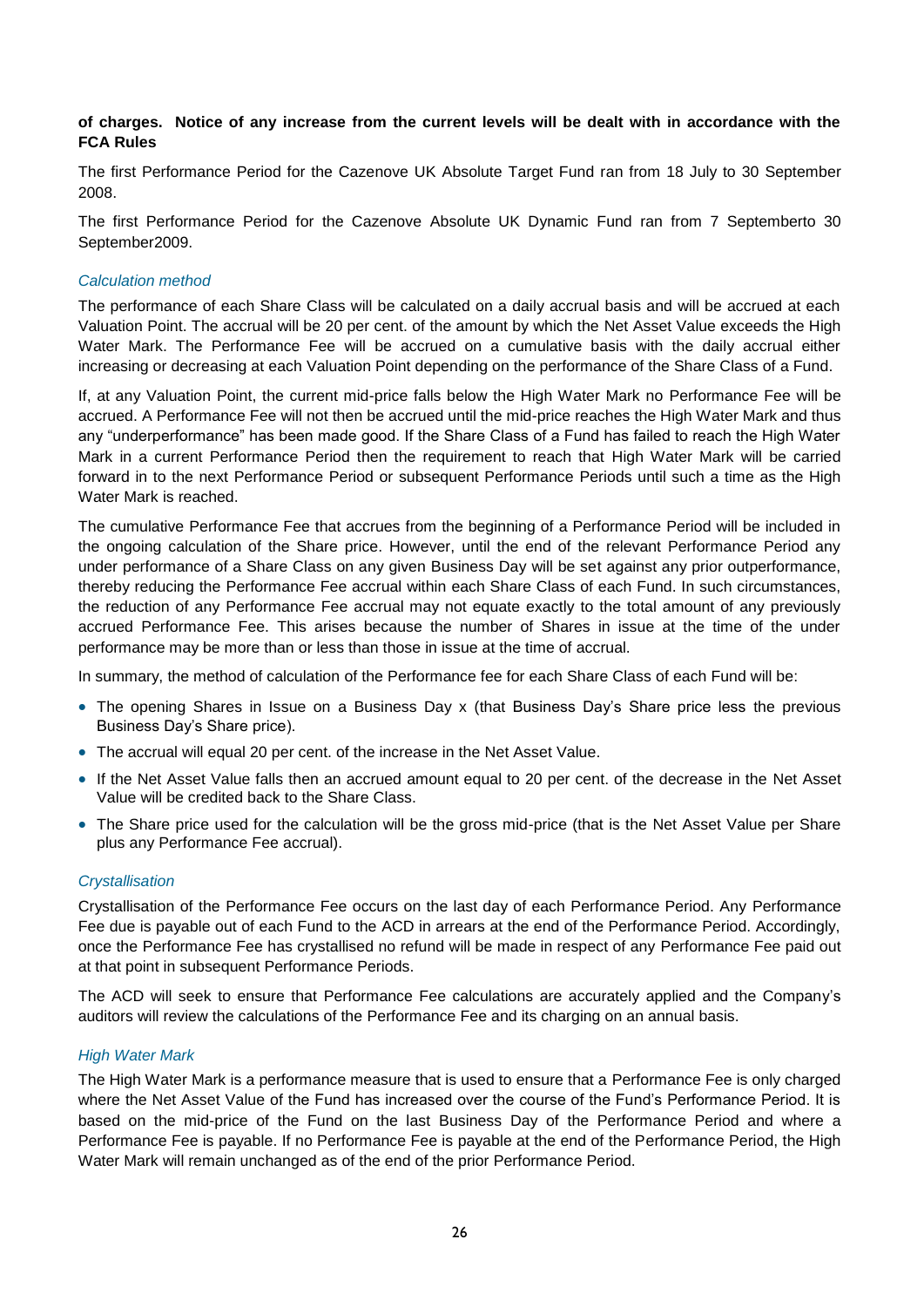Examples 1 to 6 show how the Performance Fee is calculated. For simplicity these examples refer to a single mid-price of Class P1 Shares using the following data and on the basis of the proposed 20 per cent. Performance Fee on any outperformance against the previous High Water Mark. Please note that for ease of understanding, the examples provided below do not show the one Business Day lag between the actual performance event and the accrual of the Performance Fee. This lag may result in investors buying or selling Shares at prices different from those that would have prevailed in the absence of such a Performance Fee.

No Performance Fee will be accrued if the Share price is below the High Water Mark. If the Share price is above the High Water Mark, a Performance Fee will be accrued according to the following formulae:

Accrued Performance Fee = Accrued fee brought forward + that day's Performance Fee

Day's Performance Fee = opening shares for the day x (closing price - previous day's price) x 20 per cent.

The day's Performance Fee will either increase or reduce the accrued fee, depending upon whether the performance is positive or negative. The accrued fee will not be allowed to become a negative monetary amount. The gross reference prices used in each of the calculations are exclusive of any accrued Performance Fee.

| <b>Valuation Point</b> |                  | B                |                 |                    |        |       |
|------------------------|------------------|------------------|-----------------|--------------------|--------|-------|
| Gross Price            | 100 <sub>p</sub> | 110 <sub>p</sub> | 90 <sub>p</sub> | 102p               | 111.6  | 101.6 |
| <b>HWM</b>             | 100p             | 100 <sub>p</sub> | 100p            | 100p               | 101.6p | 101.6 |
| Net price              | 100 <sub>p</sub> | 108 <sub>p</sub> | 90 <sub>D</sub> | 101.6 <sub>p</sub> | 109.6  | 101.6 |

These examples refer to a single Share price of Class P1Shares.

In the above examples the High Water Mark is 100p to point D at which point the Performance Fee is taken and the High Water Mark is reset to 101.6p.

#### *Example 1*

A first investor buys Shares at the Valuation Point A at 100p. At Valuation Point B the gross price has risen to 110p which is 10p in excess of the High Water Mark of 100p so the Performance Fee accrual is 2p (20 per cent. of 10p). This means that those buying Shares at this point will pay 108p per Share. The Performance Fee will not be crystallised (paid to the ACD) until the end of the Performance Period which is Valuation Point D.

#### *Example 2*

At Valuation Point C the gross price has fallen by 20p from 110p to 90p. Since this is below the High Water Mark of 100p, the Share Class has accrued no Performance Fee for the period from Valuation Point B to Valuation Point C. Moreover, as the Share Class has underperformed its High Water Mark since Valuation Point A, the Performance Fee accrued to Valuation Point B (2p) has been reversed which means that the net price will now be set at 90p. Consequently if the first investor redeems at Valuation Point C he will receive less than he initially invested but neither will he have paid any Performance Fee.

#### *Example 3*

The second investor acquires shares at the Valuation Point C at 90p. At Valuation Point D the gross price has risen to 102p, an increase of 12p from the price at which he bought Shares. The High Water Mark is still 100p, so a Performance Fee will only be charged on the 2p increase from 100p to 102p. This equates to a performance accrual of 0.4p (20 per cent. of 2p) resulting in a net price of 101.6p. Thus the investor's Shares will only incur a Performance Fee on that proportion of the price which is in excess of 100p but not on the increase in value from 90p to 100p. Moreover the Shares acquired by the first investor will not therefore incur a Performance Fee twice for the same period of performance.

#### *Example 4*

The second investor sells Shares at the Valuation Point D at 101.6p having bought those shares at 90p. Whilst the gross value of the Shares has increased by 12p (excluding the Performance Fee accrual) since he initially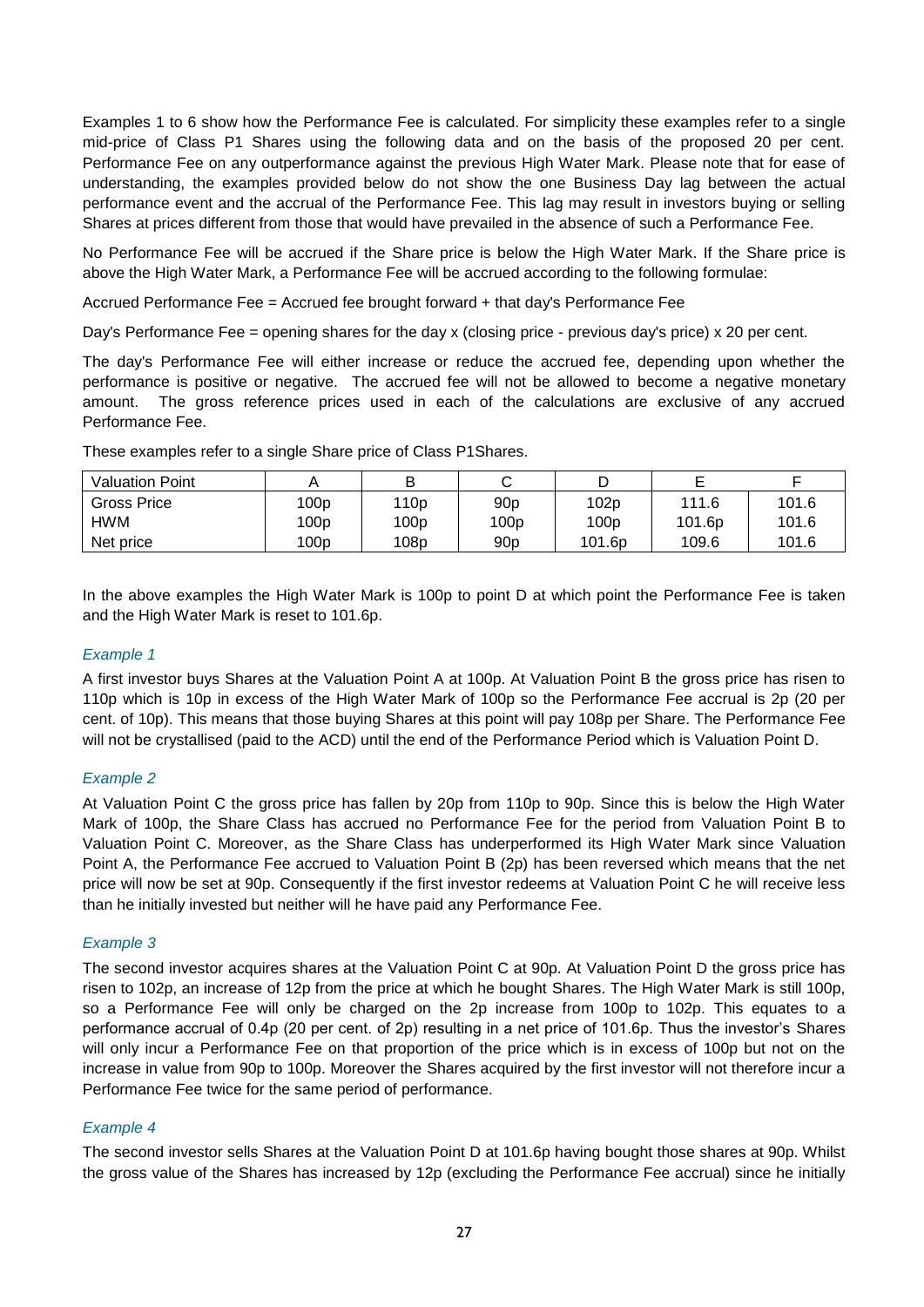bought the Shares he will only incur a Performance Fee on that proportion of the gross price which is in excess of 100p.

#### *Example 5*

A third investor buys Shares at the Valuation Point D at 101.6p. At this Valuation Point the Performance Fee is crystallised and the High Water Mark is reset at 101.6p. At Valuation Point E the gross price increases by 10p to 111.6p so a Performance Fee is only charged on that 10p increase equating to a Performance Fee accrual of 2p (20 per cent. of 10p). This results in a net price of 109.6p.

#### *Example 6*

At Valuation Point F the gross price falls by 10p from 111.6 to 101.6p at which point the third investor sells. As the Share Class has underperformed its High Water Mark since Valuation Point E, the Performance Fee accrued to Valuation Point E (2p) has been reversed which means that the net price will now be set at 101.6p. Consequently if the third investor redeems at Valuation Point F he will pay no Performance Fee is paid.

Investors can obtain further details about the Performance Fee by contacting the ACD.

# <span id="page-35-0"></span>DEPOSITARY'S CHARGES AND EXPENSES

The Depositary's remuneration, which is payable out of the assets of the Company, is a periodic charge at such annual percentage of the value of the property of the Company as is set out in the table below, with the property of the Company being valued and such remuneration accruing and being paid on the same basis as the ACD's periodic charge. Currently, the ACD and the Depositary have agreed that the Depositary's remuneration in respect of the Company shall be calculated on a sliding scale as follows:

| <b>Value of Scheme Property</b> | Fee              |
|---------------------------------|------------------|
| On the first £40 million        | 0.0275 per cent. |
| £40 - £80 million               | 0.0175 per cent. |
| Excess above £80 million        | 0.0075 per cent. |

The Depositary is also entitled to receive out of the Scheme Property remuneration for performing or arranging for the performance of the functions conferred on the Depositary by the Instrument of Incorporation or the FCA Rules. The Depositary's remuneration under this paragraph shall accrue when the relevant transaction or other dealing is effected and shall be paid in arrears on the next following date on which payment of the Depositary's periodic charge is to be made or as soon as practicable thereafter. Currently the Depositary does not receive any remuneration under this paragraph.

The Depositary is permitted to increase its remuneration subject to the agreement of the ACD. If the charge materially increases the payment out of the Company, written notice will be given in the same manner as for an increase to the ACD's preliminary charge detailed above.

In addition to the remuneration referred to above, the Depositary will be entitled to receive reimbursement for expenses properly incurred by it in the discharge of its duties or exercising any of the powers conferred upon it in relation to the Company and each Fund, subject to approval by the ACD.

The Depositary has appointed JPMorgan Chase Bank, N.A. as the Custodian of the Scheme Property and is entitled to receive reimbursement of the Custodian's fees as an expense of the Company. JPMorgan Chase Bank's remuneration for acting as Custodian is calculated at an ad valorem rate determined by the territory or country in which the assets of the Company are held. Currently, the lowest rate is 0.0025 per cent. and the highest rate is 0.4000 per cent. In addition, the Custodian makes a transaction charge determined by the territory or country in which the transaction is effected. Currently, these transaction charges range from £5 to £200 per transaction.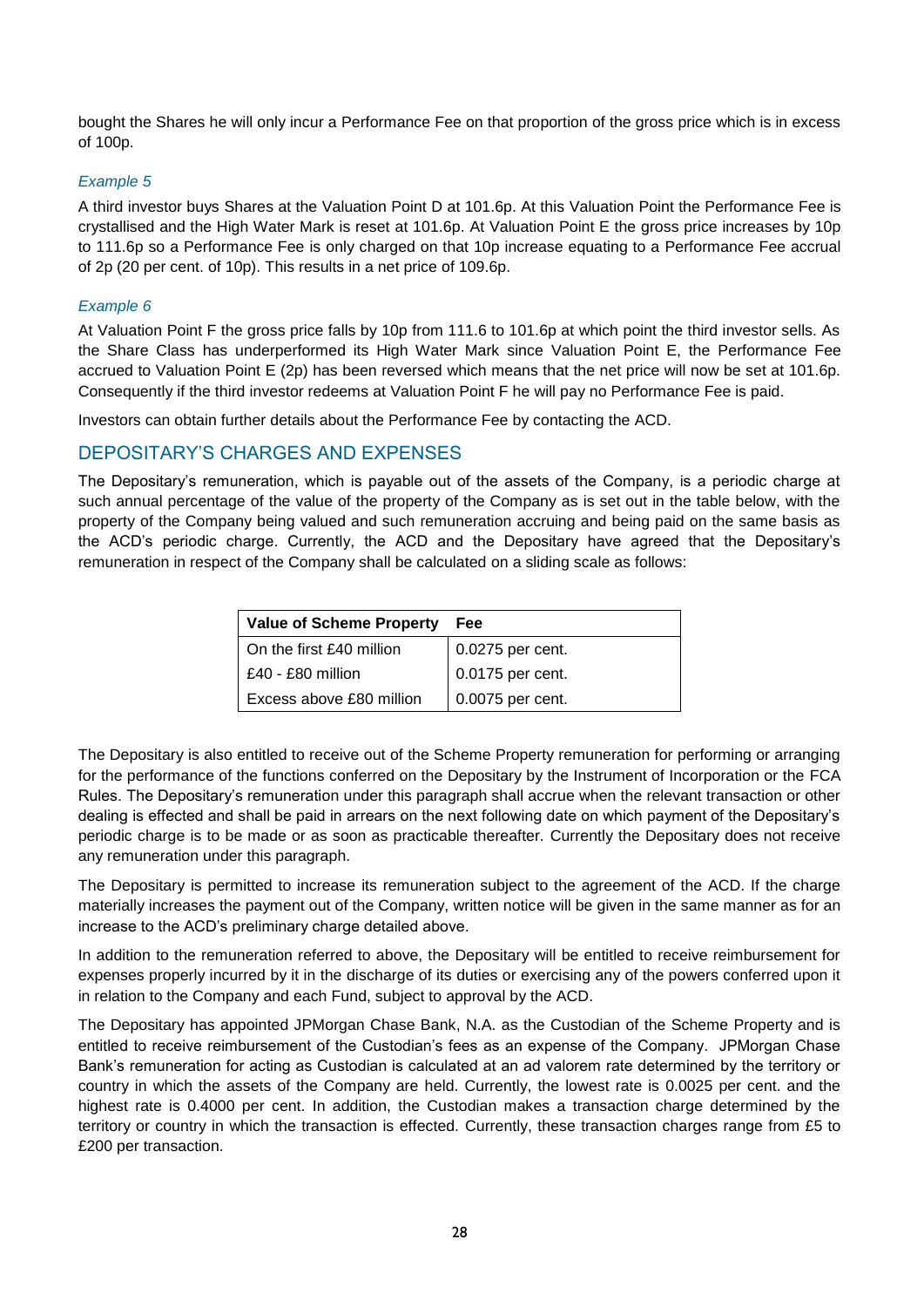The Depositary is also entitled to be reimbursed out of the Scheme Property in respect of remuneration charged by the Custodian for such services as the ACD, Depositary and the Custodian may from time to time agree, being services delegated to the Custodian by the Depositary in performing or arranging for the performance of the functions conferred on the Depositary by the Instrument of Incorporation or the FCA Rules. Remuneration charged under this paragraph shall accrue when the relevant transaction or other dealing is effected and shall be paid in arrears. Currently the Custodian does not receive any remuneration under this paragraph.

The Custodian is permitted to increase its remuneration subject to the agreement of the Depositary and ACD. If the remuneration materially increases the payment out of the Scheme, written notice will be given in the same manner as for an increase to the ACD's preliminary charge detailed above.

The following further expenses may also be paid out of the Scheme Property:

- all charges imposed by, and any expenses of, any agents appointed by the Depositary to assist in the discharge of its duties;
- all charges and expenses incurred in connection with the collection and distribution of income;
- all charges and expenses incurred in relation to the preparation of the Depositary's annual report to Shareholders; and
- all administration charges and expenses incurred in relation to stock lending.

In addition to the fees and charges payable to the Depositary referred to above, the amount payable to the Depositary out of the property attributable to any Fund may include amounts payable by way of reimbursement for charges incurred in connection with its duties (or the exercise of powers conferred upon it by the OEIC Regulations and FCA Rules) referable to (but not limited to):-

- (i) custody of assets (including overseas custody services);
- (ii) the acquisition holding and disposal of property;
- (iii) the collection and distribution to Shareholders of dividends, interest and any other income;
- (iv) the maintenance of distribution accounts;
- (v) the conversion of foreign currency;
- (vi) registration of assets in the name of the Depositary or its nominee or agents;
- (vii) borrowings, stocklending or other permitted transactions;
- (viii) communications with any parties (including telex, facsimile, SWIFT and electronic mail);
- (ix) taxation matters;
- (x) insurance matters;
- (xi) dealings in derivatives;
- (xii) costs and charges relating to banking and banking transactions;
- (xiii) preparation of the Depositary's annual report to Shareholders;
- (xiv) taking professional advice;
- (xv) all charges imposed by, and any expenses of, any agents appointed by the Depositary to assist in the discharge of its duties;
- (xvi) conducting legal proceedings;
- (xvii) the convening and/or attendance at meetings of Shareholders; and
- (xviii) modification of the Instrument of Incorporation, Prospectus, and negotiation and/or modification of the Depositary Agreement and any other agreement entered into between the depositary and its delegates.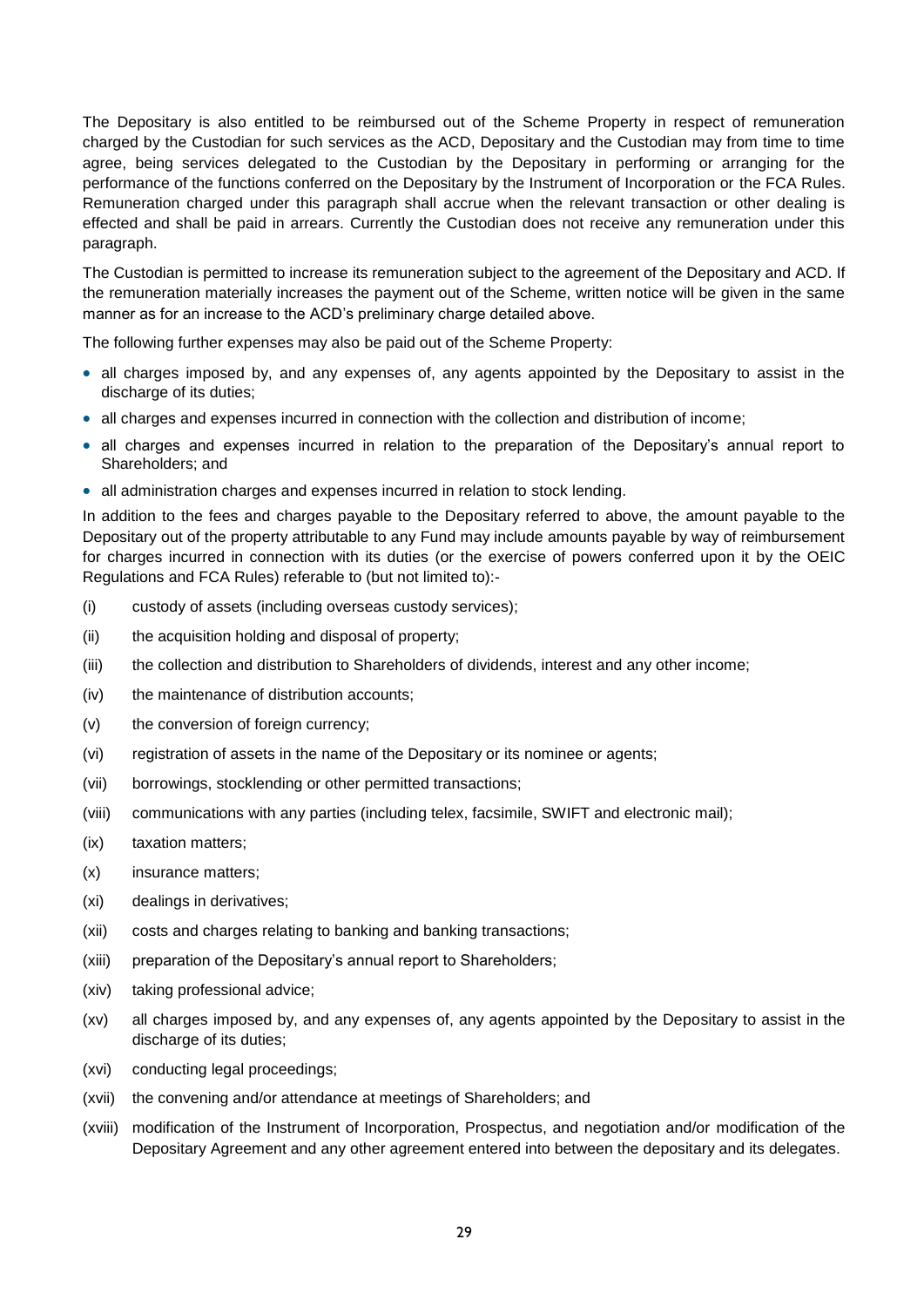Any value added tax on any fees, charges or expenses payable to the Depositary will be added to such fees, charges or expenses.

# <span id="page-37-0"></span>REGISTRAR AND TRANSFER AGENT CHARGE

The Registrar and Transfer Agent will be paid a periodic charge of 0.0275 per cent per annum. The fee will be payable to JP Morgan Europe Limited for the provision of the following services:

- (i) maintaining the Register of Shareholders
- (ii) preparing data used for the financial statements for the Funds;
- (iii) providing facilities for dealing in the Company's Shares; and
- (iv) maintaining the Company's accounting and other books and records.

The Registrar and Transfer Agent charge shall accrue daily and will be determined by reference to the NAV of each Fund on each dealing day and shall be deducted and paid at the end of each month.

# <span id="page-37-1"></span>OTHER EXPENSES

In addition to the fees and expenses of each of the ACD and the Depositary, including those the Depositary incurs in the implementation of the Depositary Agreement, and any applicable value added tax thereon the following expenses may be paid out of the property of a Fund:-

- (a) brokers' commission, fiscal charges and other disbursements which are:-
	- (i) necessarily incurred in effecting transactions for that Fund; and
	- (ii) normally shown in contract notes, confirmation notes and difference accounts as appropriate.
- (b) interest on borrowings permitted under that Fund and charges incurred in effecting or terminating or in negotiating or varying the terms of such borrowings;
- (c) taxation and duties payable in respect of the property of that Fund or the issue of shares in that Fund;
- (d) any costs incurred in modifying the Instrument of Incorporation and the Prospectus, including costs incurred in respect of meetings of holders convened for the purpose of approving such modifications;
- (e) any costs incurred in respect of meetings of Shareholders convened for any purpose including those convened by the Shareholders;
- (f) liabilities on amalgamation or reconstruction arising after the transfer of property to the Company in consideration for the issue of Shares as more fully described in the FCA Rules;
- (g) the audit fees and any proper expenses of the auditors and of tax, legal and other professional advisers to the Company;
- (h) the fees of the FCA under Schedule 1, Part III of the Act and any corresponding periodic fees of any regulatory authority in a country or territory outside the UK in which Shares in that Fund are, or may, be marketed;
- (i) any expenses or disbursements of the Depositary incurred in exercising any powers conferred upon the Depositary, or in performing any of the duties imposed upon it by the OEIC Regulations, the FCA Rules, the Instrument of Incorporation or by law, which duties may include:-
	- (i) delivery of stock to the Depositary or custodian;
	- (ii) custody of assets;
	- (iii) collection of income and capital;
	- (iv) submission of tax returns;
	- (v) handling tax claims;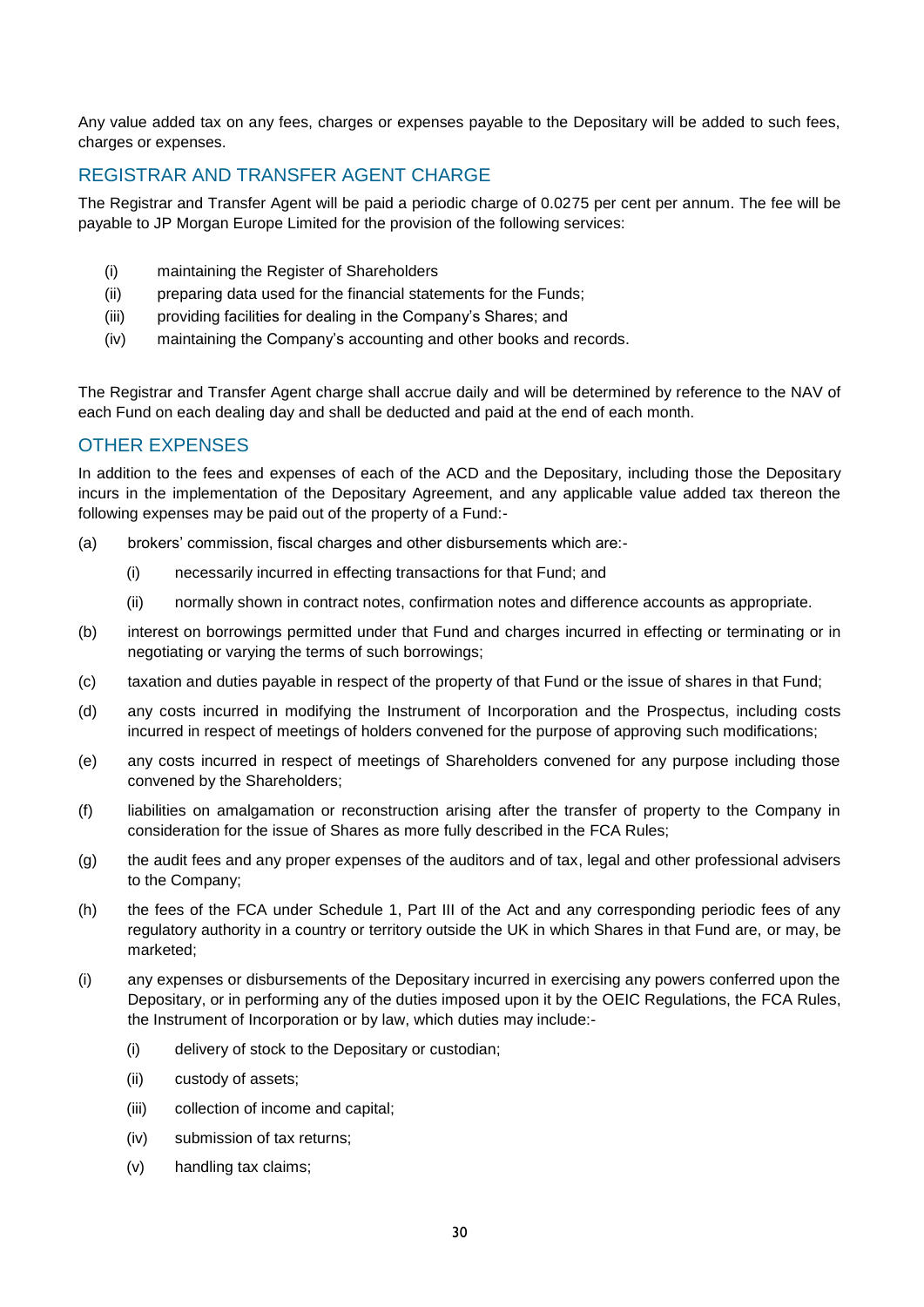- (vi) preparation of the Depositary's annual report; and
- (vii) such other duties as the Depositary is required by the OEIC Regulations, the FCA Rules, the Instrument of Incorporation or by law to perform;
- (j) the fees and expenses payable by the ACD to JP Morgan Europe Limited in respect of:-
	- (i) preparation of financial statements for the Funds;
	- (ii) preparation of tax returns;
	- (ii) any expenses incurred by the Company in connection with the maintenance of its accounting and other books and records;
- (k) any costs arising in connection with the publication and despatch of the price of Shares;
- (l) all costs arising from despatch of the half-yearly and other reports of the Company;
- (m) such other expenses as the ACD resolves are properly payable out of the Scheme Property including, without limitation and for the avoidance of doubt, the legal costs and other expenses incurred by the ACD in establishing and maintaining the Company and each Fund;
- (n) any sum due or payable by virtue of any provision of the FCA Rules;value added tax payable on these expenses where appropriate;
- (o) fees and expenses in respect of establishing and maintaining the register of Shareholders, including any sub-registers kept for the purpose of the administration of (when applicable) Individual Savings Accounts, are payable quarterly out of the property of the Funds;
- (p) any costs incurred in taking out and maintaining an insurance policy in relation to the Company;
- (q) any payment permitted by Rules 6.7.15R of the FCA Rules;
- (r) any payments otherwise due by virtue of a change to the OEIC Regulations;
- (s) any costs incurred which are associated with independent risk monitoring or daily "value at risk" or "VaR" calculations (part of the risk monitoring process);
- (t) any costs incurred in preparing, translating, producing (including printing), distributing and modifying the Instrument of Incorporation, the Prospectus and Key Investor Information Document (apart from the costs of distributing the Key Investor Information Document) or reports, accounts, statements, contract notes and other like documentation, or any other relevant document required under the OEIC Regulations;
- (u) any costs incurred in qualifying the Company for the sale of Shares in any jurisdiction and any ongoing costs relating to such registration for sale;
- (v) any expense incurred in relation to company secretarial duties including the cost of maintenance of minute books and other documentation required to be maintained by the Company; and
- (w) such other expenses as the ACD resolves are properly payable out of the Fund's property.

The ACD is also entitled to be paid by the Company out of the Scheme Property any expenses incurred by the ACD or its delegates of the kinds described above.Payments will be charged to the capital or income of the Fund in accordance with the FCA Rules.

# <span id="page-38-0"></span>INITIAL EXPENSES AND PROMOTION COSTS

The costs and expenses relating to the authorisation of the Company, the offer of Shares, the preparation and the production and printing of the Instrument of Incorporation, this Prospectus and Key Investor Information Document and the fees of the professional advisers to the Company in connection with the offer may be borne by the Company. Each Fund may bear its own direct establishment costs.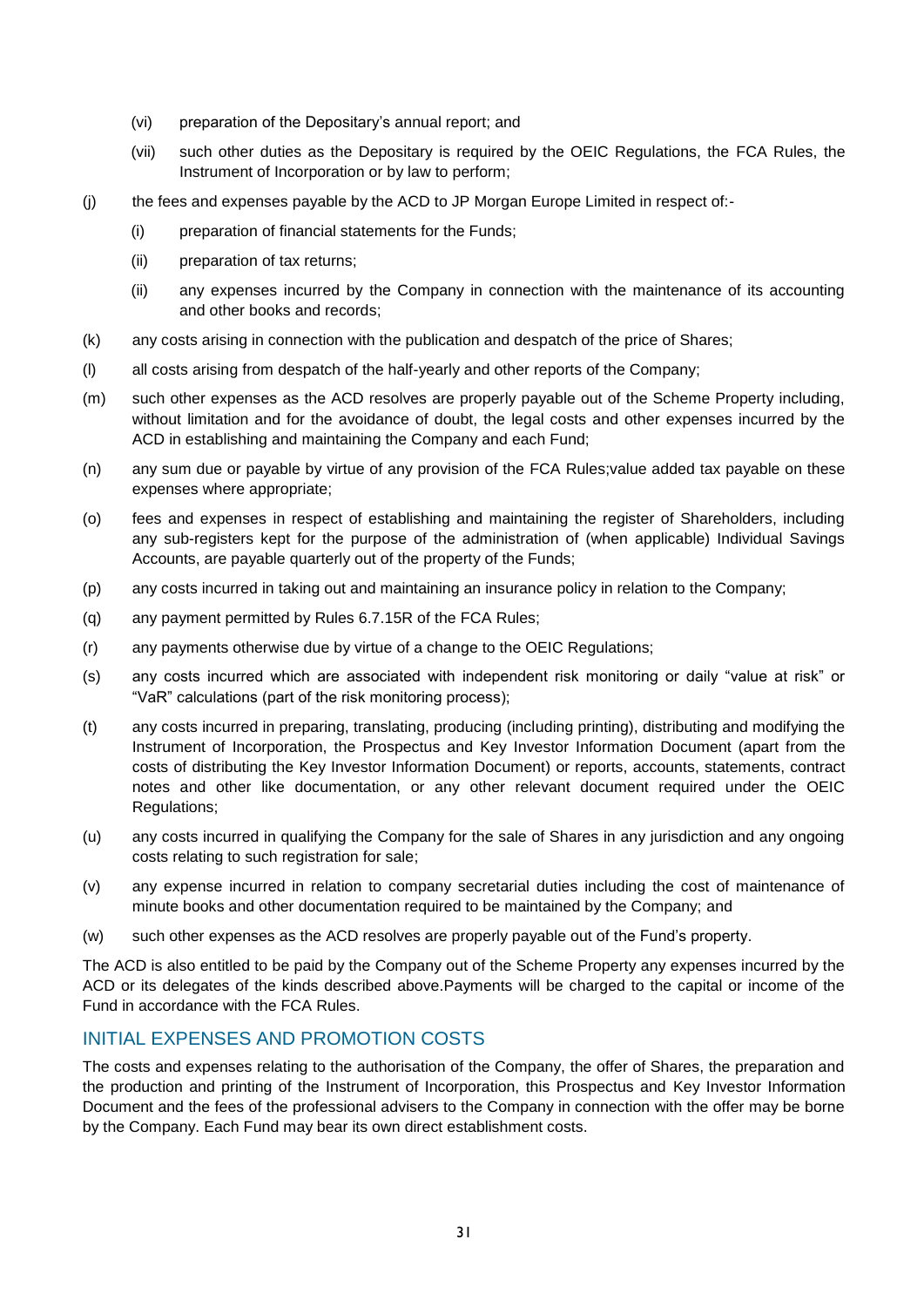# <span id="page-39-0"></span>ALLOCATION OF CHARGES AND EXPENSES BETWEEN FUNDS

All charges and expenses will be charged to a Fund in respect of which they were incurred (and, within a Fund, charges and expenses will be allocated between Classes in accordance with the terms of issue of Shares of those Classes). Any charges and expenses not attributable to any one Fund will normally be allocated by the ACD to all Funds pro rata to the Net Asset Value of each Fund, although the ACD has discretion to allocate such charges and expenses in a different manner which it considers fair to Shareholders generally.

The net proceeds from subscriptions to a Fund will be invested in the specific pool of assets constituting that Fund. The Company will maintain for each current Fund a separate pool of assets, each invested for the exclusive benefit of the relevant Fund. The Company as a whole will be responsible for all obligations, whichever Fund such liabilities are attributable to, unless otherwise agreed with specific creditors.

To the extent that any Scheme Property, or any assets to be received as part of the Scheme Property, or any costs, charges or expenses to be paid out of the Scheme Property, are not attributable to one Fund only, the ACD will allocate such Scheme Property, assets, costs, charges or expenses between Funds in a manner which it considers to be fair to all Shareholders of the Company.

Where a Fund has different Classes, each Class may attract different charges and so monies may be deducted from the Scheme Property attributable to such Classes in unequal proportions. In these circumstances, the proportionate interests of the Classes within a Fund will be adjusted accordingly.

# <span id="page-39-1"></span>ALLOCATION OF EXPENSES BETWEEN CAPITAL AND INCOME

Expenses (including charges payable to the ACD) are allocated between capital and income in accordance with the Regulations. However, the approach for a given Fund is set out in Appendix 1. Where expenses are deducted in the first instance from income, if and only if this is insufficient, deductions will be made from capital (save for any charge made in respect of SDRT). If deductions are made from capital, this will result in capital erosion and constrain growth.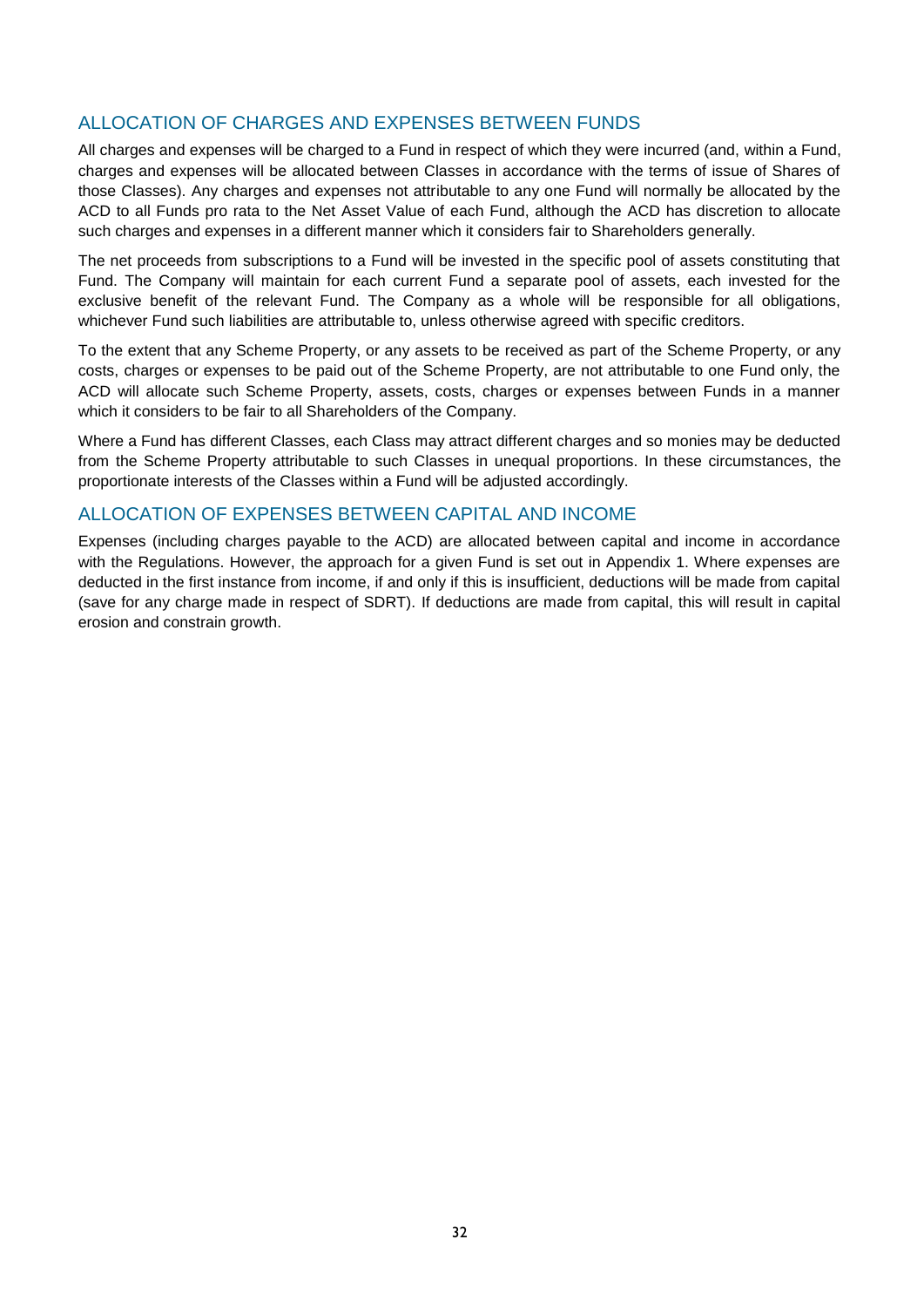# <span id="page-40-0"></span>INCOME

# <span id="page-40-1"></span>ACCOUNTING PERIODS

The annual accounting period of the Company ends each year on the last day of September (the accounting reference date). The Company's first accounting period ended on 30 September 2008. The interim accounting period ends each year on 31 March.

# <span id="page-40-2"></span>INCOME ALLOCATIONS

Allocations of income are made in respect of the income available for allocation in each annual accounting period.

Distributions of income for each Fund are paid on or before the annual income allocation date of 30 November. In the case of Funds with income Shares in issue, interim distributions will be paid on the interim allocation dates set out in Appendix 1.

The amount available for allocation in an accounting period is calculated by:

- (a) taking the aggregate of the income received or receivable for the account of the relevant Fund for the accounting period;
- (b) deducting the charges and expenses of the Fund paid or payable out of income where appropriate for that accounting period; and
- (c) making such adjustments as the ACD considers appropriate (and after consulting the auditors as appropriate) in relation to tax and certain other issues.

If a distribution remains unclaimed for a period of six years after it has become due, it will be forfeited and become part of the capital property of the Company.

The ACD and the Depositary may agree a de minimis amount in respect of which a distribution of income is not required, and how any such amounts are to be treated. Notice of such a decision will be dealt with in accordance with the FCA Rules.

Distributable income payable on income Shares may be paid by cheque or BACS transfer (if the Shareholder has supplied to the ACD appropriate bank details).

In order to conduct a controlled dividend flow to Shareholders interim distributions will be made at the ACD's discretion, up to the maximum of the distributable income available for the period. All remaining income is distributed in accordance with the FCA Rules.

# <span id="page-40-3"></span>INCOME EQUALISATION

The purchase price of a Share reflects the entitlement to share in the accrued income of the relevant Fund since the previous allocation. This capital sum, known as "income equalisation", is returned to Shareholders with the first allocation of income in respect of a Share issued during an accounting period.

The amount of income equalisation is calculated by dividing the aggregate of the amounts of income included in the price of Shares of the relevant Class issued in an annual or interim accounting period by the number of those Shares and applying the resultant average to each of the Shares in question.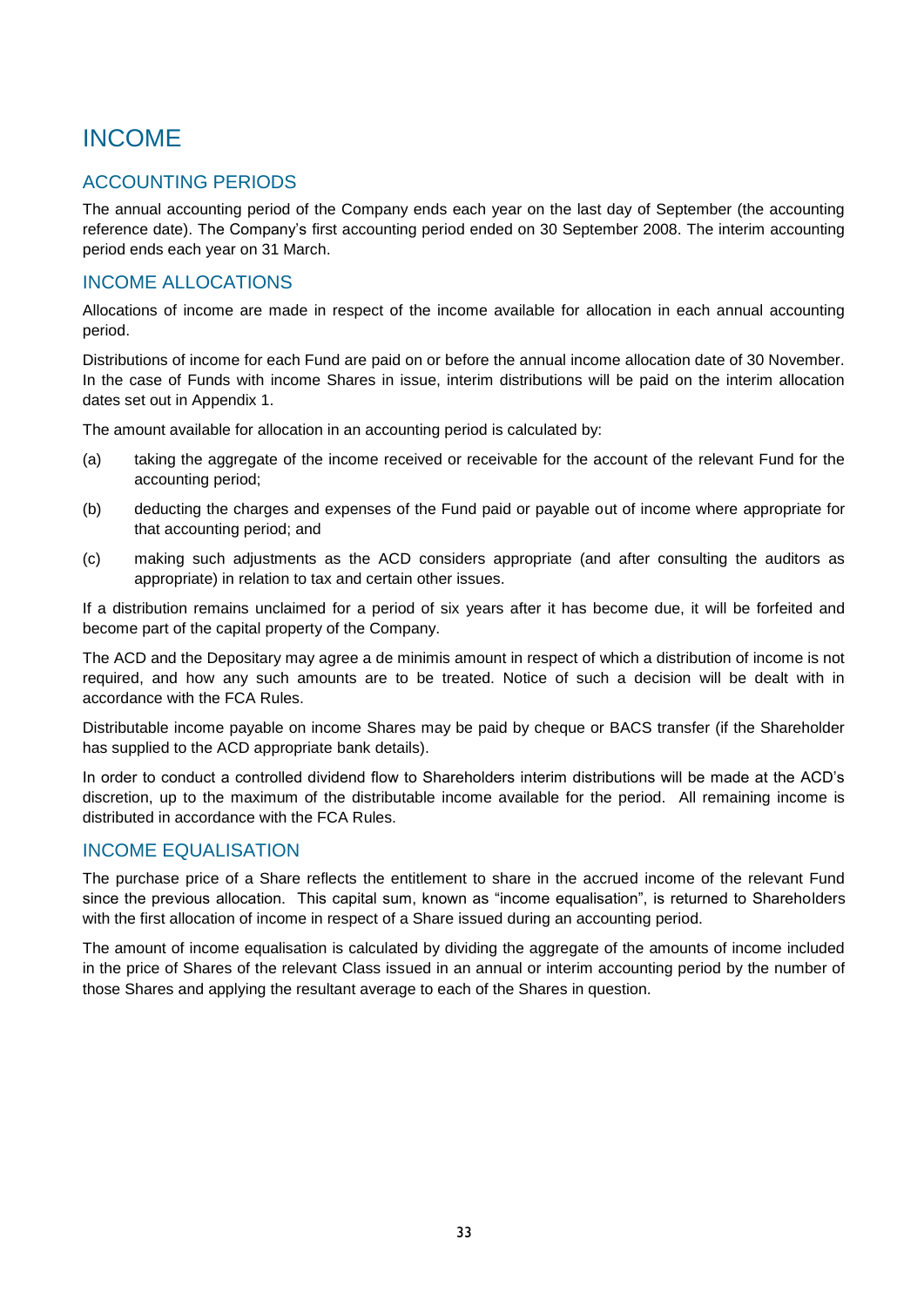# <span id="page-41-0"></span>UK TAXATION

The taxation of income and capital gains of both the Funds and Shareholders is subject to the fiscal law and practice of the UK and of the jurisdictions in which Shareholders are resident or otherwise subject to tax. The following summary of the anticipated tax treatment in the UK does not constitute legal or tax advice and applies only to persons holding Shares as an investment.

Prospective investors should consult their own professional advisers on the tax implications of making an investment in, holding or disposing of Shares and the receipt of distributions and deemed distributions with respect to such Shares under the laws of the countries in which they may be liable to taxation.

This summary is based on the taxation law and practice in force at the date of this document, but prospective investors should be aware that the relevant fiscal rules and practice or their interpretation might change. The following tax summary is not a guarantee to any investor of the tax results of investing in the Funds.

# <span id="page-41-1"></span>THE COMPANY

As the Funds are sub-Funds of an open-ended investment company to which the Authorised Investment Funds (Tax) Regulations 2006 apply, the Company and its Funds are generally exempt from UK tax on capital gains realised on the disposal of investments (including interest paying securities and derivatives) held within the Funds. Each of the Funds will be treated as a separate entity for UK tax purposes.

The Funds are liable to UK corporation tax at a current rate of 20 per cent. on certain categories of income after the deduction of expenses of management. The Funds are generally exempt from UK corporation tax on the receipt of dividends and other distributions (including dividend distributions received from non-UK companies) subject to certain exclusions and specific anti-avoidance rules. Credit is given for all or part of any foreign tax paid on the Company's income.

A Fund will make dividend distributions except where over 60 per cent. of its property has been invested throughout the distribution period in interest-paying investments, in which case it will make interest distributions. It is currently anticipated that, if any distributions are made, the Funds will make dividend distributions rather than interest distributions.

Funds that pay out available income in the form of interest distributions will do so generally after deduction of income tax at the lower rate, currently 20 per cent. Shareholders who are not ordinarily resident in the UK may receive interest distributions gross by providing a declaration of non-residence to the Company.

# <span id="page-41-2"></span>SHAREHOLDERS

Each Fund will be treated for tax purposes as distributing to its Shareholders for each distribution period the whole of the income shown in its accounts as being income available for payment to Shareholders or for reinvestment, regardless of the amount actually distributed. Accordingly, any excess of the amount so shown over the income actually distributed will be deemed to be distributed to Shareholders in proportion to their respective interests in the Fund. The date of any such deemed distribution will be determined by the Fund's relevant interim or annual income allocation date (details of which are given above).

Interest and dividend distributions and deemed distributions comprise income for UK tax purposes. Except for Shareholders within the charge to corporation tax, (as explained below), dividend distributions and deemed dividend distributions carry a tax credit currently equivalent to 10 per cent. of the aggregate of the distribution or deemed distribution and the tax credit (i.e. an amount equal to one ninth of the amount distributed or deemed to have been distributed).

UK resident individuals and certain trusts liable to UK income tax will be taxable on the sum of their distributions and deemed distributions and associated tax credits but will be entitled to set the tax credits against their UK income tax liability. Associated tax credits will satisfy the liability to income tax of lower and basic rate taxpayers. Higher rate taxpayers will be liable to income tax and the additional tax will be equivalent to 22.5 per cent. of the gross amount of the dividend distribution or deemed distribution. Additional rate taxpayers will be liable to income tax (at the dividend additional rate) and the additional tax will be equivalent to 27.5 per cent. of the gross amount of the dividend distribution or deemed distribution If the total income of the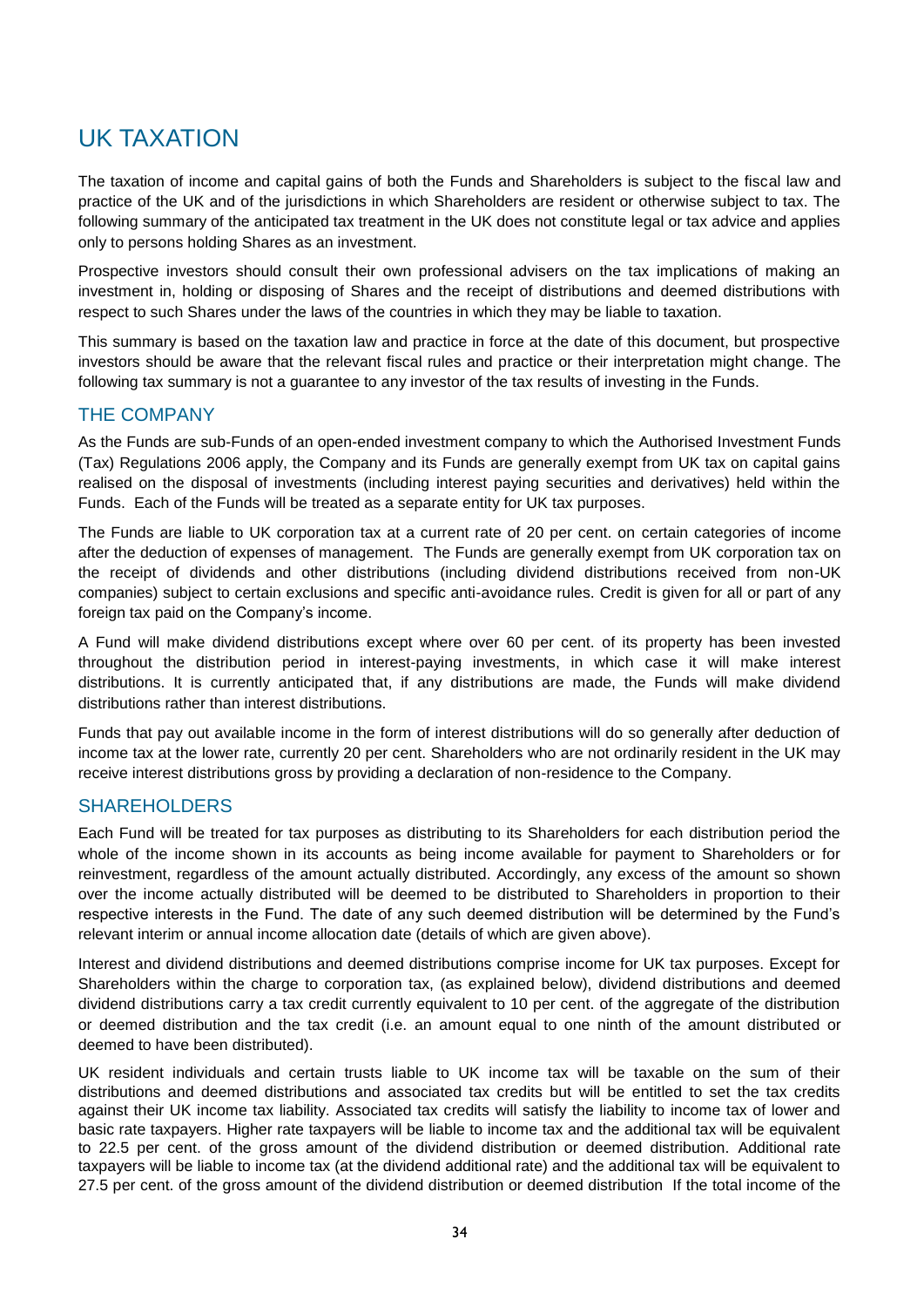Shareholder is less than his or her personal allowances, the associated tax credits applicable to dividend distributions and deemed distributions, cannot be the subject of a tax repayment claim.

Dividend distributions or deemed distributions made on behalf of Shareholders within the charge to UK corporation tax are not subject to UK withholding tax. Such distributions or deemed distributions may be split into two parts, namely a franked and an unfranked part. In general terms, the franked part will correspond to that part of the distribution or deemed distribution as derives from franked investment income (such as dividends) and the unfranked part will correspond to that part of the distribution or deemed distribution as derives from other income (such as interest). In the hands of a UK corporate Shareholder the franked part will be treated as a distribution from a UK company and the Shareholder will, as a consequence, have no additional tax to pay in respect of this distribution. The unfranked part will be treated as an annual payment treated as paid after deduction of tax at the lower rate (currently 20%) and corporate Shareholders may accordingly have additional tax to pay in respect of that part of the distribution or deemed distribution, subject to credit for the tax deemed deducted. The percentages to be used to calculate the allocation between franked investment income and unfranked income received will be set out on the tax voucher.

The corporate streaming rules also limit the maximum amount of income tax that may be reclaimed from HMRC on the unfranked stream. The maximum amount reclaimable by a corporate Shareholder is the corporate Shareholder's portion of the Company's net liability to corporation tax in respect of gross income. The tax voucher will state the Company's net liability to corporation tax in respect of the gross income.

Non-UK resident Shareholders will not generally be entitled to reclaim any part of the tax credit on distributions from HM Revenue & Customs although it will usually satisfy their UK tax liability on that income. They may be able to utilise the tax credit against a liability to tax in their own country of residence.

The first income allocation received by an investor after buying Shares may include an amount of income equalisation. This is effectively a repayment of the income equalisation paid by the investor as part of the purchase price. It is a return of capital, and is not taxable. Rather it should be deducted from the acquisition cost of the Shares for capital gains tax purposes.

#### *Gains*

Shareholders who are resident or ordinarily resident in the UK may be liable to UK taxation on capital gains arising from the sale or other disposal, including redemption, of Shares. Each individual has an annual exemption, £10,900 for the tax year 2013/2014, such that capital gains tax is chargeable only on net gains arising during the tax year in excess of this figure.

# <span id="page-42-0"></span>EU SAVINGS DIRECTIVE

The EU Council Directive 2003/48/EC on taxation of savings income (the "Directive") came into force on 1 July 2005. Member States of the European Union ("Member States") are required to provide to the tax authorities of other Member States details of payments of interest and other similar income (which in the case of a collective investment fund may include income arising as a result of the sale and redemption of the fund's shares) paid by a person who is a "paying agent" for the purposes of the Directive to an individual (or certain "residual entities") resident for the purposes of the Directive in another Member State. However, Austria, Belgium and Luxembourg have instead imposed a system of withholding tax for a transitional period unless during such period they elect otherwise.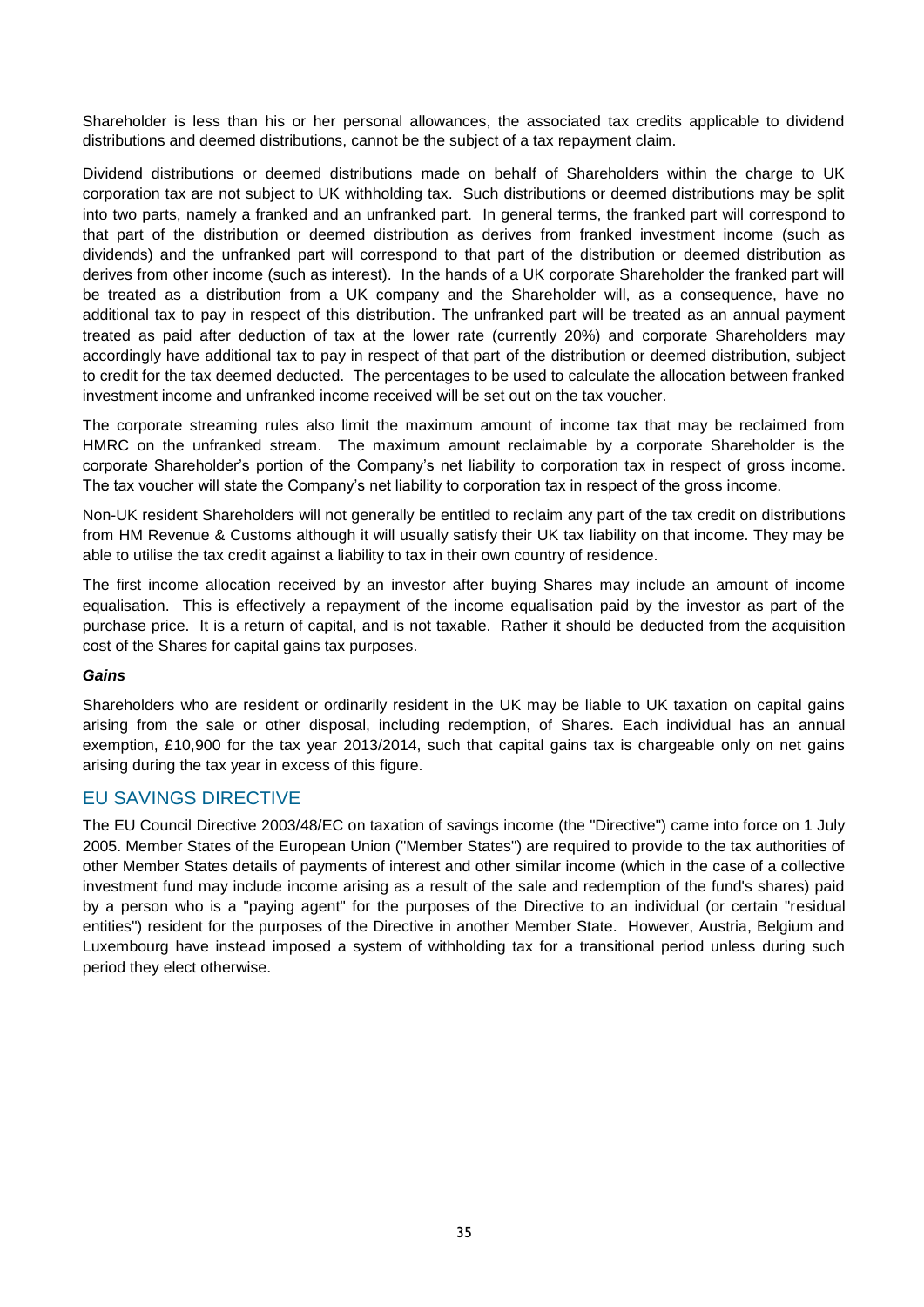# <span id="page-43-0"></span>APPENDIX 1: THE FUNDS

# <span id="page-43-1"></span>THE CAZENOVE UK ABSOLUTE TARGET FUND INVESTMENT OBJECTIVE AND POLICY

The objective of the Fund is to achieve absolute returns through targeted investment strategies independent of UK market conditions or indices. The ACD will seek to achieve its investment objective by investing predominantly in companies incorporated in the UK or in companies which derive a significant proportion of their revenues or profits from this country or which are primarily operating in this jurisdiction. Investments will be made predominantly in the equities of large or mid-sized companies and other equity related transferable securities, such as preferred shares, debentures, warrants (not exceeding 5 per cent of the total assets of the Fund) and convertible securities or in derivatives thereof. This does not, however, preclude investment in a limited way in smaller companies. As the Fund has an absolute return objective it will not be managed against any index.

Whilst the Fund will mainly invest in equities, it may also invest in debt securities (such as bonds and notes of any maturity which are transferable securities), where this is deemed appropriate in the market conditions prevailing at that time. Any such securities will be rated investment grade by Moody's or S&P, or if not rated, deemed by the investment manager to have at least an equivalent rating and will be issued by the UK government or companies incorporated in the UK or in companies which derive a predominant proportion of their revenues or profits from this country or which are principally operating in that jurisdiction. The Fund may also invest in short-term securities which are rated investment grade (such as certificates of deposit, bankers' acceptances and commercial paper) for temporary defensive purposes.

The Fund will seek to achieve its investment objective and policy through the use of various investment strategies including the use of derivatives to obtain long and synthetic short positions principally through contracts for differences. The Fund may also use forward foreign exchange transactions, interest rate and government bond futures, and other exchange traded and off exchange traded derivative contracts for the purposes of efficient portfolio management and/or meeting the investment objectives of the Fund. Such derivative contracts have the potential to significantly increase the Fund's risk profile.

The ACD employs a risk management process that seeks to control the volatility of Fund returns.

The Fund may at any time have substantial holdings in ancillary liquid assets.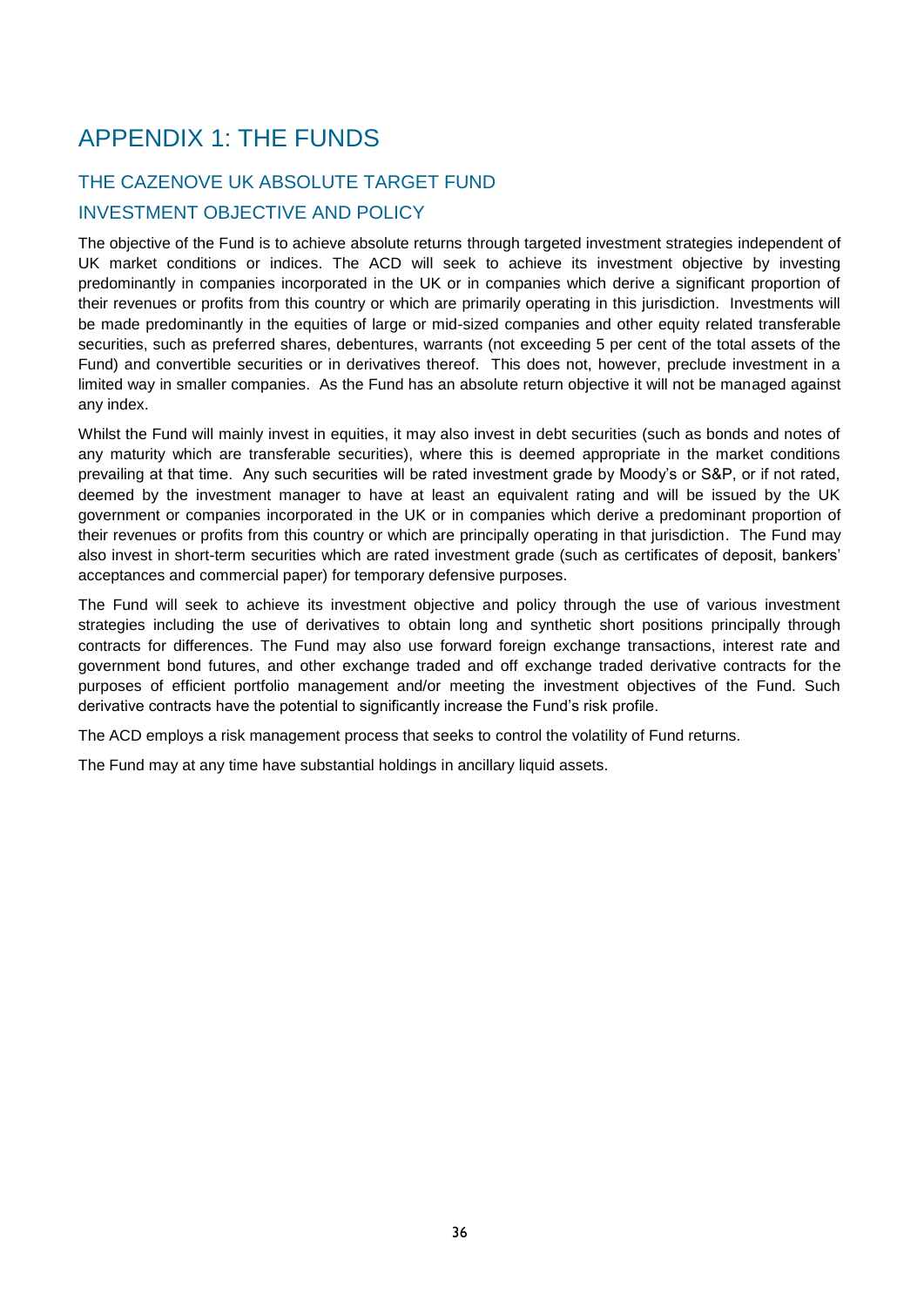# **Valuation point** Every Business Day **Valuation time** 12.00 noon **Price published** www.cazenovecapital.com

| <b>Classes of Shares</b>                        |                   | <b>Class P1</b>            | <b>Class P1</b>                           | <b>Class P2</b>     | <b>Class P2</b>                           |
|-------------------------------------------------|-------------------|----------------------------|-------------------------------------------|---------------------|-------------------------------------------|
|                                                 |                   | <b>Accumulation</b>        | <b>Euro Hedged</b><br><b>Accumulation</b> | <b>Accumulation</b> | <b>Euro Hedged</b><br><b>Accumulation</b> |
|                                                 |                   |                            |                                           |                     |                                           |
| <b>Initial Offer Price</b>                      |                   | £1.00                      | €1.00                                     | £1.00               | €1.00                                     |
| <b>Currency of Denomination</b>                 |                   | Pounds<br>sterling         | Euro                                      | Pounds<br>sterling  | Euro                                      |
| <b>Minimum Investment</b>                       |                   | £1,000                     | €1,000                                    | £500,000            | €500,000                                  |
| <b>Minimum Subsequent Investment</b>            |                   | £500                       | €500                                      | £100,000            | €100,000                                  |
| <b>Minimum Withdrawal</b>                       |                   | £500                       | €500                                      | £10,000             | €10,000                                   |
| <b>Minimum Holding</b>                          |                   | £1,000                     | €1,000                                    | £500,000            | €500,000                                  |
| <b>ACD's Preliminary Charge</b>                 |                   | 5%                         | 5%                                        | 0%                  | 0%                                        |
| <b>Investment Management Charge</b>             |                   |                            |                                           |                     |                                           |
|                                                 | Rate              | 1.25%                      | 1.25%                                     | 0.75%               | 0.75%                                     |
|                                                 | <b>Charged to</b> | Income                     | Income                                    | Income              | Income                                    |
| <b>Performance Charge</b>                       |                   |                            |                                           |                     |                                           |
|                                                 | Rate              | 20%                        | 20%                                       | 20%                 | 20%                                       |
|                                                 | <b>Charged to</b> | Income                     | Income                                    | Income              | Income                                    |
| <b>Redemption Charge</b>                        |                   | 0%                         | 0%                                        | 0%                  | 0%                                        |
| <b>Annual Income Allocation Date</b>            |                   | 30 Nov                     | 30 Nov                                    | 30 Nov              | 30 Nov                                    |
|                                                 |                   | Accumulated                | Accumulated                               | Accumulated         | Accumulated                               |
| <b>Interim Income Allocation Date</b>           |                   | 31 May                     | 31 May                                    | 31 May              | 31 May                                    |
|                                                 |                   | Accumulated                | Accumulated                               | Accumulated         | Accumulated                               |
| <b>ISA Qualifying</b>                           |                   | Yes                        | Yes                                       | Yes                 | Yes                                       |
| <b>Annual Accounting Period</b>                 |                   | 30 Sept                    | 30 Sept                                   | 30 Sept             | 30 Sept                                   |
| <b>Interim Accounting Period</b>                |                   | 31March                    | 31March                                   | 31March             | 31March                                   |
| <b>Grouping Periods for Income Equalisation</b> |                   | Interim Accounting Periods |                                           |                     |                                           |

The currency of the Fund is pounds sterling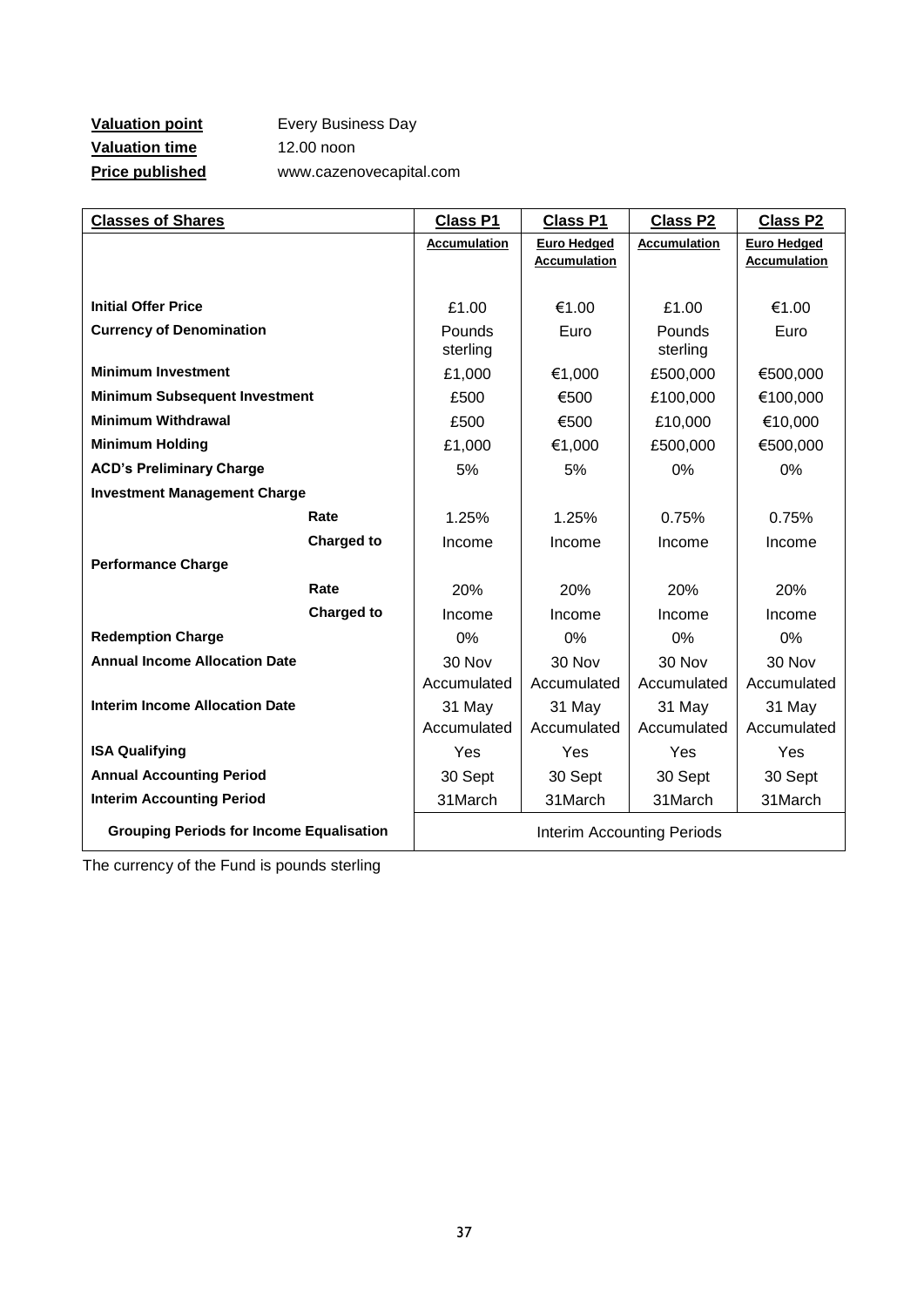# <span id="page-45-0"></span>THE CAZENOVE ABSOLUTE UK DYNAMIC FUND

# INVESTMENT OBJECTIVE AND POLICY

The objective of the Fund is to achieve absolute returns through targeted investment strategies independent of UK market conditions or indices. The ACD will seek to achieve its investment objective by investing in a concentrated portfolio of companies (usually between 30 to 60 companies both on the long side and the short side of the portfolio) predominantly incorporated in the United Kingdom or in companies which derive a significant proportion of their revenues or profits from this country or which are primarily operating in this jurisdiction. Investments will be made primarily in companies and other securities which are constituents of the FTSE All-Share Index with a bias towards medium sized and smaller companies. The Fund may also invest in securities listed on the Alternative Investment Market and in equity related transferable securities, such as preferred shares, debentures, warrants (warrants may not exceed more than 5 per cent of the total assets of the Fund) and convertible securities or in derivatives thereof. As the Fund has an absolute return objective it will not be managed against any index.

Whilst the Fund will mainly invest in equities, it may also invest in debt securities (such as bonds and notes of any maturity which are transferable securities), where this is deemed appropriate in the market conditions prevailing at that time. Any such securities will be rated investment grade by Moody's or S&P, or if not rated, deemed by the investment manager to have at least an equivalent rating and will be issued by the UK government or companies incorporated in the UK or in companies which derive a predominant proportion of their revenues or profits from this country or which are principally operating in that jurisdiction. The Fund may also invest in short-term securities which are rated investment grade (such as certificates of deposit, bankers' acceptances and commercial paper) for temporary defensive purposes.

The Fund will seek to achieve its investment objective and policy through the use of various investment strategies including the use of derivatives to obtain long and synthetic short positions principally through contracts for differences. The Fund may also use forward foreign exchange transactions, interest rate and government bond futures, and other exchange traded and off exchange traded derivative contracts for the purposes of efficient portfolio management and/or meeting the investment objectives of the Fund. Such derivative contracts have the potential to significantly increase the Fund's risk profile.

The ACD employs a risk management process that seeks to control the volatility of Fund returns.

The Fund may at any time have substantial holdings in ancillary liquid assets.

#### **Limited Issue**

In addition to the circumstances specified on page 14 of this Prospectus, the ACD reserves the right to limit the issue of Shares in the Cazenove Absolute UK Dynamic Fund where the total number of Shares that are in issue for P1 and P2 in the Fund exceeds, or is anticipated to exceed, 225 million Shares. The ACD also reserves the right to increase this limit in its absolute discretion. In the event the ACD decides to exercise its right to limit the issue of Shares in the Fund, the issue of Shares will cease from the time and date determined by the ACD. In such circumstances, the ACD may scale back applications by investors to purchase Shares as provided under the section "Buying, Selling and Switching Shares" and will return any relevant subscription money sent, or the balance of such monies, at the risk of the applicant and without interest. Thereafter, the ACD may still issue Shares in the Fund where the proceeds of that issue can be invested without compromising the Fund's investment objective or materially prejudicing existing Shareholders. The ACD may also issue additional Shares in the Fund where, as a result of cancellations, the number of Shares in issue falls below, or is anticipated to fall below, the current limit.After imposing such a limitation, the ACD may, in its absolute discretion, arrange for the resumption of the issue of Shares in the Fund, subject to such limits (if any) as the ACD may determine, where the proceeds of that subsequent issue can be invested without compromising the Fund's investment objective or materially prejudicing existing Shareholders.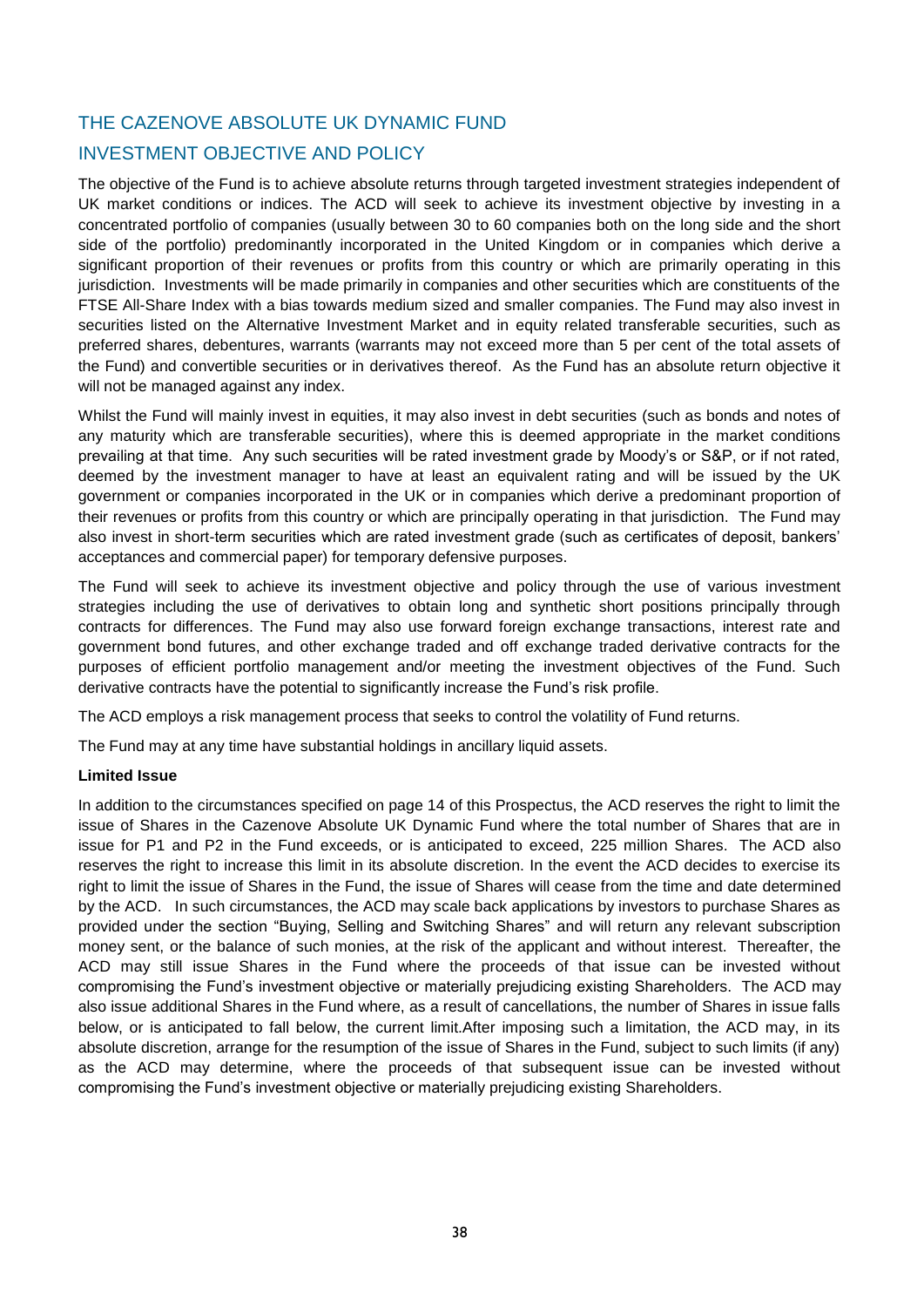These limited issue arrangements are without prejudice to the ability of the ACD to sell Shares which it holds for its own account as a result either of a redemption of Shares or an issue of Shares to the ACD when Shares were available for issue.

| <b>Valuation point</b> | <b>Every Business Day</b> |
|------------------------|---------------------------|
| <b>Valuation time</b>  | 12.00 noon                |
| <b>Price published</b> | www.cazenovecapital.com   |

| <b>Classes of Shares</b>                        |                   | <b>Class P1</b>            | <b>Class P1</b>     | <b>Class P2</b>     | <b>Class P2</b>                           |  |
|-------------------------------------------------|-------------------|----------------------------|---------------------|---------------------|-------------------------------------------|--|
|                                                 |                   | <b>Accumulation</b>        | <b>Euro Hedged</b>  | <b>Accumulation</b> | <b>Euro Hedged</b><br><b>Accumulation</b> |  |
|                                                 |                   |                            | <b>Accumulation</b> |                     |                                           |  |
| <b>Initial Offer Price</b>                      |                   | £1.00                      | €1.00               | £1.00               | €1.00                                     |  |
|                                                 |                   |                            |                     |                     |                                           |  |
| <b>Currency of Denomination</b>                 |                   | Pounds<br>sterling         | Euro                | Pounds<br>sterling  | Euro                                      |  |
| <b>Minimum Investment</b>                       |                   | £1,000                     | €1,000              | £500,000            | €500,000                                  |  |
| <b>Minimum Subsequent Investment</b>            |                   | £500                       | €500                | £100,000            | €100,000                                  |  |
| <b>Minimum Withdrawal</b>                       |                   | £500                       | €500                | £100,000            | €10,000                                   |  |
| <b>Minimum Holding</b>                          |                   | £1,000                     | €1,000              | £500,000            | €500,000                                  |  |
| <b>ACD's Preliminary Charge</b>                 |                   | $5%$ *                     | $5%$ *              | $0\%$               | $0\%$                                     |  |
| <b>Investment Management Charge</b>             |                   |                            |                     |                     |                                           |  |
|                                                 | Rate              | 1.5%                       | 1.5%                | 1.0%                | 1.0%                                      |  |
|                                                 | <b>Charged to</b> | Income                     | Income              | Income              | Income                                    |  |
| <b>Performance Charge</b>                       |                   |                            |                     |                     |                                           |  |
|                                                 | Rate              | 20%                        | 20%                 | 20%                 | 20%                                       |  |
|                                                 | <b>Charged to</b> | Income                     | Income              | Income              | Income                                    |  |
| <b>Redemption Charge</b>                        |                   | 0%                         | 0%                  | 0%                  | $0\%$                                     |  |
| <b>Annual Income Allocation Date</b>            |                   | 30 Nov                     | 30 Nov              | 30 Nov              | 30 Nov                                    |  |
|                                                 |                   | Accumulated                | Accumulated         | Accumulated         | Accumulated                               |  |
| <b>ISA Qualifying</b>                           |                   | Yes                        | <b>Yes</b>          | Yes                 | <b>Yes</b>                                |  |
| <b>Annual Accounting Period</b>                 |                   | 30 Sept                    | 30 Sept             | 30 Sept             | 30 Sept                                   |  |
| <b>Interim Accounting Period</b>                |                   | 31 March                   | 31 March            | 31 March            | 31 March                                  |  |
| <b>Grouping Periods for Income Equalisation</b> |                   | Interim Accounting Periods |                     |                     |                                           |  |

\* The ACD may on giving Shareholders 60 days' notice increase the initial charge for P1 Class Shares from 5% to 7% and may introduce an initial charge of 7% for P2 Class Shares.

The currency of the Fund is pounds sterling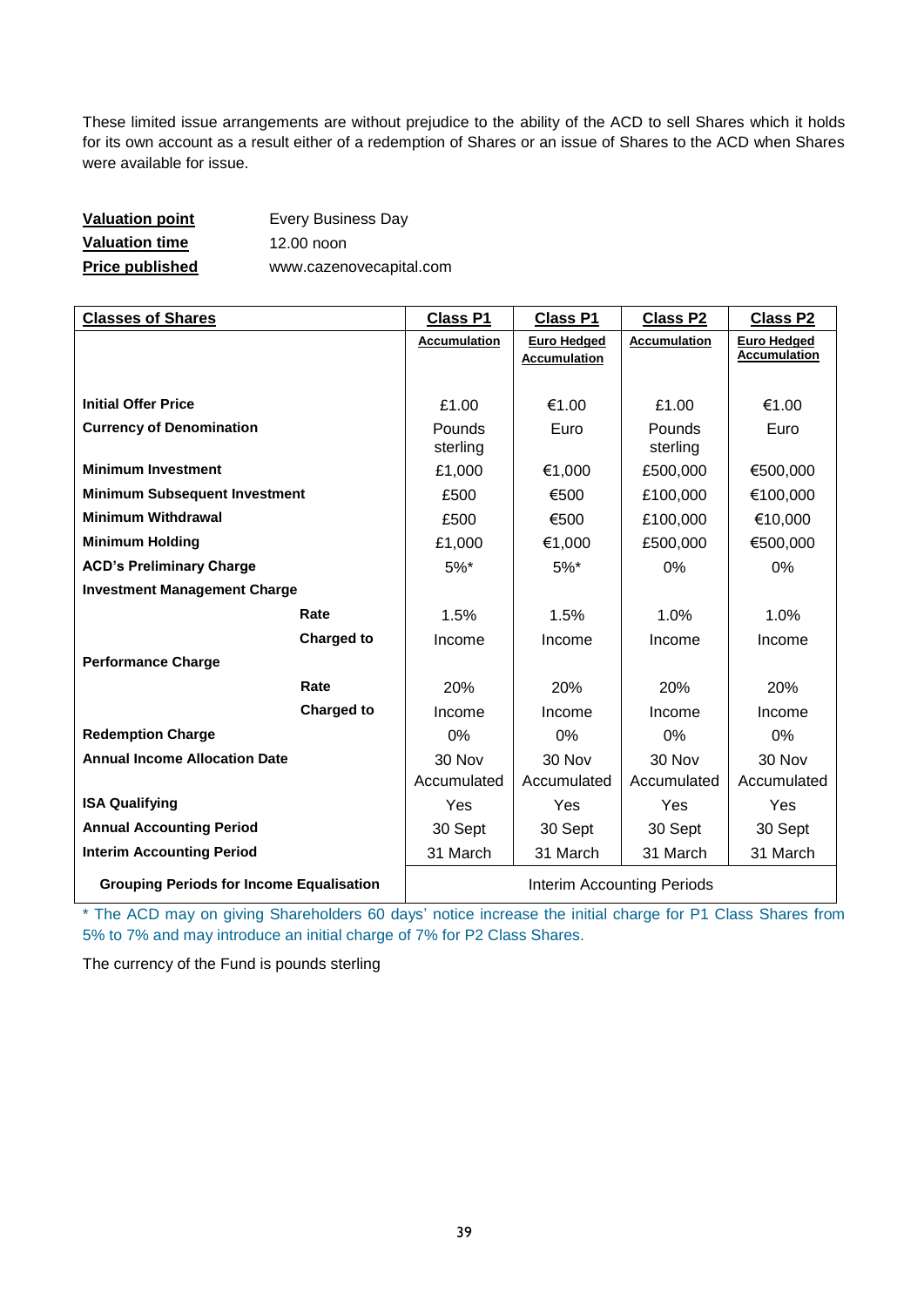# <span id="page-47-0"></span>APPENDIX 2: INVESTMENT POWERS AND RESTRICTIONS

# <span id="page-47-1"></span>INVESTMENT RESTRICTIONS

The investment objectives and policies of each Fund, set out in Appendix 1, are subject to the limits on investment for UCITS Schemes under Chapter 5 of the FCA Rules, relevant parts of which are summarised below.

# 1 Transferable Securities

Each Fund may invest without limitation, except where otherwise specifically stated, in transferable securities and approved money market instruments (as defined for the purposes of the FCA Rules) that are:

- (i) admitted to or dealt in on an eligible market as described under Eligible Markets below; or
- (ii) recently issued transferable securities provided that the terms of the issue include an undertaking that application will be made to be admitted to an eligible market and such admission is secured within a year of issue; or
- (iii) approved money market instruments not admitted to or dealt in on an eligible market described under "Approved Money Market Instruments" below.

Each Fund may invest up to 10 per cent. of its net asset value in aggregate in transferable securities and approved money market instruments that are not admitted to or dealt in on an eligible market (as described in (1) above) or are not recently issued transferable securities as described in (ii) above) or are approved money market instruments within (iii) above.

The property of each Fund may be invested in a transferable security only to the extent that the transferable security fulfils the following criteria:

- (i) the potential loss which the Fund may incur with respect to holding the transferable security is limited to the amount paid for it;
- (ii) its liquidity does not compromise the ability of the ACD to comply with its obligation to redeem Shares at the request of any qualifying Shareholder;
- (iii) reliable valuation is available for it as follows:
	- (a) in the case of a transferable security admitted to or dealt in on an eligible market, where there are accurate, reliable and regular prices which are either market prices or prices made available by valuation systems independent from issuers;
	- (b) in the case of a transferable security not admitted to or dealt in on an eligible market, where there is a valuation on a periodic basis which is derived from information from the issuer of the transferable security or from competent investment research;
- (iv) appropriate information is available for it as follows:
	- (a) in the case of a transferable security admitted to or dealt in on an eligible market, where there is regular, accurate and comprehensive information available to the market on the transferable security or, where relevant, on the portfolio of the transferable security;
	- (b) in the case of a transferable security not admitted to or dealt in on an eligible market, where there is regular and accurate information available to the authorised fund manager on the transferable security or, where relevant, on the portfolio of the transferable security;
- (v) it is negotiable; and
- (vi) its risks are adequately captured by the risk management process of the ACD.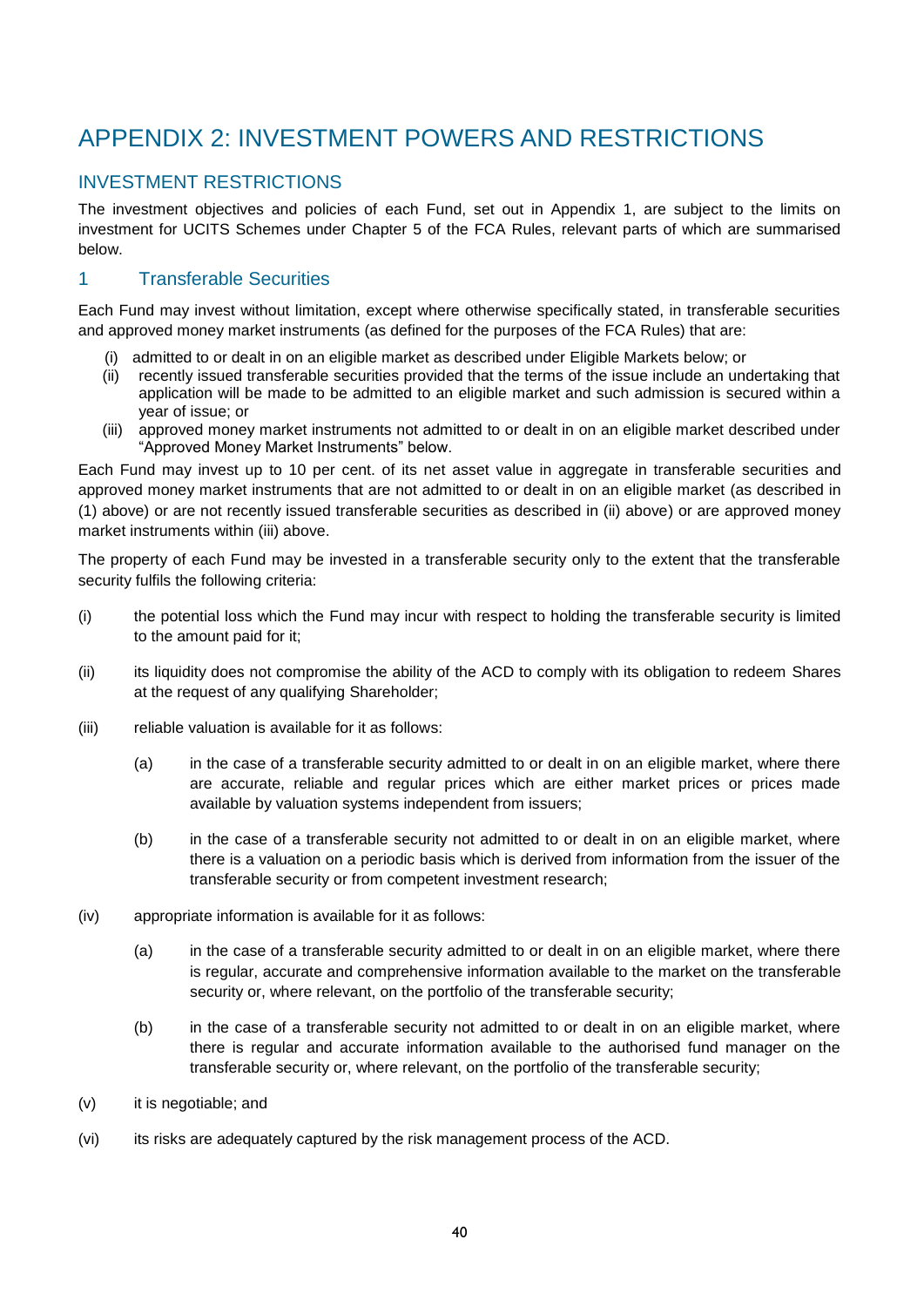Unless there is information available to the ACD that would lead to a different determination, a transferable security which is admitted to or dealt in on an eligible market shall be presumed not to compromise the ability of the ACD to comply with its obligation to redeem Shares at the request of any qualifying Shareholder and to be negotiable.

A unit in a closed end fund shall be taken to be a transferable security for the purposes of investment by a Fund, provided it fulfils the criteria for transferable securities set out above, and either:

- (i) where the closed end fund is constituted as an investment company or a unit trust, it is subject to corporate governance mechanisms applied to companies, and where another person carries out asset management activity on its behalf, that person is subject to national regulation for the purpose of investor protection; or
- (ii) where the closed end fund is constituted under the law of contract, it is subject to corporate governance mechanisms equivalent to those applied to companies, and it is managed by a person who is subject to national regulation for the purpose of investor protection.

Eligible markets for the Funds are explained and set out under the heading "Eligible Markets for Funds" below.

# 2 Government and Public Securities

Each Fund may invest without limitation in transferable securities that are defined by the FCA as government and public securities (GAPS).

Each Fund may invest more than 35 per cent. in value of its property in GAPS issued by or on behalf of or guaranteed by any one body provided that such securities have been issued by the following bodies:-

- (a) the government of the UK; or
- (b) the Scottish Administration; or
- (c) the Executive Committee of the Northern Ireland Assembly; or
- (d) the National Assembly for Wales; or
- (e) the European Investment Bank; or
- (f) the government of any of the following countries or territories outside the UK:-
	- (i) each member State of the European Economic Area (an "EEA State") other than the UK, which are Austria, Belgium, Bulgaria, Cyprus, the Czech Republic, Denmark, Estonia, Finland, France, Germany, Greece, Hungary, Iceland, Ireland, Italy, Latvia, Liechtenstein, Lithuania, Luxembourg, Malta, the Netherlands, Norway, Poland, Portugal, Romania, Slovakia, Slovenia, Spain and Sweden; or
	- (ii) Australia, Canada, Japan, New Zealand, Switzerland and the United States of America.

Moreover, before investing more than 35 per cent. in value of the Fund's property in such securities, the ACD will also consult with the Depositary and as a result considers that the issuer of such securities is one which is appropriate in accordance with the objectives of the Fund.

If a Fund invests more than 35 per cent. in value of its property in GAPS issued by any one body, no more than 30 per cent. in value of that Fund's property may be invested in such securities of any one issue. Moreover, a Fund's property must include such securities issued by that or another issuer, of at least six different issues.

In relation to such securities: issue, issued and issuer include guarantee, guaranteed and guarantor; and an issue differs from another if there is a difference as to repayment date, rate of interest, guarantor or other material terms of the issue.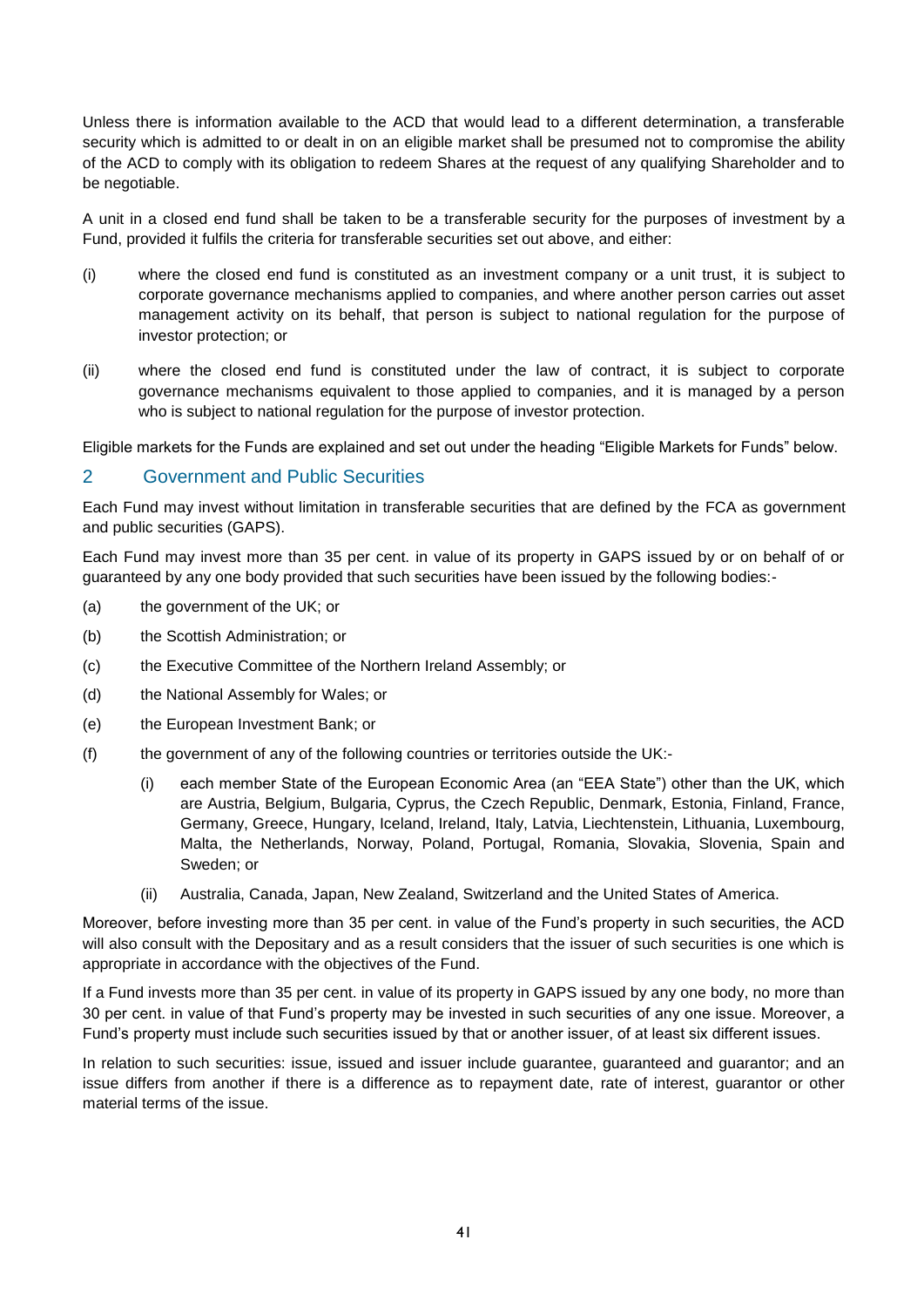# 3 Risk Management

The ACD applies a risk management process enabling it to monitor and measure at any time the risk of a Fund's positions and their contribution to the overall risk profile of the property of a Fund and to the Scheme Property. This is described more fully in the Risk section of the Prospectus.

An investor may obtain on request from the ACD details of the quantitative limits and methods used in applying the risk management of each Fund as well as any recent developments in the risks and yields of the main categories of investment of those Funds.

# 4 Nil/Partly Paid

A transferable security or an approved money market instrument (as defined in the FCA Rules) on which any sum is unpaid may be invested in only if it is reasonable foreseeable that the amount of any existing and potential call for any sum unpaid could be paid by the Fund, at the time when payment is required, without contravening the other investment restrictions in this Appendix 2 and the FCA Rules.

#### 5 Collective Investment Schemes

- 5.1 Each Fund may invest in units or shares of any other collective investment schemes which are:
	- (a) UCITS Schemes;
	- (b) Schemes recognised under section 270 of the Financial Services and Markets Act 2000;
	- (c) non-UCITS retail schemes as defined in the FCA Rules; or
	- (d) Schemes authorised in an EEA State provided the restrictions in Article 19(1)(e) of the UCITS Directive are met, or
	- (e) authorised by the competent authority or an OECD member country (other than another EEA State) which has:
		- (i) signed the IOSCO Multilateral Memorandum of Understanding; and
		- (ii) approved the scheme's management company, rules and depositary/custody arrangements.

(provided the schemes invested in cannot themselves invest more than 10 per cent. in other collective investment schemes.)

No more than 30 per cent. of the value of a Fund may be invested in other collective investment schemes within (b) to (e) above.

**Each Fund may invest in units or shares of a fund managed or operated by the ACD or an associate of the ACD including an investment in another Fund of the Company.** However,a Fund may only invest in or dispose of Shares of another Fund of the Company if:

- (i) the second Fund does not hold Shares in any other Fund of the Company;
- (ii) the conditions in COLL 5.2.15R (Investment in associated collective investment schemes) and COLL 5.2.16R (Investment in other group schemes) are complied with,
- (iii) the investing or disposing Fund must not be a feeder fund to the second Fund.

Where a Fund invests in or disposes of Shares in another Fund of the Company, the scheme property attributable to the investing or disposing Fund may include Shares in another Fund of the Company.

Each Fund may not invest more than 10 per cent. of their respective Net Asset Value in units or shares of collective investment schemes.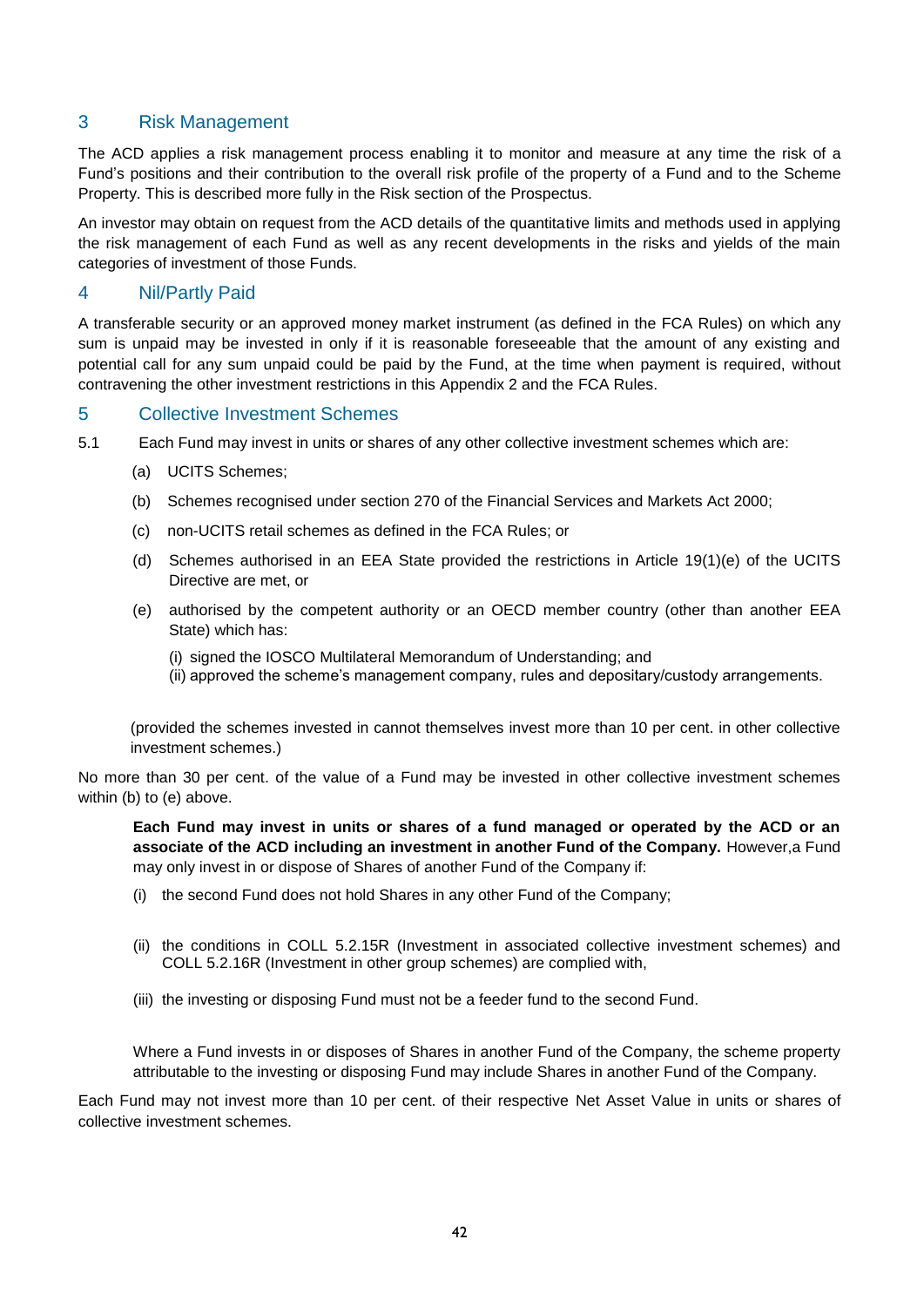Any collective investment scheme into which a Fund buys units or shares must have terms that prohibit more than 10 per cent. in value of the property of that scheme consisting of units or shares in collective investment schemes.

Where a substantial proportion of a Fund's Net Asset Value is invested in underlying funds, the maximum level of management fee that may be charged to the Fund for these underlying funds is an annual percentage rate of 3 per cent. of their Net Asset Value (plus value added tax, if any).

# 6 Approved Money Market Instruments

Each Fund may invest without limitation, where this is specifically stated in its investment objective and policy, in approved money market instruments (as defined for the purposes of the FCA Rules). Money market instruments admitted to or dealt in on an eligible market (approved securities) are generally presumed to be approved money market instruments. Other approved money market instruments include:

- (a) money market instruments issued or guaranteed by:
	- (i) a central, regional or local authority or central bank of an EEA State, the European Central Bank, the EU or the European Investment Bank, a non-EEA State or, in the case of a federal state, by one of the members making up the federation, or by a public international body to which one or more EEA States belong; or
	- (ii) an establishment subject to prudential supervision in accordance with criteria defined by EU law or by an establishment which is subject to and complies with prudential rules considered by the FCA to be at least as stringent as those laid down by EU law;

and

(b) money market instruments issued by a body, any securities of which are dealt in on an eligible market.

Each Fund may invest up to 10 per cent. of its Net Asset Value in aggregate in approved money market instruments not falling within (ii) above.

Eligible markets for the Funds are explained and set out under the heading "Eligible Markets for Funds" below.

# 7 Deposits

Each Fund may invest in deposits without limitation, only with an approved bank and which are repayable on demand or has the right to withdraw and maturing in no more than 12 months.

# 8 Cash and Near Cash

The property of each Fund may consist of cash and near cash where this may reasonably be regarded as necessary in order to enable the pursuit of each Fund's investment objective, redemption of shares, efficient portfolio management of the Fund in question in accordance with the its investment objective or other purposes which may reasonably be regarded as ancillary to the investment objective of that Fund.

# 9 Derivatives and Forwards

The ACD has the power to buy and sell derivatives and forwards both on exchange and off exchange, in each Fund to the extent permitted by the Regulations and as set out below in sections 9.1 and 9.2 below. Where a Fund invests in derivatives, the exposure to the underlying assets must not exceed the limits set out below in section 10: Spread limits.

The limits do not apply to index based derivatives where, provided the relevant indices composition is sufficiently diversified, the index represents an adequate benchmark for the market to which it refers and the index is published in an appropriate manner. The underlying constituents of the index do not have to be taken into account for the purposes of the spread limits. The ACD must continue to ensure a prudent spread of risk.

A derivative or forward transaction must have an underlying consisting of any one or more of the investments permitted in this Appendix 2 of the Prospectus but may also include financial indices, interest rates, foreign exchange rates, currencies and credit default swaps.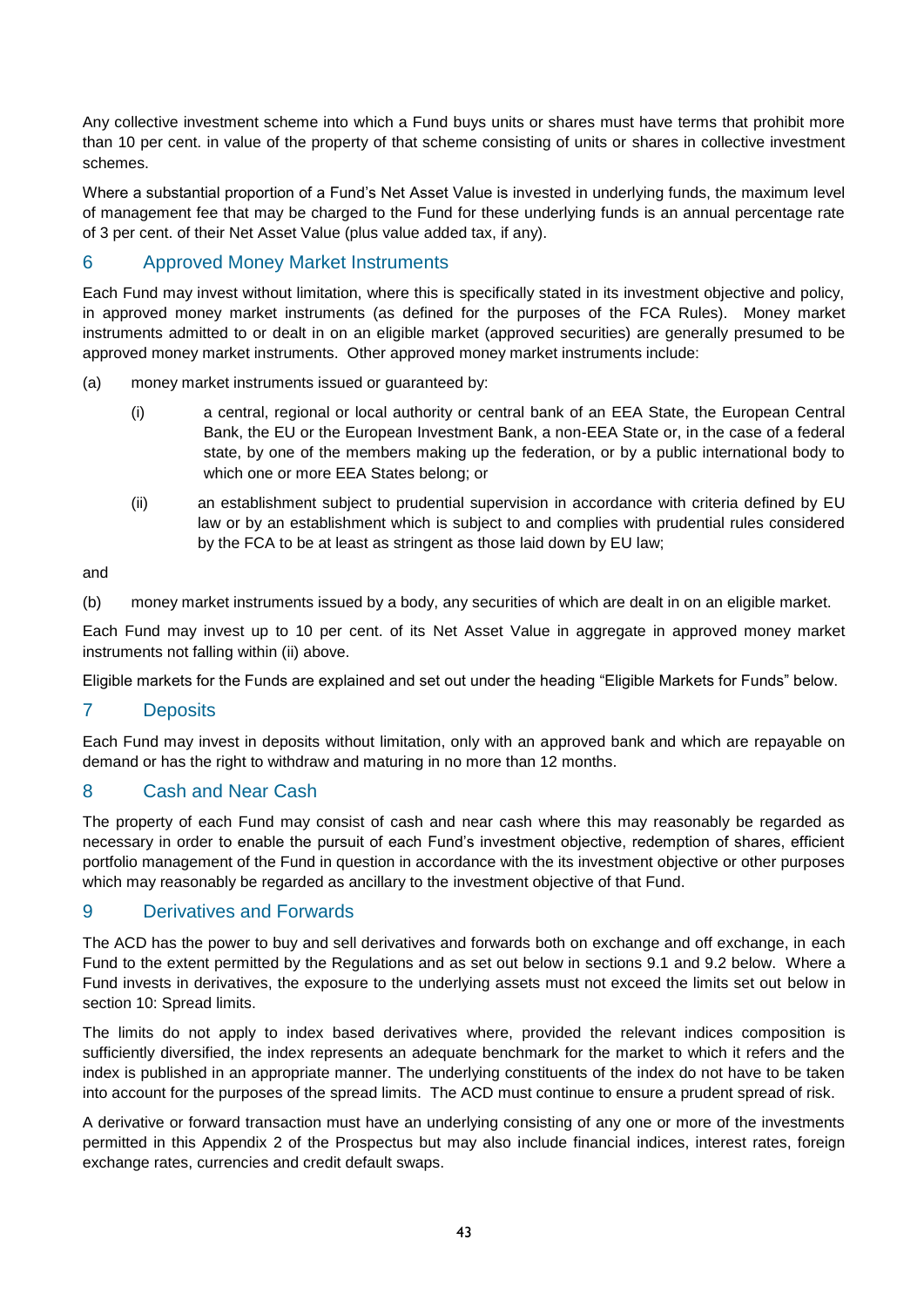A derivative or forward transaction which will or may lead to the delivery of the underlying asset for the account of the Fund may be entered into only if that property can be held for the account of the Fund, and the ACD having taken reasonable care determines that delivery of the asset under the transaction will not occur or will not lead to a breach the FCA Rules.

Where a transferable security or approved money market instrument embeds a derivative, this must be taken into account for the purposes of complying with the FCA Rules on derivatives and forward transactions.

When using derivatives the ACD will employ its risk management process set out in section 3.

An investor may obtain on request from the ACD details of the quantitative limits and methods used in applying the risk management of each Fund as well as any recent developments in the risks and yields of the main categories of investment of those Funds.

#### 9.1 Derivatives and forward use: Efficient Portfolio Management

Funds may use derivatives and forwards for efficient portfolio management. The aim of any derivative or forward used for such reasons is not to materially alter the risk profile of the Fund, rather their use is to assist the ACD in meeting the investment objectives of each Fund as set out in Appendix 1. Efficient portfolio management involves techniques and instruments which relate to transferable securities and approved money-market instruments and which fulfil the following criteria:

- (a) they are economically appropriate in that they are realised in a cost effective way;
- (b) they are entered into for one or more of the following specific aims:
	- (i) reduction of risk;
	- (ii) reduction of cost;
	- (iii) generation of additional capital or income for the scheme with a risk level which is consistent with the risk profile of the scheme and the risk diversification rules laid down in the FCA COLL.

The aim of reducing risks or costs will allow the ACD to enter into exposures on permissible assets or currencies using derivatives or forwards as an alternative to selling or purchasing underlying assets or currencies. These exposures may continue for as long as the ACD considers that the use of derivatives continues to meet the original aim.

The aim of generating additional capital or income allows the ACD to write options on existing assets where it considers the transaction will result in the Fund deriving a benefit, even if the benefit obtained results in surrendering the chance of greater benefit in the future.

The aim of generating additional capital allows the ACD to take advantage of any pricing imperfections in relation to the acquisition and disposal (or disposal and acquisition) of rights relating to assets the same as, or equivalent to which the Fund holds or may hold.

#### 9.2 Using derivatives for specific investment

Where permitted pursuant to the investment objective and policy of a Fund, each Fund may use derivatives and forward transactions for specific investment purposes in accordance with the rules summarised in section 9 above in addition to being used for efficient portfolio management. This may lead to a higher volatility in the Share price of those Funds.

#### 9.3. Derivatives dealt on exchange

Any derivative transaction entered into on-exchange must be effected on or under the rules of an eligible derivatives market and must not cause the Fund to diverge from its investment objectives as stated in this Prospectus.

#### 9.4. OTC derivative transactions

The Company, may, subject to the FCA Rules, enter into off exchange (referred to as the over-thecounter market ("OTC")) derivative transactions.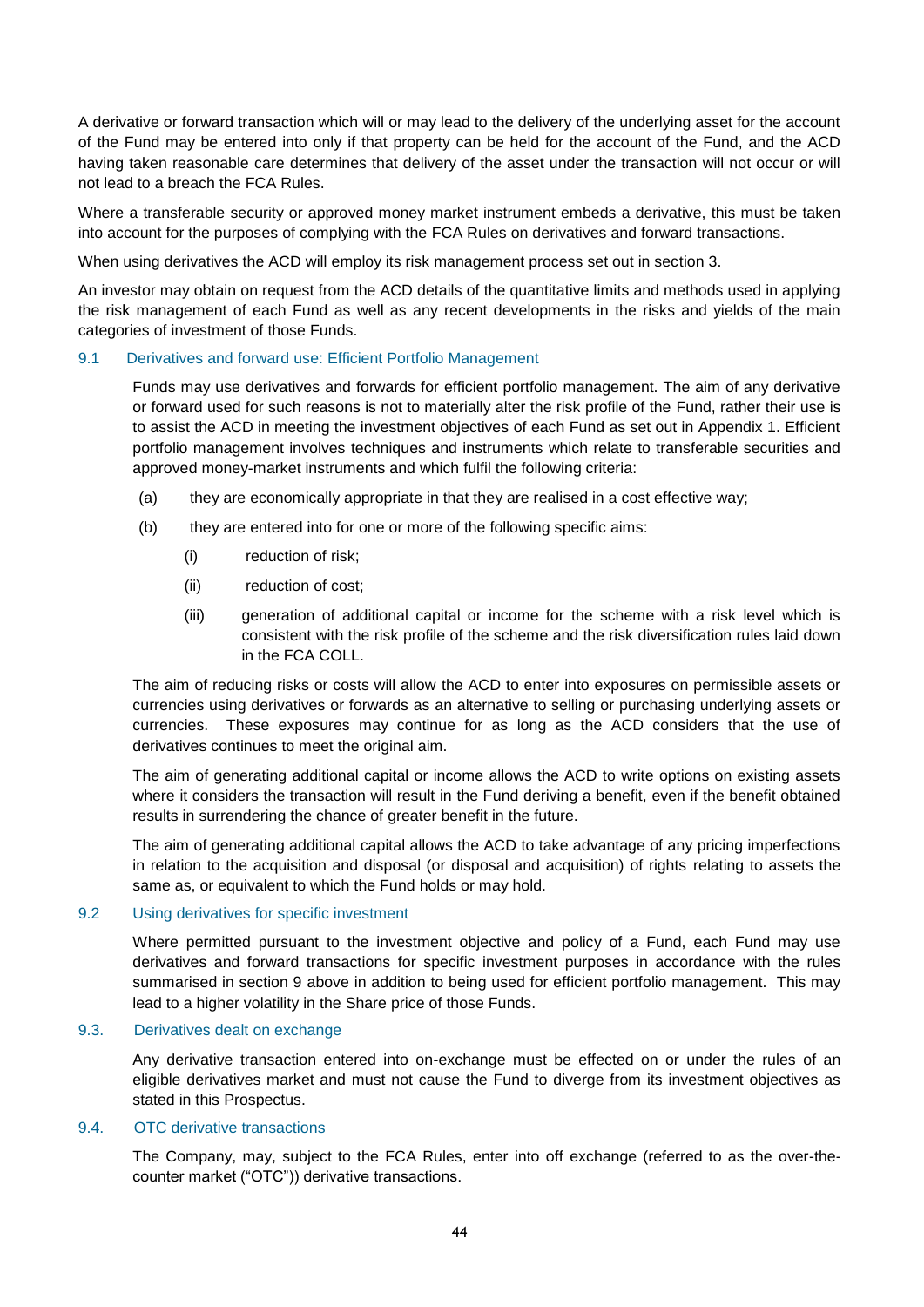Off-exchange derivatives (being a future, option or contract for differences) and forwards transactions must only be entered into if they are with a counterparty which is an eligible institution or an approved bank or which is authorised by the FCA or its home state regulator to enter into transactions as principal off exchange. Such transactions must be on approved terms, in that the ACD:

- (a) carries out at least daily and at any other time at the request of the ACD a reliable and verifiable valuation in respect of that transaction corresponding to its fair value (being the amount for which an asset could be exchanged, or a liability settled, between knowledgeable, willing parties in an arm's length transaction) and which does not rely only on market quotations by the counterparty; and
- (b) can enter into further transactions to sell. Liquidate or close out the transaction at any time, at a fair value;

A transaction in a OTC derivative must be:

- (i) capable of reliable and verifiable valuation in that the ACD having taken reasonable care determines that, throughout the life of the derivative, it will be able to value the investment concerned with reasonable accuracy (a) on the basis of an up-to-date value which the ACD and the Depositary have agreed is reliable or (b) if the value referred to in (a) is not available, on the basis of a pricing model which the ACD and the Depositary have agreed uses an adequate recognised methodology; and
- (ii) subject to verifiable valuation in that, throughout the life of the derivative (if the transaction is entered into) verification of the valuation is carried out by (a) an appropriate third party which is independent from the counterparty of the derivative, at an adequate frequency and in such a way that the authorised fund manager is able to check it; or (b) a department within the ACD which is independent from the department in charge of managing the scheme property and which is adequately equipped for such a purpose.

The maximum exposure under an OTC derivative contract to any one counterparty is 5 percent. of a Fund's assets (10 percent where the counterparty is an Approved Bank).

#### 9.5 Daily calculation of global exposure

The ACD must calculate the global exposure of a Fund on at least adaily basis. Exposure must be calculated taking into account the current value of the underlying assets, the counterparty risk, future market movements and the time available to liquidate the positions.

The ACD must calculate the global exposure of any Fund it manages either as:

- (i) the incremental exposure and leverage generated through the use of derivatives and forward transactions (including embedded derivatives as referred toin COLL 5.2.19R(3A)), which may not exceed 100% of the net value of the scheme property; or
- (ii) the market risk of the scheme property of the Fund.

The ACD must calculate the global exposure of a Fund by using:

- (i) commitment approach; or
- (ii) the VaR approach.

The ACD must ensure that the method selected to calculate global exposure is appropriate, taking into account: the investment strategy pursued by the Fund; thetypes and complexities of the derivatives and forward transactionsused; andthe proportion of the scheme property comprising derivatives and forward transactions.

Where a Fund employs techniques and instruments including repo contracts or stock lending transactions (if permitted)in order to generate additional leverage or exposure to market risk, the ACD must take those transactions into consideration when calculating global exposure.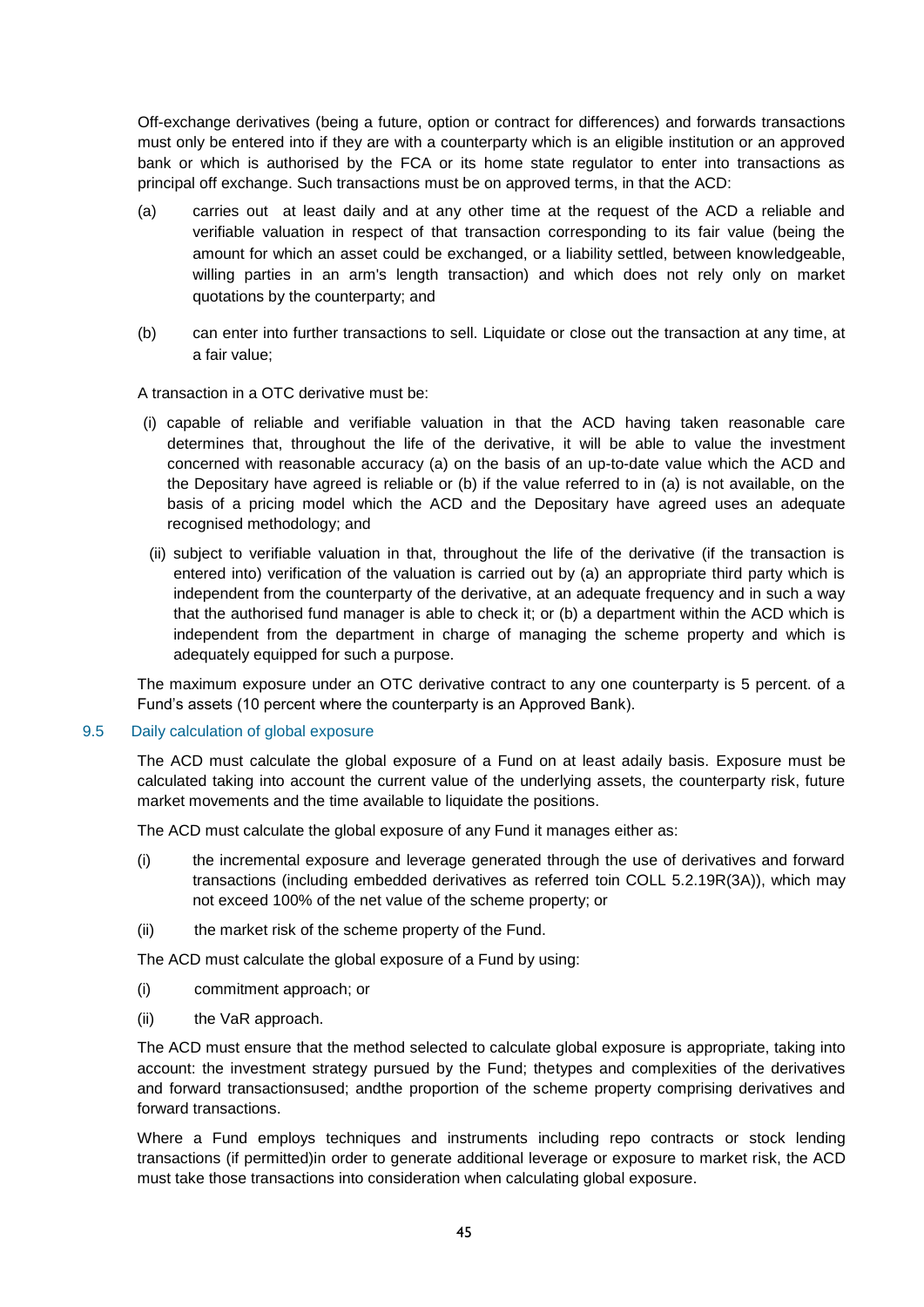#### 9.6. Cover for investment in derivative and forward transactions

The Funds may invest in derivatives and forward transactions as long as the exposure to which a Fund is committed by that transaction itself is suitably covered from within its Scheme Property. Exposure will include any initial outlay in respect of that transaction.

The ACD must ensure that its global exposure relating to derivatives and forward transactions held in a Fund does not exceed the net value of the Scheme Property. TheFund must therefore hold Scheme Property sufficient in value or amount to match the exposure arising from a derivative obligation to which the Fund is committed. Cover used in respect of one transaction should not be used for cover in respect of another transaction in derivatives or a forward transaction.

#### 9.7. Valuation of OTC derivatives

The ACD must:

- (a) establish, implement and maintain arrangements and procedures which ensure appropriate, transparent and fair valuation or the exposures of a Fund to OTC derivatives; and
- (b) ensure that the fair value of OTC derivatives is subject to adequate accurate and independent assessment.

Where the arrangements and procedures referred to above involve the performance of certain activities by third parties, the ACD must comply with the requirementsin SYSC 8.1.13R (Additional requirements for a management company) and COLL 6.6A.4 R (4) to (6) ( Due diligence requirements of AFMs of UCITS schemes).

The arrangements and procedures referred to above must be:

- (a) adequate and proportionate to the nature and complexity of the OTC derivative concerned; and
- (b) adequately documented.

#### 9.8. Counterparty risk and issuer concentration

The ACD must ensure that counterparty risk arising from an OTC derivative is subject to the limits set out above. When calculating the exposure of a Fund to a counterparty, the ACD must use the positive mark-to-market value of the OTC derivative contract with that counterparty.

The ACD may net the OTC derivative positions of a Fund with the same counterparty, provided they it is able legally to enforce netting agreements with the counterparty on behalf of the Fund and those netting agreements do not apply to any other exposures the Fund may have with that same counterparty.

The ACD may reduce the exposure of Scheme Property to a counterparty of an OTC derivative through the receipt of collateral. The ACD must take collateral into account in calculating exposure to counterparty risk in accordance with the limits in the paragraph below when it passes collateral to an OTC counterparty on behalf of a Fund. Collateral passed in accordance with the above can be takeninto account on a net basis only if the ACD is able legally to enforcenetting arrangements with this counterparty on behalf of a Fund.In relation to the exposure arising from OTC derivatives the ACD must include any exposure to OTC derivative counterparty risk in the calculation.

The ACD must calculate the issuer concentration limits as set out in the section "Spread limits" belowon the basis of the underlying exposure created through the use of OTC derivatives pursuant to the commitment approach.

#### 10 Spread Limits

- 10.1 The following spread limits apply to each Fund:
- (a) For the purposes of this section 10, companies included in the same group for the purposes of consolidated accounts as defined in accordance with the Seventh Council Directive 82/349/EEC of 13 June 1983 based on Article 54(3)(g) of the Treaty on consolidated accounts or, of companies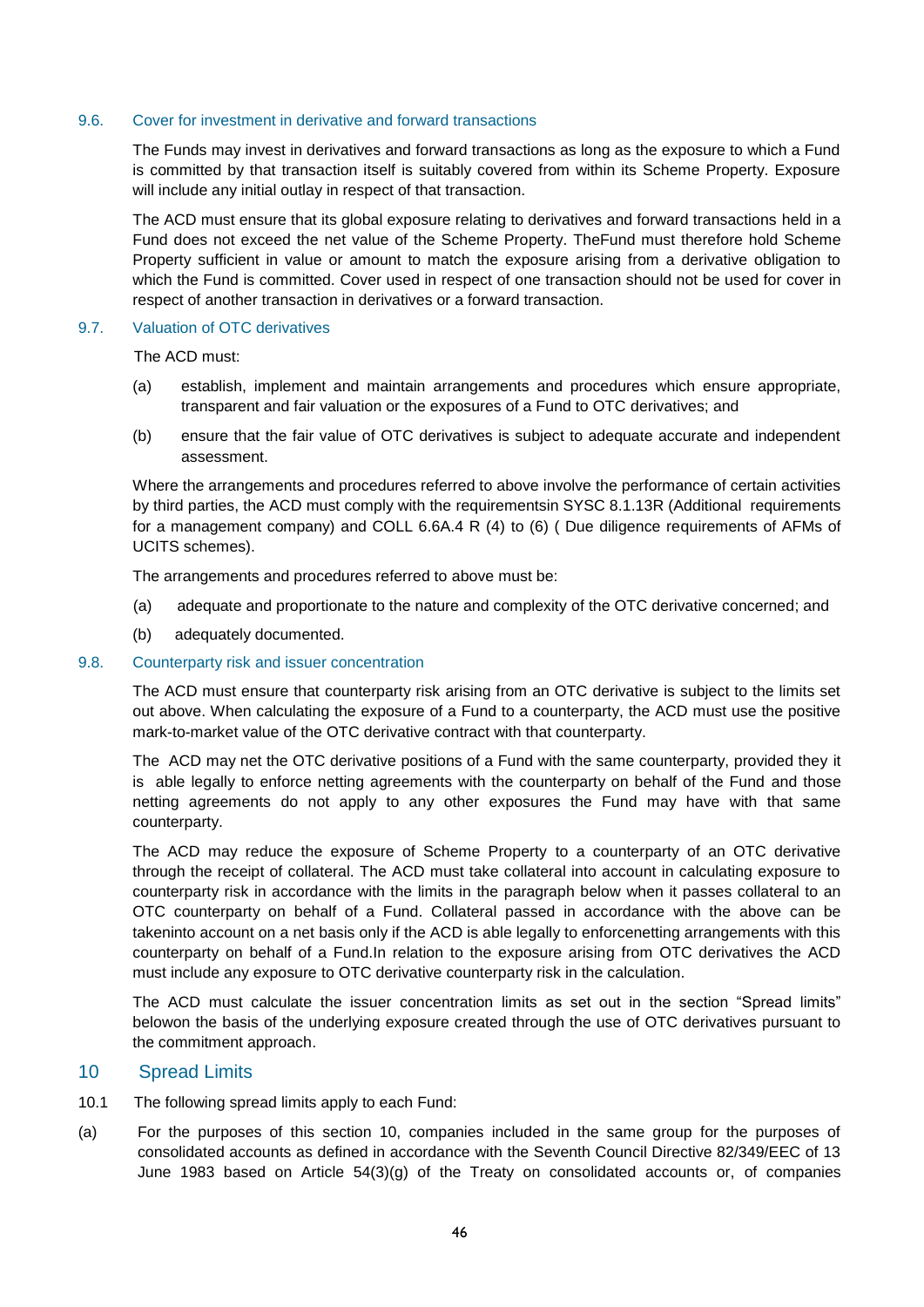includedin the same group in accordance with international accounting standards, are regarded as a single body.

- (b) Not more than 20 per cent. in value of the property of each Fund is to consist of deposits with a single body.
- (c) Not more than 5 per cent. in value of the property of each Fund is to consist of transferable securities (as defined in the FCA Rules) or approved money-market instruments issued by any single body.
- (d) The limit of 5 per cent. in (c) is raised to 10 per cent. in respect of up to 40 per cent. in value of the property of each Fund. Covered bonds need not be taken into account for the purpose of applying the limit of 40 per cent.
- (e) The limit of 5 per cent. in (c) is raised to 25 per cent. in value of the property of each Fund in respect of covered bonds, provided that when a Fund invests more than 5 per cent. in covered bonds issued by a single body, the total value of covered bonds held must not exceed 80 per cent. in value of the property of the Fund.
- (f) In applying (c)and (e), certificates representing certain securities (as defined in the FCA Rules) are to be treated as equivalent to the underlying security.
- (g) The combined exposure to any one counterparty in OTC derivatives transactions, repurchase transactions and stock lending transactions must not exceed 5 per cent. in value of the property of each Fund; this limit being raised to 10 per cent. where the counterparty is an approved bank (as defined in the FCA Rules).
- (h) Not more than 20 per cent. in value of the property of each Fund is to consist of transferable securities and money-market instruments issued by the same group (as referred to in (a)).
- (i) Not more than 20 per cent. in value of each Fund is to consist of the units or shares of any one collective investment scheme (as defined in the FCA Rules).
- $(i)$  In applying the limits in  $(b)$ ,  $(c)$ ,  $(d)$ ,  $(f)$  and  $(g)$ , and subject to  $(e)$  not more than 20 per cent. in value of the property of a Fund is to consist of any combination of two or more of the following:
	- (i) transferable securities (including covered bonds) or approved money-market instruments issued by a single body; or
	- (ii) deposits made with a single body; or
	- (iii) exposures from OTC derivatives transactions, repurchase transactions and stock lending transactions made with a single body; In applying the limits in (g) and (h) above, the exposure in respect of OTC derivative transactions, repurchase transactions and stock lending transactions may be reduced to the extent that collateral is held in respect of it if the collateral meets the relevant conditions set out in COLL.

These limits do not apply to government and public securities, as to which see paragraph *2* "Government and Public Securities" *above.*

None of the limits above apply to government and public securities, as to which see section 2 above.

# 11 Significant Influence

The Company must not acquire transferable securities issued by a body corporate and carrying rights to vote (whether or not on substantially all matters) at a general meeting of that body corporate if immediately before the acquisition, the aggregate of any such securities held by the Company gives the Company power to influence significantly the conduct of business of that body corporate; or the acquisition gives the Company that power.

The Company is to be taken to have power significantly to influence the conduct of business of a body corporate if it can, because of the transferable securities held by it exercise or control the exercise of 20 per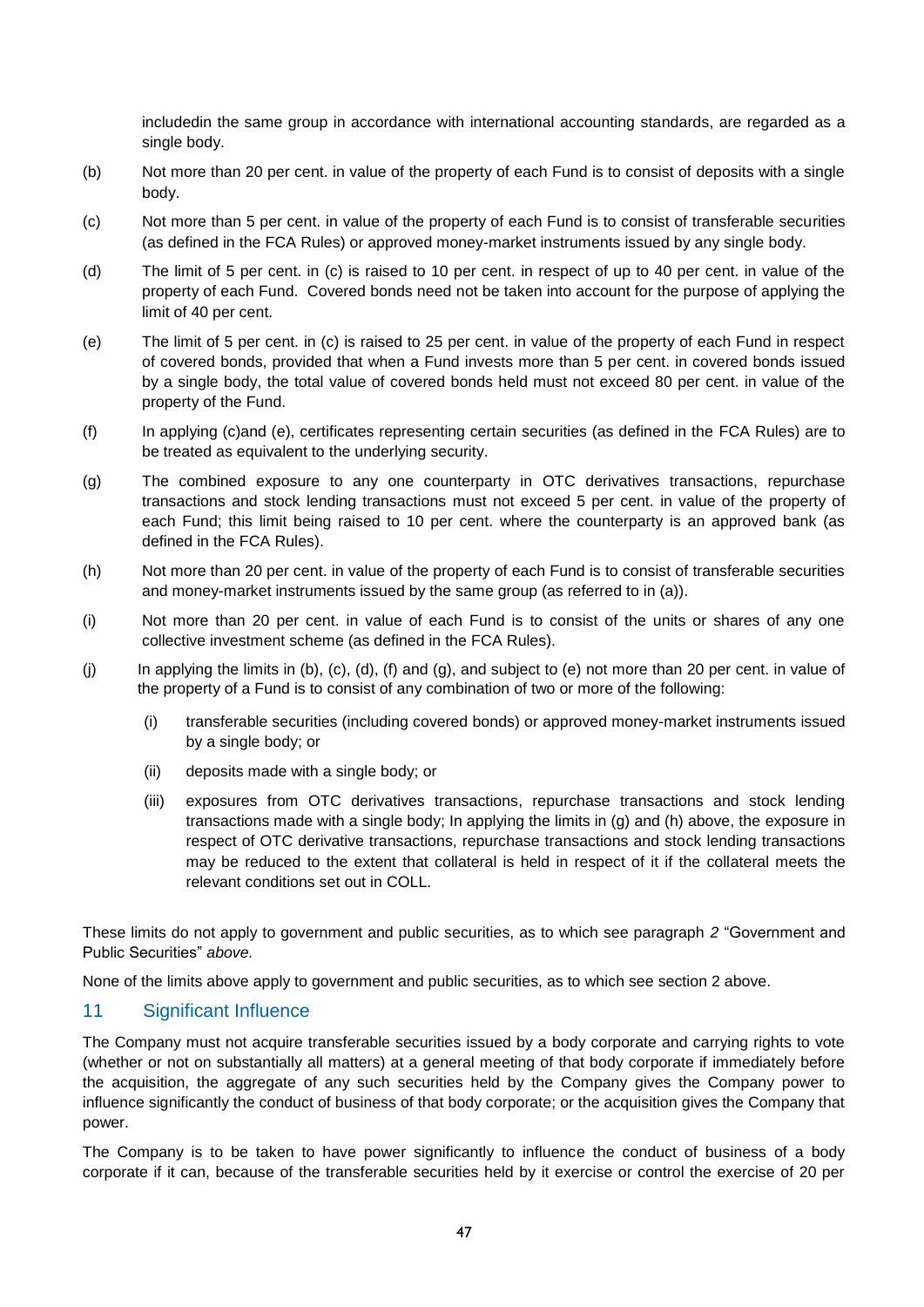cent. or more of the voting rights in that body corporate (disregarding for this purpose any temporary suspension of voting rights in respect of the transferable securities of that body corporate).

#### 12 Concentration

Each Fund must not acquire:

- transferable securities (other than debt securities) which do not carry a right to vote on any matter at a general meeting of the body corporate that issued them and represent more than 10 per cent. of those securities issued by that body corporate;
- more than 10 per cent. of the debt securities issued by any single body;
- more than 25 per cent. of the units or shares of a single collective investment scheme;
- more than 10 per cent. of the approved money market instruments issued by any single body.

However, the Company need not comply with the above stated limits if, at the time of acquisition, the net amount in issue of the relevant investment cannot be calculated.

No Fund will have an interest in any immovable or tangible movable property.

# 13 Borrowing

The Company may, subject to the FCA Rules, borrow money from an eligible institution or an approved bank for the use of each Fund on terms that the borrowing is to be repayable out of the property of the Fund.

Borrowing must be on a temporary basis, must not be persistent and in any event must not exceed three months without the prior consent of the Depositary which may be given only on such conditions as appear appropriate to the Depositary to ensure that the borrowing does not cease to be on a temporary basis. The ACD must ensure that borrowing does not, on any Business Day, exceed 10 per cent. of the value of the property of each Fund.

These borrowing restrictions do not apply to "back to back" borrowing for currency hedging purposes, i.e. borrowing permitted in order to reduce or eliminate risk arising by reason of fluctuations in exchange rates.

# 14 Stocklending

The ACD does not at this stage intend to engage in stocklending or repurchase agreements Shareholders will be provided with at least 60 days' prior notice before engaging in stocklending.

There are certain risks involved in entering into repurchase transactions and stock lending transactions. Please see in particular those set out in the risk section of this Prospectus. These risks may expose investors to an increased risk of loss. Please also note that certain potential conflicts of interests may arise in relation to efficient portfolio management techniques as detailed under "Conflicts of Interest" section in Appendix 3.

All the revenues arising from repurchase transactions and stock lending transactionsshall be returned to the relevant Fund following the deduction of any direct and indirect operational costs and fees arising. Such direct and indirect operational costs and fees, which shall not include hidden revenue, shall include fees and expenses payable to counterparties and/or stock lending agents and will be at normal commercial rates (including any applicable VAT).

To the extent permitted by and within the limits prescribed by COLL relating to the use of financial techniques and instruments (as may be amended, supplemented or replaced from time to time) and the ESMA Guidelines on ETFs and other UCITS issues, each Fund may enter as buyer or seller into repurchase transactions and engage in securities lending transactions for the purpose of generating additional capital or income or for reducing its costs or risks.

In respect of repurchase transactions, a Fund will, on a daily basis, receive from or post to, its counterparty collateral of a type and market value sufficient to satisfy the requirements of the Regulations.

In respect of securities loans, a Fund will ensure that on a daily basis it receives or posts to its counterparty collateral of at least the market value of the securities lent. Such collateral must be in the form of cash or securities that satisfy the requirements of the Regulations.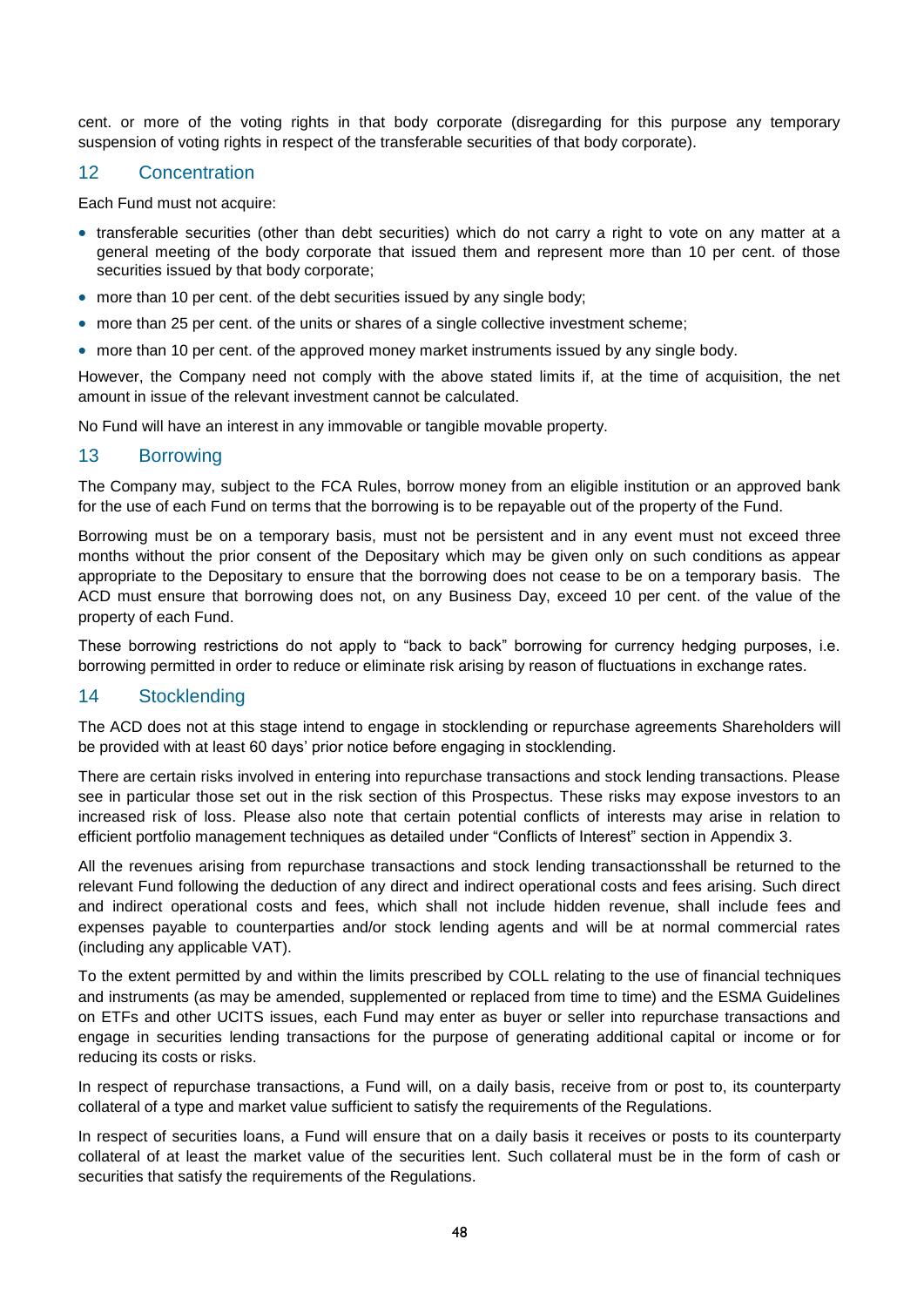A Fund must have the right at any time to require the return of any security it has lent out or to terminate any securities lending agreement it has entered into.

A Fund that enters into a repurchase transaction as buyer shall ensure that it is able to recall the full amount of cash or to terminate the reverse repurchase transaction at any time.

A Fund that enters into a repurchase transaction as seller shall ensure that it is able to recall any securities sold under the transaction or to terminate the transaction at any time.

Fixed-term repurchase transactions that do not exceed seven days shall be considered as arrangements on terms that allow the assets to be recalled at any time by the Fund.

Each Fund shall ensure that the level of its exposure to repurchase transactions are such that it is able to comply at all times with its redemption obligations.

# 15 ACD's Policy on Collateral and Management of Collateral

Where a Fund enters into OTC financial derivative transactions, stock lending or repurchase transactions (whether as buyer or seller), all collateral used to reduce counterparty risk exposure should comply with the following criteria:

- (a) Liquidity: Any collateral received other than cash shall be liquid and traded on a regulated market or multilateral trading facility with transparent pricing in order that it can be sold quickly at a price that is close to pre-sale valuation. Collateral received shall also comply with the provisions set out in paragraph 12"Concentration" below.
- (b) Valuation: Collateral received shall be valued in accordance with the rules described under the section "Calculation of Net Asset Value" on at least a daily basis. Assets that exhibit high price volatility shall not be accepted as collateral unless suitably conservative haircuts are in place.
- (c) Issuer credit quality: The collateral received shall be of a high credit quality.
- (d) Correlation: Collateral should be issued by an entity that is independent from the counterparty and is expected not to display a high correlation with the performance of the counterparty.
- (e) Diversification: Collateral should be sufficiently diversified in terms of country, markets and issuers.
- (f) Immediately available: Collateral received must be capable of being fully enforced by the Fund at any time without reference to or approval from the counterparty.

In accordance with the collateral policy of the Funds, and subject to the above criteria, collateral received by the Funds must be in the form of one of or more of the following:

- (a) cash;
- (b) a certificate of deposit;
- (c) a letter of credit;
- (d) a readily realisable security;
- (e) commercial paper with no embedded derivative content; and
- (f) a short-term money-market fund (as defined in ESMA's "guidelines on a common definition of European money market funds") or a qualifying money market fund.

Without limiting the above, it is anticipated that collateral received by the Funds shall predominantly be in cash and government bonds.

Where there is a title transfer, the collateral received shall be held by the Depositary, or its agent. For other types of collateral arrangement (ie where there is no title transfer), the collateral can be held by a third party custodian which is subject to prudential supervision, and which is unrelated to the provider of the collateral.

Non-cash collateral received cannot be sold, re-invested or pledged.

Cash collateral shall only be: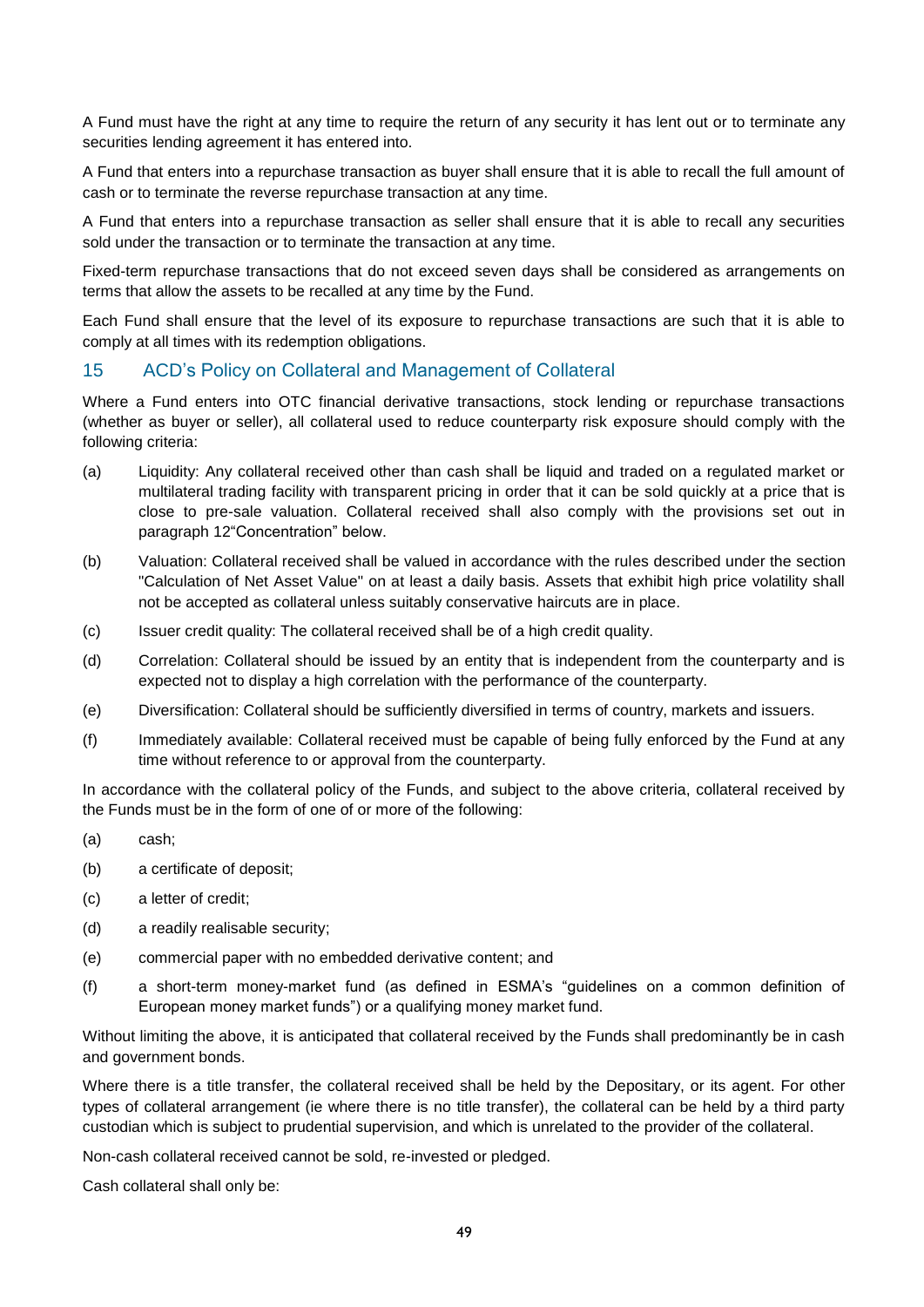- placed on deposit with entities as prescribed in paragraph 7 "Deposits" above;
- invested in high-quality government bonds;
- used for the purpose of reverse repurchase transactions provided the transactions are with credit institutions subject to prudential supervision and the Fund is able to recall at any time the full amount of cash on accrued basis;
- invested in short-term money market funds as defined in the "ESMA Guidelines on a Common Definition of European Money Market Funds".

Re-invested cash collateral shall be diversified in accordance with the diversification requirements applicable to non-cash collateral.

While re-invested cash is required to be diversified and may only be re-invested in the manner set out above, there remains a risk that the value of the asset invested in using cash collateral received by the Fund falls below the amount required to be returned to the cash collateral provider. Any shortfall will be borne by the Fund causing loss to the Fund and consequently investors.

# 16. Haircut Policy

The ACD, on behalf of each Fund, has established a haircut policy in respect of each class of assets received as collateral. A haircut is a discount applied to the market value of a collateral asset to account for the fact that its valuation, or liquidity profile, may deteriorate over time. The haircut, therefore, provides a 'risk cushion'. The haircut policy takes account of the characteristics of the relevant asset class, including the credit standing of the issuer of the collateral, the price volatility of the collateral and the results of any stress tests which may be performed in accordance with the collateral management policy. Subject to the framework of agreements in place with the relevant counterparty, which may or may not include minimum transfer amounts, it is the intention of the ACD in respect of the Funds that any collateral received shall have a value, adjusted in light of the haircut policy, which equals or exceeds the relevant counterparty exposure where appropriate.

| <b>Eligible Collateral</b> | <b>Remaining Maturity</b>                              | <b>Haircut</b> |
|----------------------------|--------------------------------------------------------|----------------|
| Cash                       | N/A                                                    | $0\%$          |
| Government Bonds           | One year or under                                      | 2%             |
|                            | More than one year up to and including five years      | 3%             |
|                            | More than five years up to and including ten years     | 5%             |
|                            | More than ten years up to and including thirty years   | 7%             |
|                            | More than thirty years up to and including forty years | 10%            |
|                            | More than forty years up to and including fifty years  | 13%            |

# 17 Exchange Traded Funds

Investment may be made by each Fund in exchange traded funds. The ACD will consider each investment in exchange traded funds on an individual basis to determine how the investment should be categorised. Generally, an investment in open ended exchange traded funds will be categorised as an investment in collective investment schemes and any investment in closed ended exchange traded funds will be categorised as an investment in transferable securities.

# 18 Other Investment Restrictions

In the event that one of the Funds invests in or disposes of shares or units in another collective investment scheme managed or operated by the ACD or an associate of the ACD, the ACD shall be under a duty to make the payments referred to in Rule 5.2.16 of the FCA Rules.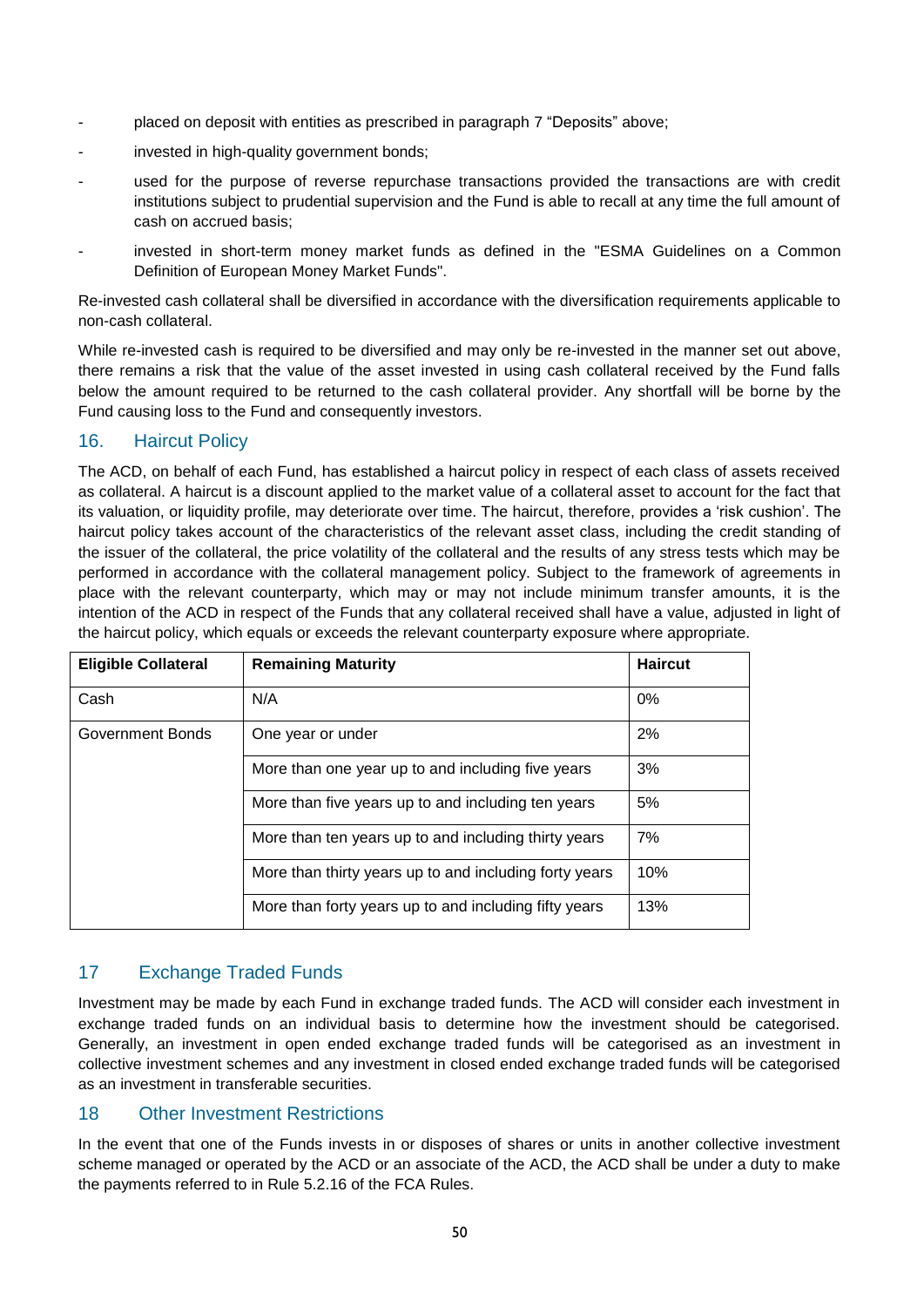# 19 Interests in Immovable and Tangible Movable Property

The Company will not have any direct interest in any immovable property (for example its office) or tangible movable property (for example its office equipment).

# <span id="page-58-0"></span>ELIGIBLE MARKETS FOR FUNDS

To protect Shareholders, markets on which certain investments of each Fund are admitted to or dealt in on must be of an adequate quality ("eligible") at the time of acquisition of the investment and until it is sold. If a market ceases to be eligible, investments on that market cease to fall within (a) or (b) below and the 10 per cent. restriction will apply to them.

Eligible markets are:-

- (a) markets established in member states of the EU or in any other state within the EEA, excluding Cyprus and Malta, on which transferable securities admitted to official listing in these states are dealt or traded: and
- (b) those securities and derivatives markets, as set out below, which the ACD, after consultation with the Depositary, has decided are appropriate for the purpose of investment of or dealing in the property of the Fund concerned having regard to the relevant criteria in the FCA Rules. These markets must operate regularly and be regulated, recognised and open to the public.

The classification of each market (that is, securities and/or derivatives) is denoted by "\*". " $\checkmark$ " indicates that it is an eligible market for that Fund.

|                                                        | Securities<br><b>Markets</b><br>Eligible. | Derivatives<br>Markets<br>Eligible | UK<br>Absolute<br>Target | Absolute<br>Dynamic<br>$\leq$ |
|--------------------------------------------------------|-------------------------------------------|------------------------------------|--------------------------|-------------------------------|
| <b>SWX Swiss Exch.</b>                                 | $\star$                                   | $\star$                            |                          |                               |
| <b>New York Stock Exch.</b>                            | $\star$                                   | $\star$                            |                          |                               |
| <b>NASDAQ</b>                                          | $\star$                                   | *                                  |                          |                               |
| <b>American Stock Exch.</b>                            | $\star$                                   | $\star$                            |                          |                               |
| <b>New York Futures Exchange</b>                       |                                           | $\star$                            |                          |                               |
| Euronext (Paris, Brussels, Amsterdam)                  |                                           | *                                  |                          |                               |
| <b>Eurex Deutschland</b>                               |                                           | $\star$                            |                          |                               |
| <b>Euronext Liffe</b>                                  |                                           | $\star$                            |                          |                               |
| The Alternative Investment Market<br>("AIM") of the UK | $\star$                                   |                                    |                          |                               |
| <b>Eurex Zurich</b>                                    |                                           | $\star$                            |                          |                               |
| Note 1                                                 | $\ast$                                    |                                    |                          |                               |
| Note 2                                                 | $\star$                                   |                                    |                          |                               |
| Note <sub>3</sub>                                      | $\star$                                   |                                    |                          |                               |
| Note 4                                                 | *                                         |                                    |                          |                               |

# Notes to Eligible Markets Table

- 1. The 'When Issued Market' is to be regarded as an eligible securities market.
- 2. The market in transferable securities issued by or on behalf of the Government of the United States of America conducted through those persons for the time being recognised and supervised by the Federal Reserve Bank of New York and known as primary dealers is to be regarded as an eligible securities market.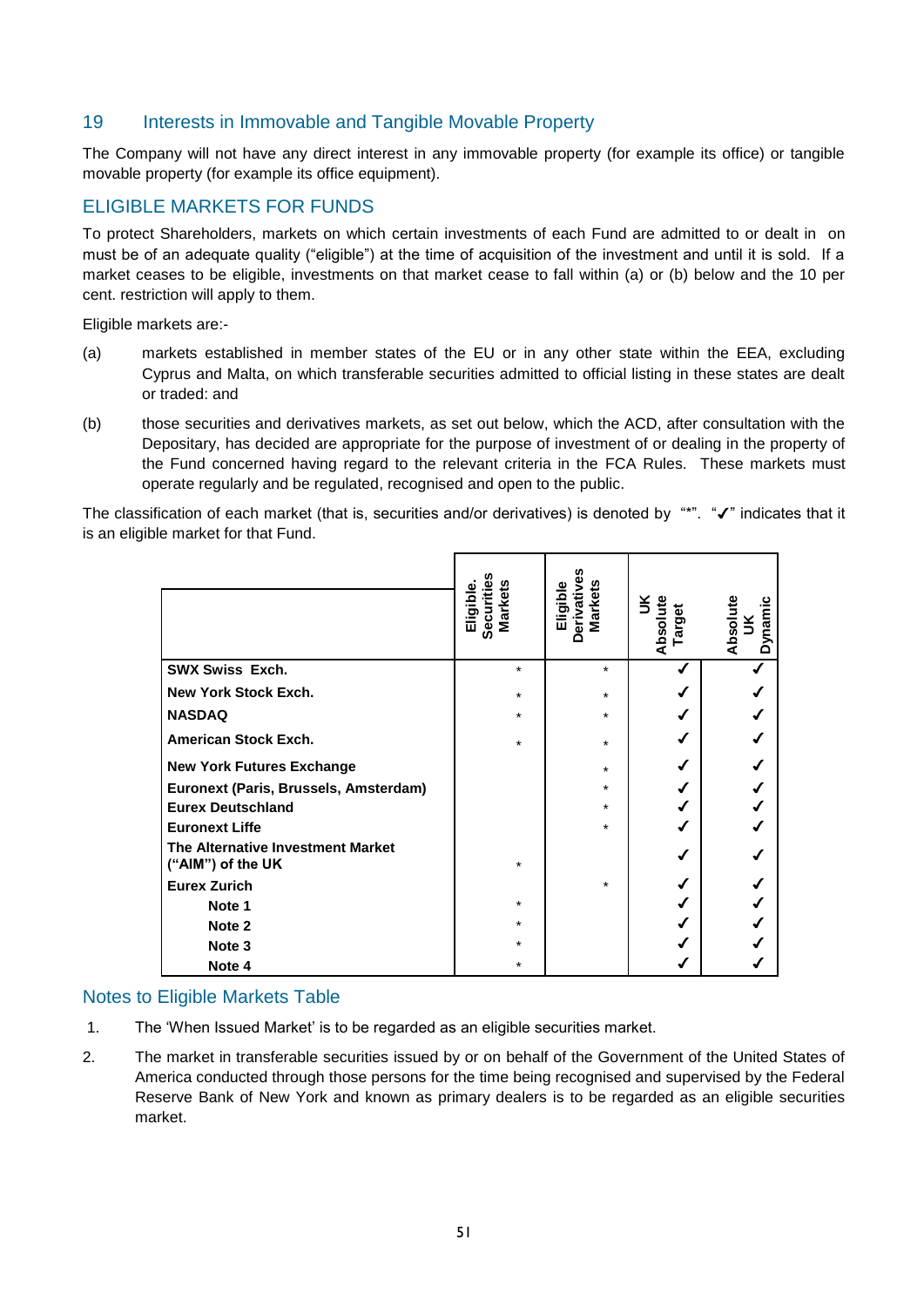- 3. The market in transferable securities issued by or on behalf of the Government of France conducted through those persons for the time being recognised and supervised by the French Treasury and known as "Specialistes en Valeurs du Tresor".
- 4. The market in transferable securities issued by or on behalf of the Government of Sweden, conducted through those persons for the time being recognised and supervised by the RiksBank (Central Bank of Sweden) and known as primary distributors.

# Additions to Eligible Markets List

Further eligible markets may be added for a Fund (by appearing in a supplement to, or an updated version of this Prospectus) if:

- (a) the ACD, after consultation with and notification to the Depositary, decides that market is appropriate for investment of, or dealing in, the Scheme Property of the relevant Fund and the Depositary agrees in writing that the addition is of minimal significance to the investment strategy of the Fund; and
- (b) the Depositary has taken all reasonable care to determine that: (i) adequate custody arrangements can be provided for the investment dealt in on that market; and (ii) the ACD has taken all reasonable steps in considering the eligibility of that market.

Notice of any changes to the eligible markets in relation to a Fund will be dealt with in accordance with the FCA Rules.

However, a market will not be considered appropriate unless it:

- (a) is regulated;
- (b) operates regularly;
- (c) is recognised as a market or exchange or as a self-regulating organisation by an overseas regulator;
- (d) is open to the public;
- (e) is adequately liquid; and
- (f) has adequate arrangements for unimpeded transmission of income and capital to or to the order of investors.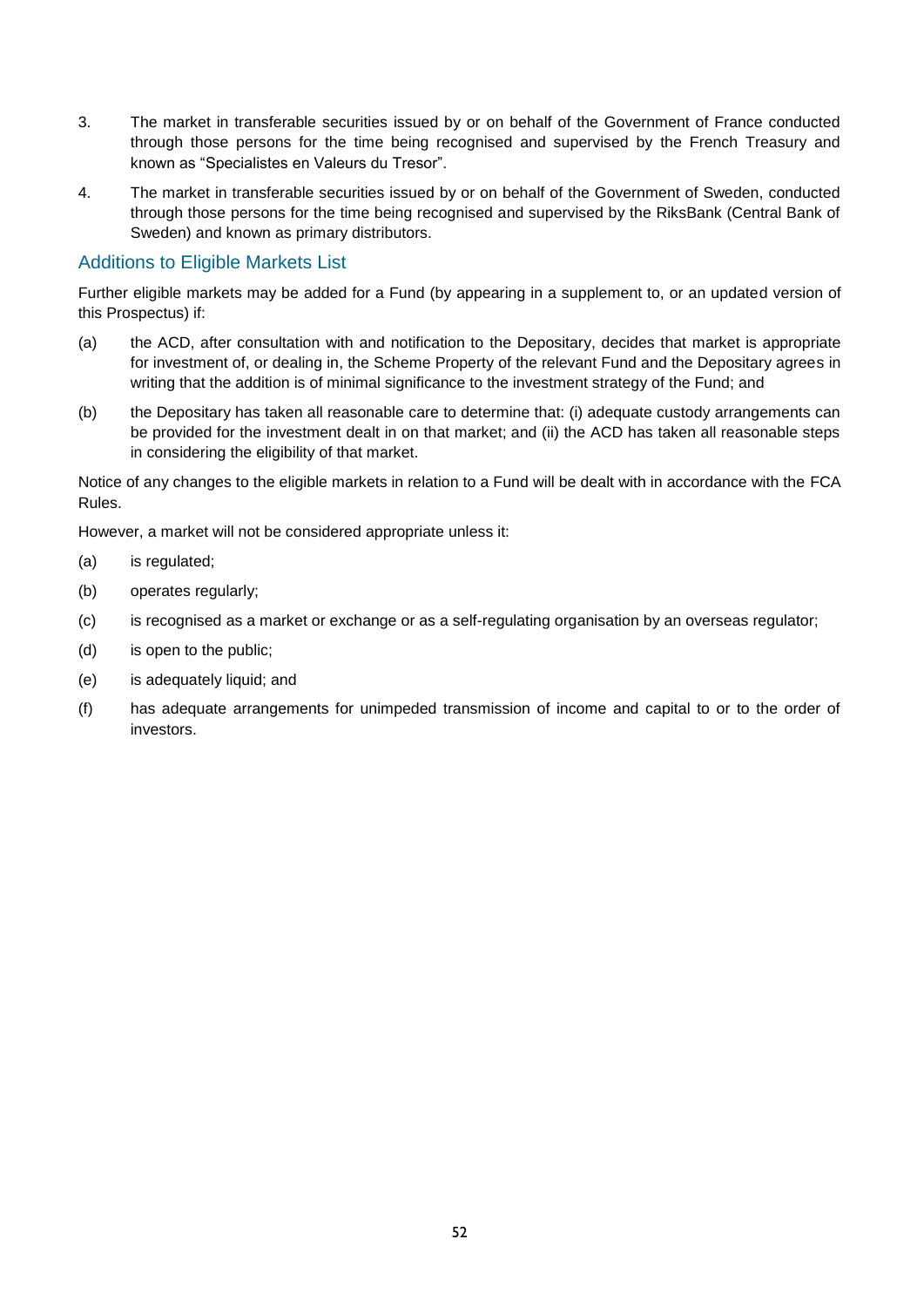# <span id="page-60-0"></span>APPENDIX 3: MANAGEMENT, DISTRIBUTION AND ADMINISTRATION

# <span id="page-60-1"></span>AUTHORISED CORPORATE DIRECTOR

The ACD of the Company is Cazenove Investment Fund Management Limited, a private company limited by shares incorporated in England and Wales on 27 May 1987 with registered number 2134680. The ACD is ultimately a wholly owned subsidiary of Schroders plc.

The ACD acts as Manager for the following authorised unit trusts:

- Bowdon General Fund
- Gresham General Fund
- Caversham Fund
- The Mount Diston Fund
- Star Hill Fund
- Pilot Hill Fund
- Winding Wood Fund
- Thornton Fund
- Betton Fund
- The Little Acorn Fund
- Anla Fund
- The Pondtail Fund
- The Capital Trust
- The Global Growth Fund
- The Second Managed Growth Fund
- The Blair Fund
- The Cutty Fund
- The Milton Fund
- The Springfield Trust
- Cazenove Multi-Manager UK Growth Fund
- Cazenove Multi-Manager Diversity fund
- Cazenove Multi-Manager Global (ex UK) Fund
- Cazenove Multi-Manager Diversity Tactical Fund
- Cazenove Multi-Manager Diversity Balanced Fund
- Cazenove Diversity Income Fund

The ACDis also theACDof the following authorised Investment Companies with Variable Capital:

- The Wakefield Fund
- The Arcadia Fund
- The Clarkston Fund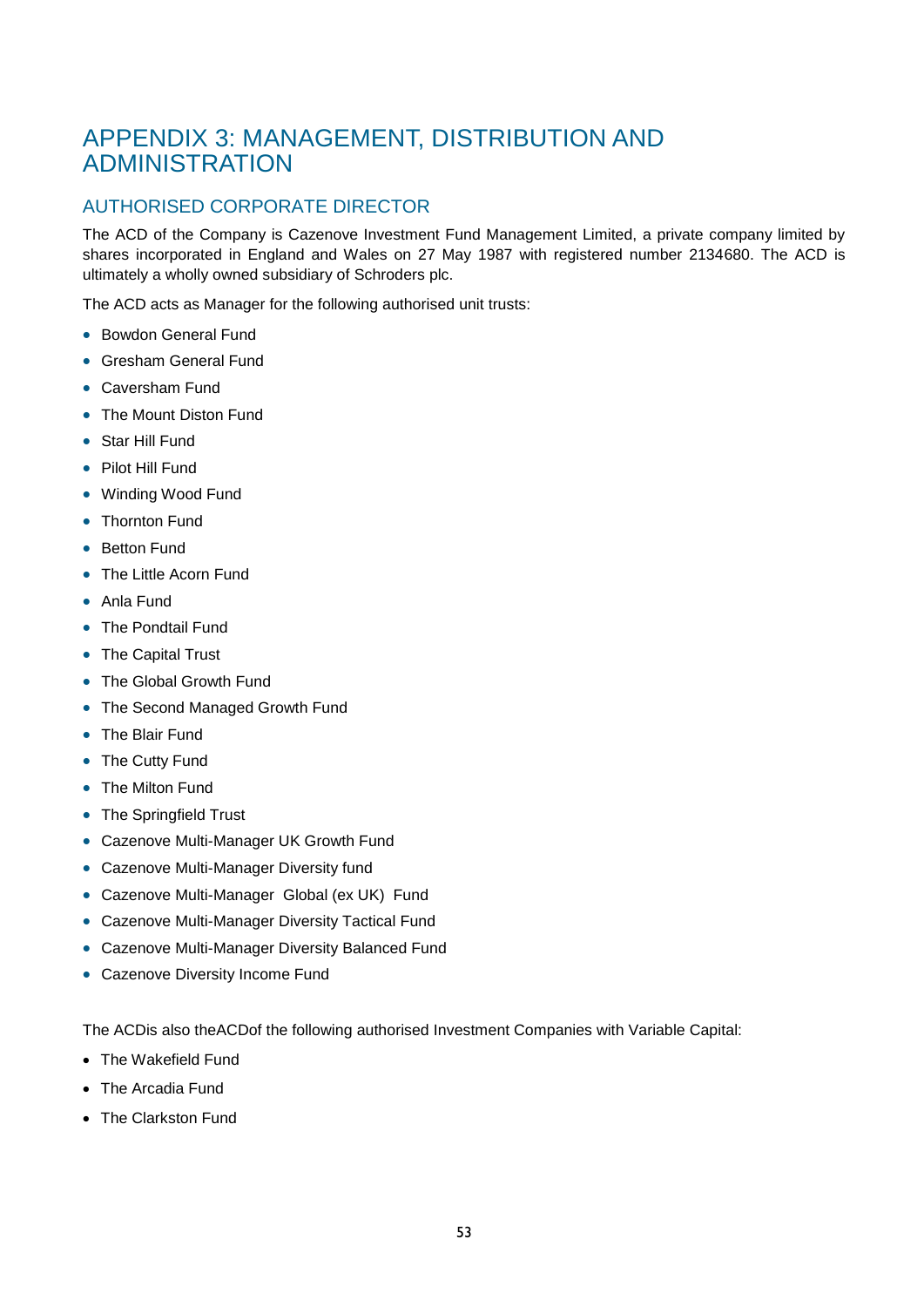The ACD acts for the Cazenove Investment Fund Company, an umbrella investment company with variable capital authorised in the UK by the FCA on 6 May 1999 and which currently has the following sub-Funds:

- Cazenove Managed Portfolio Fund
- Cazenove UK Opportunities Fund
- Cazenove UK Smaller Companies Fund
- Cazenove UK Corporate Bond Fund
- Cazenove Strategic Bond Fund
- Cazenove European Fund
- Cazenove UK Growth and Income Fund
- Cazenove UK Equity Income Fund
- Cazenove European Income Fund

#### Share Capital

Share Capital: The issued share capital of the ACD is £5,000,000 made up of 5,000,000 Ordinary £1 shares all of which are fully paid.

#### Regulatory Status

The ACD is authorised and regulated by the FCA. It is also a member of the Investment Management Association (IMA).

# Terms of Appointment

The ACD is responsible for managing and administering the Company's affairs. Under the terms of the ACD agreement (the "ACD Agreement"), the ACD is to provide investment management services, administrative, accounting and secretarial services to the Company. The ACD may provide similar services for other clients, but will endeavour to ensure fair treatment as between the Company and other clients whose funds are managed or advised by the ACD.

The ACD has delegated to JP Morgan Europe Limitedthe maintenance of the Register of Shareholders, the maintenance of accounting records for the Funds, the preparation of financial statements for the Funds and the calculation of the prices of Shares and the preparation of tax returns..

The ACD Agreement provides that the ACD's appointment is for an initial period of 3 years and thereafter may be terminated upon 12 months written notice by either the ACD or the Company, although in certain circumstances the agreement may be terminated forthwith by written notice. Termination cannot take effect until the FCA has approved the change of director. The ACD Agreement terminates automatically if the ACD ceases to be director of the Company or, in relation to any Fund, if that Fund is wound up.

The ACD Agreement includes an indemnity from the Company to the ACD in respect of liabilities incurred by the ACD by reason of the ACD's performance of its duties in accordance with the terms of the ACD Agreement.

Details of the remuneration provisions under the ACD Agreement are summarised under the heading "ACD's Charges and Expenses" above.

# <span id="page-61-0"></span>THE CURRENCY OVERLAY MANAGER

The ACD and the Company have entered into an agreement (the "Currency Overlay Agreement") with JPMorgan Chase Bank, N.A. (the "Currency Overlay Manager"), which is authorised and regulated by the FCA, in which the Currency Overlay Manager will execute forward currency transactions on a passive currency overlay basis in respect of Cazenove UK Absolute Target Fund,and Cazenove UK Dynamic Absolute Fundeuro Class Shares. The purpose of these transactions is to neutralise the Euro Share Classes currency exposure to Sterling. The Currency Overlay Manager acts on a non-discretionary basis.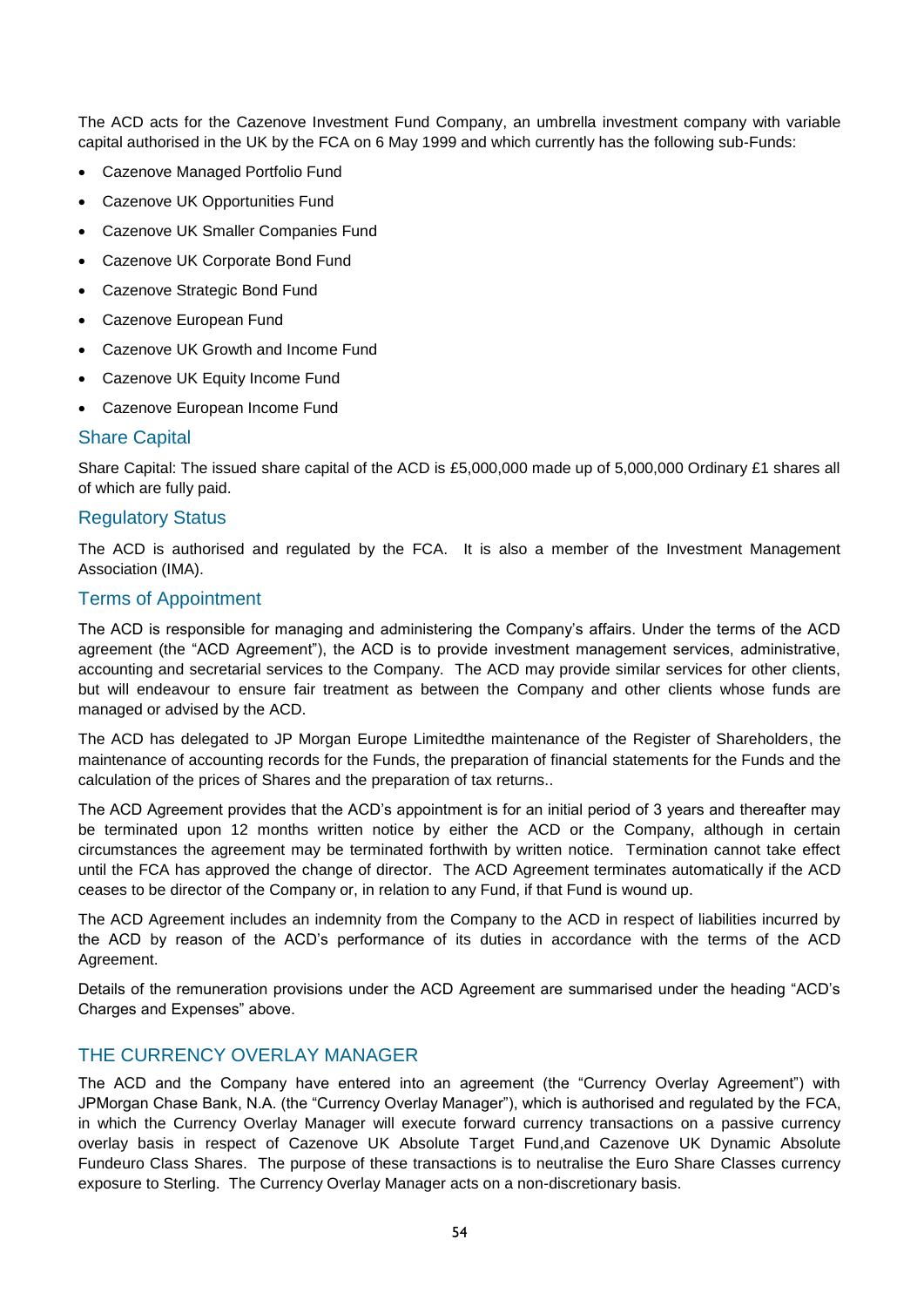The Currency Overlay Manager is in the same group of companies as the Depositary. In addition to providing services to the Company, the Currency Overlay Manager acts as Custodian to the Company.

# <span id="page-62-0"></span>THE DEPOSITARY

The Company's depositary is J.P. Morgan Trustee and Depositary Company Limited, a private company limited by shares, incorporated in England and Wales on 7 May 1986. Its registered office is at 25 Bank Street, Canary Wharf, London E14 5JP and its principal place of business is at Chaseside, Bournemouth BH7 7DA. The ultimate holding company of the Depositary is JP Morgan Chase & Co which is incorporated in Delaware, USA.

# Regulatory Status

The principal business activity of the Depositary is acting as depositary and trustee of collective investment schemes. The Depositary is authorised and regulated by FCA.

# Terms of Appointment

The Depositary provides its services under the terms of a Depositary Agreement between the Company and the Depositary (the "Depositary Agreement") which may be terminated by six months' notice given by either the Company or the Depositary, provided that if the Depositary serves notice to retire, the Company shall use its best endeavours to find a duly qualified replacement for the Depositary until which time the Depositary shall continue as Depositary and the effective date of termination shall be extended accordingly. If no such person has been appointed to replace the Depositary within nine months of the date of such notice the Company shall be wound up in accordance with the provisions of its Instrument of Incorporation. Subject to the FCA Rules, the Depositary has full power to delegate (and authorise its sub-delegates to sub-delegate) all or any part of its duties as Depositary. The Depositary has delegated to JPMorgan Chase Bank, N.A. the custody of the Scheme Property. The Depositary is entitled to the fees, charges and expenses detailed under "Depositary's Charges and Expenses".

The Depositary Agreement contains indemnities by the Company in favour of the Depositary and its affiliated companies against (other than in certain circumstances) all costs (including without limitation, all reasonable legal, professional and other expenses), charges, losses and liabilities brought against, suffered or incurred by the Depositary or its affiliated companies in the execution or exercise of the Depositary's duties, powers, authorities and discretions under the Depositary Agreement.

# <span id="page-62-1"></span>PROVISION OF FUND ACCOUNTING AND ADMINISTRATIVE SERVICES

The ACD employs JP Morgan Europe Limited to provide fund accounting and certain administration services to each Fund.

# <span id="page-62-2"></span>THE AUDITORS

The auditors of the Company are PricewaterhouseCoopers LLP, 7 More London Riverside, London SE1 2RT.

# <span id="page-62-3"></span>**GENERAL**

The Company, the ACD and the Depositary must each comply with the relevant requirements of the FCA Rules in a timely manner unless delay is lawful and also in the interests of the Company.

The ACD and the Depositary may retain the services of the other, or of third parties, to assist them in fulfilling their respective roles. However:

- (a) the Depositary may not delegate oversight of the Company to the Company, the ACD or any associate of the Company or of the ACD, or custody or control of the Scheme Property to the Company or the ACD; and
- (b) any delegation of custody of the Scheme Property must be under arrangements which allow the custodian to release documents into the possession of a third party only with the Depositary's consent.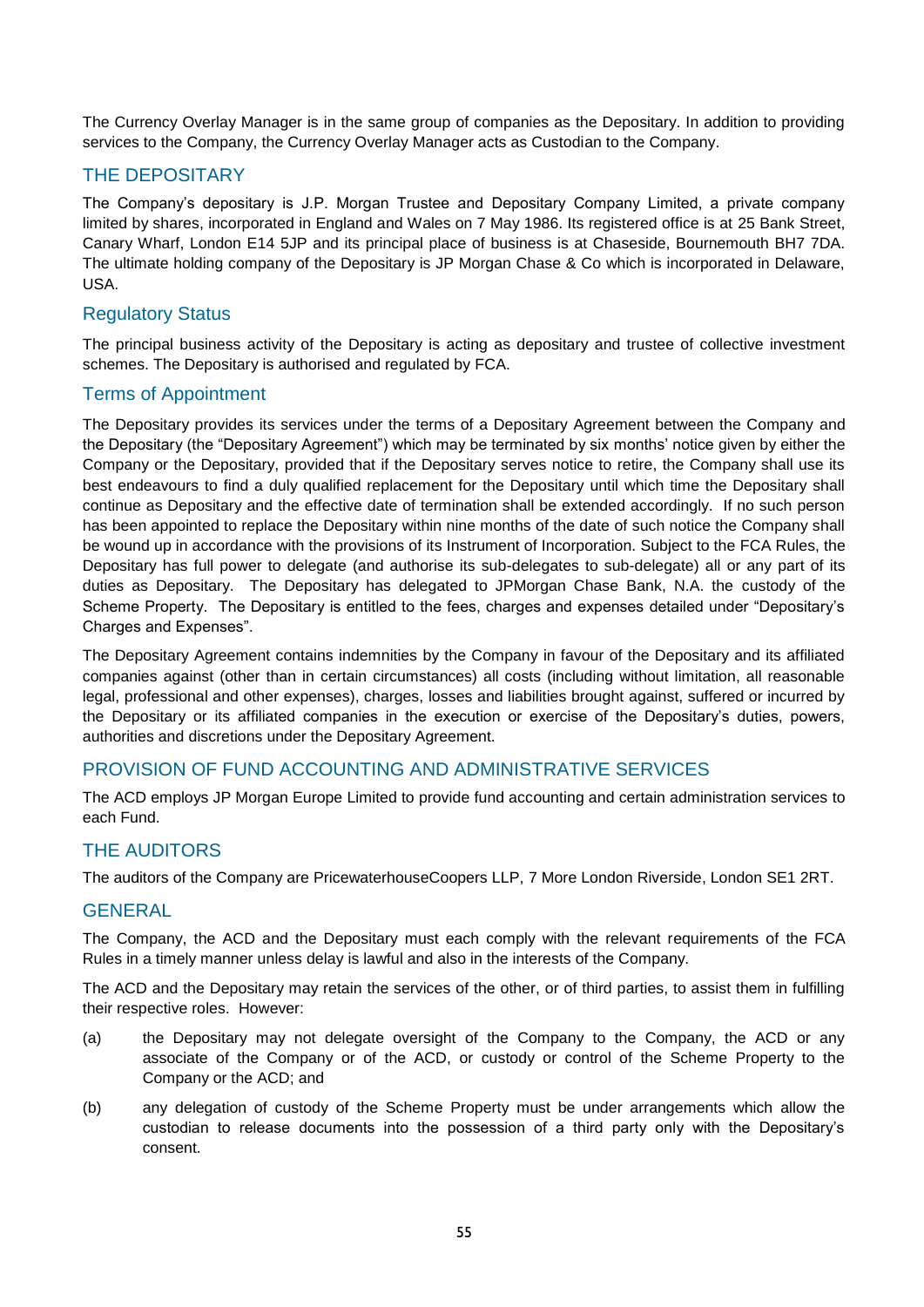Where functions are performed by third parties, the ACD remains responsible for the management of the Scheme Property and if the third party is an associate, any other functions which are within the role of the ACD.

The FCA Rules contain various requirements relating to transactions entered into between the Company and the ACD, any investment adviser or any associate of them which may involve a conflict of interest. These are designed to protect the interests of the Company. Certain transactions between the Company and the ACD, or an associate of the ACD, may be voidable at the instance of the Company in certain circumstances.

The ACD, and other companies connected with Cazenove Capital Holdings Limited may, from time to time, act as investment managers or advisers to other funds which follow similar investment objectives to those of the Funds of the Company. It is therefore possible that the ACD and/or other companies connected with Cazenove Capital Holdings Limited may, in the course of their business, have potential conflicts of interest with the Company or a particular Fund. The ACD will, however, have regard in such event to its obligations under its Agreement with the Company and, in particular, to its obligation to act in the best interests of the Company so far as is practicable, having regard to its obligations to other clients when undertaking any investment where potential conflicts of interest may arise.

The ACD executes transactions on behalf of clients with a number of selected brokers. In the normal course of business, the ACD enters or may enter into arrangements ("Commission Sharing Arrangements") whereby the broker agrees to set aside a proportion of the commission earned on transactions and to use this to discharge the cost of the provision of investment research received by the ACD. The services received under such arrangements are directly relevant to and assist in the cost-effective provision of management services generally by the ACD to its clients and are consistent with practices in the markets in which the ACD does business. In accordance with the Regulations, the ACD will not enter into such Commission Sharing Arrangements unless the types of goods and services provided to it are related to the provision of research and do not constitute goods or services which the FCA has specified do not satisfy the requirements of the rules in respect of such arrangements and will reasonably assist the ACD in the provision of its services to clients on whose behalf orders are being executed. Information on Commission SharingArrangements will be given in the Company's annual report to Shareholders.

The ACD effects transactions, on which commissions or other charges are payable, through unconnected brokers. Information will be given in the Company's annual report to Shareholders

The ACD as part of providing investment management and advisory services to the Company in respect of each Fund, may from time to time enter into arrangements with brokers, under which the broker will provide or procure services or other benefits which can be reasonably expected to assist in the provision of investment services. These services may only relate to research or execution. Any transactions conducted under these arrangements are done so on a best execution basis as required by the FCA. Further information on the ACD's policies in relation to commission sharing arrangements is available upon request.

The ACD is under no obligation to account to the Depositary or to the participants in any of the Funds for any profits or benefits it makes or receives that are derived from or in connection with dealing in Shares, any transaction in the Property of a Fund or the supply of services to the Company, and accordingly will not do so.

The Depositary may, from time to time, act as the depositary of other investment companies with variable capital.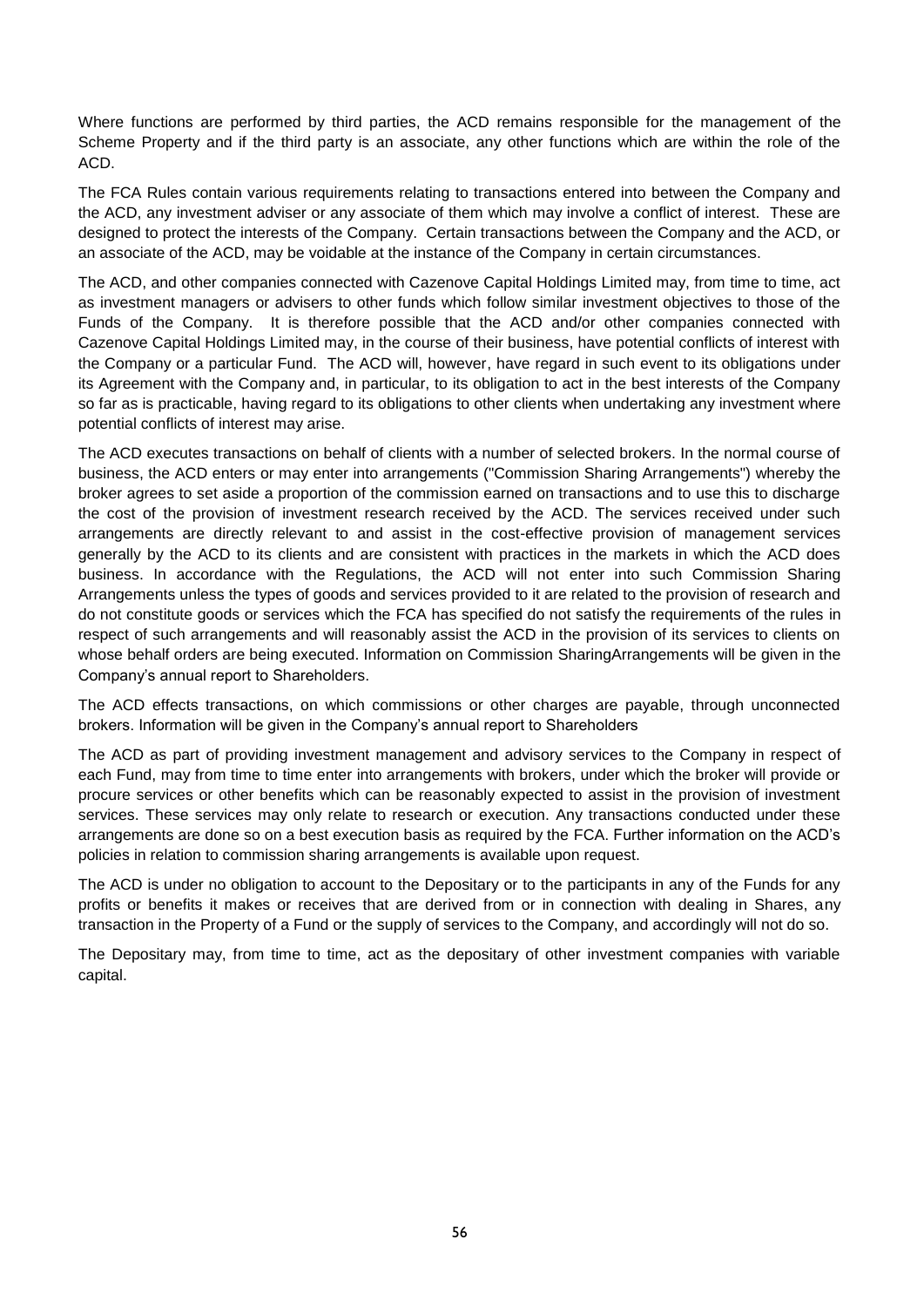# <span id="page-64-0"></span>APPENDIX 4: GENERAL INFORMATION

# <span id="page-64-1"></span>REGISTER OF SHAREHOLDERS

The Register may be inspected without charge any Shareholder or his duly authorised agent during normal business hours at that administrative address of the Registrar as given in the Directory.

Copies of the entries in the Register relating to a Shareholder are available on request by that Shareholder without charge. The Company has the power to close the Register for any period or periods not exceeding 30 days in any one year.

# <span id="page-64-2"></span>RESTRICTIONS AND COMPULSORY TRANSFER AND REDEMPTION OF SHARES

The ACD may from time to time impose such restrictions as it may think necessary to ensure that no Shares are acquired or held by any person in breach of the law or governmental regulation (or any interpretation of a law or regulation by a competent authority) of any country or territory. In this connection, the ACD may reject in its discretion any application for the purchase, sale or switching of Shares.

If it comes to the notice of the ACD that any Shares are or may be owned or held legally or beneficially by a Non-Qualified Person ("affected Shares") the ACD may give notice to the registered holder(s) of the affected Shares requiring either the transfer of such Shares to a person who is not a Non-Qualified Person or a request in writing for the redemption or cancellation of such Shares in accordance with the FCA Rules. If any person upon whom such a notice is served does not, within 30 days after the date of such notice, transfer the affected Shares to a person who is not a Non-Qualified Person or establish to the satisfaction of the ACD (whose judgement is final and binding) that he and the beneficial owner are not Non-Qualified Persons, he shall be deemed upon the expiration of that 30 day period to have given a request in writing for the redemption or cancellation (at the discretion of the ACD) of all the affected Shares pursuant to the FCA Rules.

A person who becomes aware that he has acquired or holds affected Shares as described above shall forthwith, unless he has already received a notice from the ACD as above, either transfer the affected Shares to a person qualified to own them or give a request in writing for the redemption or cancellation of such Shares pursuant to the FCA Rules.

The Company may refuse to register a transfer of Shares unless it has received an amount determined by the ACD as being the SDRT payable by the Company on the transfer, or such lesser sum as the ACD may determine.

# <span id="page-64-3"></span>US PERSONS

The Shares have not been and will not be registered under the United States Securities Act of 1933 as amended ("Securities Act") and may not be offered or sold in the United States of America, in its territories and possessions, any state of the United States of America and the District of Columbia ("United States of America") or offered or sold to US Persons (as defined below). The Company has not been and will not be registered under the United States Investment Company Act of 1940, as amended. The ACD has not been and will not be registered under the United States Investment Advisors Act of 1940.

Applicants will be required to certify that they are not acquiring Shares for the benefit of directly or indirectly any US Person and that such applicants will not transfer or sell or offer to transfer or sell Shares to a US Person unless the Company gives its prior approval.

"US Person" means a United States person within the meaning of Regulation S under the Securities Act.

# <span id="page-64-4"></span>ANNUAL REPORTS

Annual short reports of the Company in respect of the Company's annual accounting period will be published not later than 30 November and half-yearly short reports in respect of the Company's half yearly accounting period will be published on or before 31 May.

A full annual and half yearly long report for each period will be available to shareholders, free of charge, on request. The Annual Accounting date will be 30 September and the Interim Accounting date will be 31 March.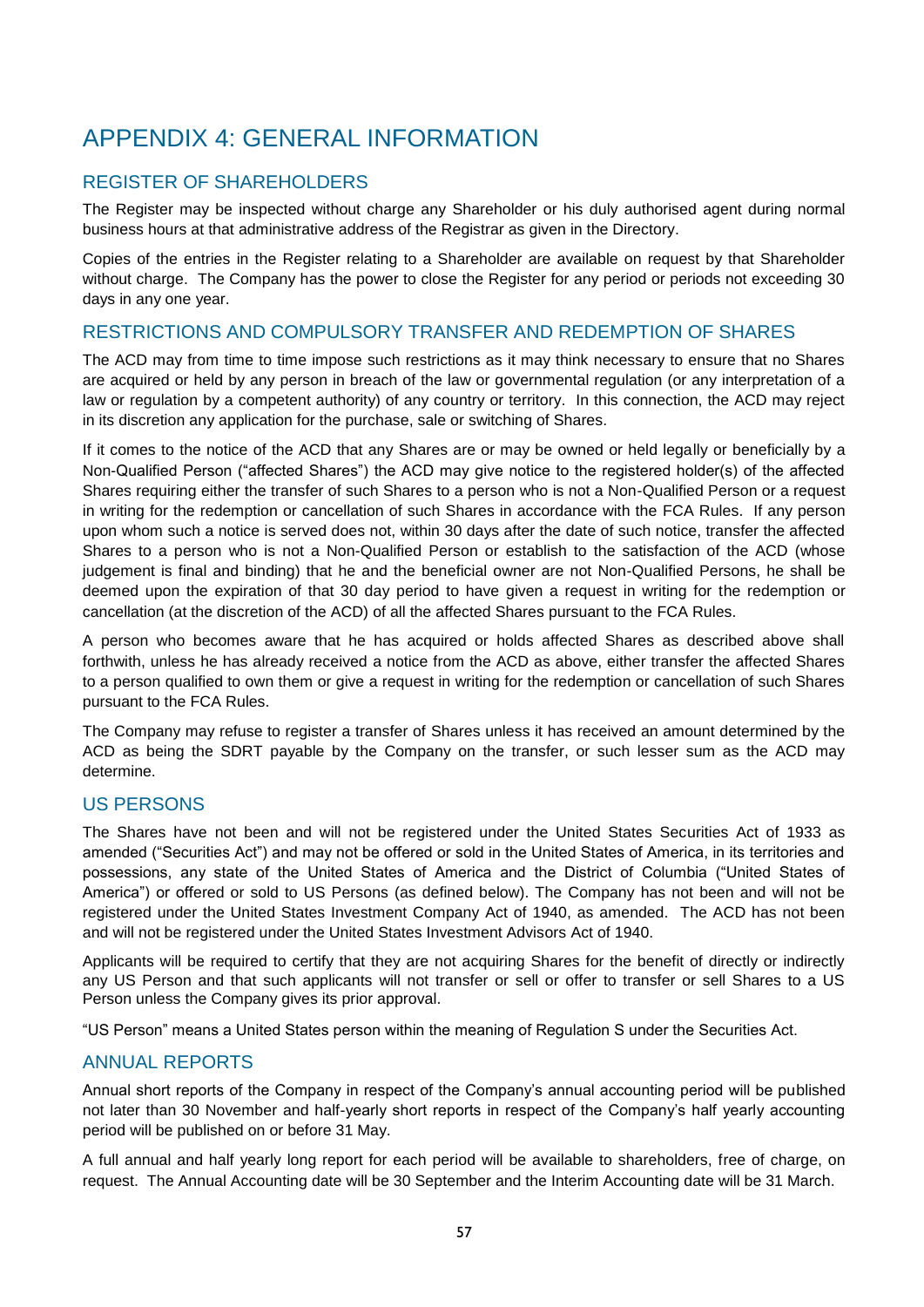Copies of annual and interim reports may be obtained from the ACD or inspected at the ACD's offices at 12 Moorgate, London EC2R 6DA.

# <span id="page-65-0"></span>STRATEGY FOR THE EXERCISE OF VOTING RIGHTS

The ACD has a clear policy for promoting best corporate governance practice among the companies in which the Funds invest and, in particular, for establishing the exercise of voting rights attached to the ownership of this Scheme Property so as to benefit each Fund. The policy is available on request from the ACD as are the details of the actions taken on the basis of this strategy in relation to each Fund.

# <span id="page-65-1"></span>BEST EXECUTION

The ACD must ensure that Shareholders' best interests are met when placing dealing instructions with sharebroking and securities dealings firms. The ACD scrutinises the quality of the execution arrangements maintained with the brokers used and promptly makes changes where this is considered to be necessary. Further details of the ACD's best execution policy is available on request from the ACD.

# <span id="page-65-2"></span>SHAREHOLDER MEETING AND VOTING RIGHTS

# Annual General Meeting

The Company will not hold an Annual General Meeting in relation to the Company's year-end, unless the ACD notifies Shareholders otherwise.

Shareholders have the right to request copies of the ACD's service contracts.

# General Meetings

Notice of the date, place and time of general meetings will be given to Shareholders.

The convening and conduct of Shareholders' meetings and the voting rights of Shareholders at those meetings are governed by the Company's Instrument of Incorporation and the FCA Rules, which are summarised below.

Where Shareholders are corporations rather than individuals, the following will apply:-

- (a) Any corporation which is a Shareholder may by resolution of its Directors or other governing body and in respect of any Share or Shares of which it is the holder authorise such individual as it thinks fit to act as its representative at any general meeting of the Shareholders or of any Class meeting or Fund meeting. The individual so authorised shall be entitled to exercise the same powers on behalf of such corporation as the corporation could exercise in respect of such Share or Shares if it were an individual Shareholder.
- (b) Any corporation which is a Director of the Company may by resolution of its directors or other governing body authorise such individual as it thinks fit to act as its representative at any general meeting of the Shareholders, or of any Class meeting or Fund meeting or at any meeting of the Directors. The person so authorised shall be entitled to exercise the same powers at such meeting on behalf of such corporation as the corporation could exercise if it were an individual Director.
- (c) A corporation which holds Shares as nominee may appoint more than one such representative, each in respect of a specified number of Shares which the corporation holds, and each such representative shall be entitled to exercise such powers aforesaid only in respect of the Shares concerned.

# Requisitions of Meetings

The ACD may convene a general meeting at any time.

Shareholders may also requisition a general meeting. A requisition by Shareholders must state the objects of the meeting, be dated and signed by the Shareholders who, at the date of the requisition, are registered as holding not less than one-tenth in value of all Shares then in issue. The ACD must convene a general meeting no later than eight weeks after the receipt of such a requisition at the head office of the Company.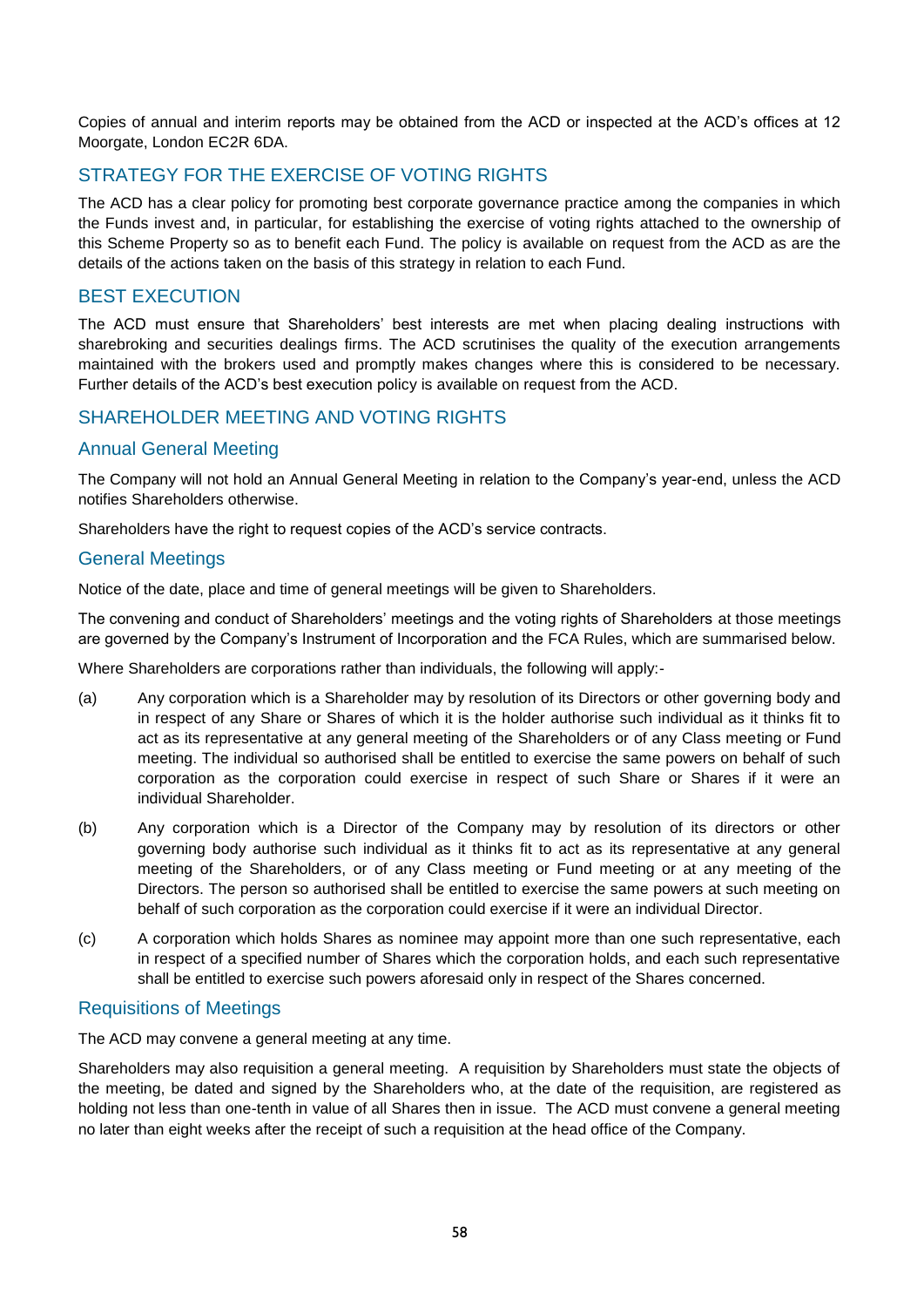# Notice and Quorum

Shareholders will receive at least 14 days' written notice of a general meeting. They are entitled to be counted in the quorum and to vote at a meeting either in person or by proxy. The quorum for a meeting is two Shareholders, present in person or by proxy. Notice convening a general meeting of Shareholders will be given in accordance with the Regulations.

An instrument of proxy may be in the usual common form or in any other form which the ACD shall approve executed under the hand of the appointor or of his attorney duly authorised in writing or, if the appointor is a corporation, either under the common seal or under the hand of an officer or attorney so authorised. A person appointed to act as a proxy need not be a holder. For the appointment of a proxy to be effective, the instrument of proxy must be received as provided pursuant to the FCA Rules not less than 48 hours before the relevant meeting or adjourned meeting.

# Voting Rights

At a meeting of Shareholders, on a show of hands every Shareholder who (being an individual) is present in person or (being a corporation) is present by its properly authorised representative shall have one vote.

On a poll vote, Shareholders may vote in person or by proxy. The voting rights attaching to each Share are such proportion of the voting rights attached to all Shares in issue that the price of the Share bears to the aggregate prices(s) of all the Shares in issue on the date seven days before the notice of meeting is deemed to have been served. Shareholders who are entitled to more than one vote need not, if they vote, use all of their votes or cast all the votes used in the same way.

Except where the FCA Rules or the Instrument of Incorporation of the Company require an extraordinary resolution (which needs 75 per cent. of the votes cast at the meeting to be in favour if the resolution is to be passed), any resolution required by the FCA Rules will be passed by a simple majority of the votes validly cast for and against the resolution (an ordinary resolution).

The ACD may not be counted in the quorum for a general meeting, and neither the ACD nor any associate of the ACD is entitled to vote at any general meeting except in respect of Shares which the ACD or associate holds on behalf of or jointly with a person who, if the registered Shareholder, would be entitled to vote and from whom the ACD or associate has received voting instructions.

"Shareholders" in this context means Shareholders on the date seven days before the notice of meeting is deemed to have been served, but excluding persons who are known to the ACD not to be Shareholders at the time of the meeting.

# Class Meetings

The above provisions apply to meetings of Shareholders of a Fund or Class as they apply to general meetings of Shareholders, but by reference to the Fund or Class concerned.

# <span id="page-66-0"></span>NOTIFICATIONS OF CHANGES TO THE COMPANY AND/OR A FUND

The ACD will notify all Shareholders of the Company and/or the relevant Fund, as applicable, of any changes to the Company and/or a Fund. The nature of the notice given to Shareholders by the ACD will depend on the nature of the changes proposed, as deemed by the ACD. Changes may be fundamental, significant or notifiable.

Where the ACD deems changes to the Company and/or the relevant Fund to be fundamental, Shareholders of the Company and/or the relevant Fund, as applicable, will be required to approve the change by way of an extraordinary resolution prior to implementation.

Where the ACD deems changes to the Company and/or the relevant Fund to be significant, Shareholders of the Company and/or the relevant Fund, as applicable, will be provided with at least 60 days' prior notice before implementation of the change.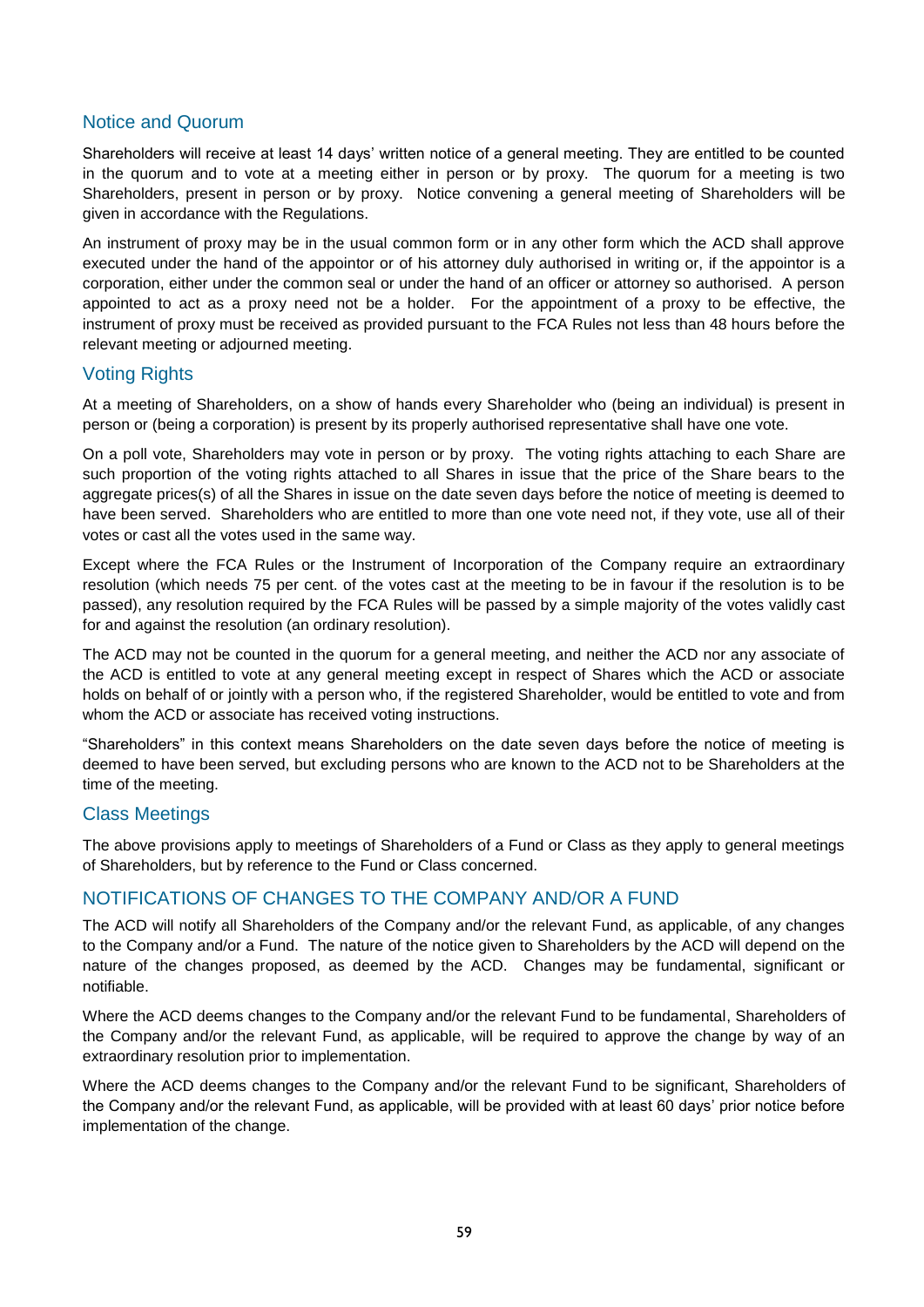Where the ACD deems changes to the Company and/or the relevant Fund to be notifiable, Shareholders of the Company and/or the relevant Fund, as applicable, will be informed at or after the date the implementation of the change.

# <span id="page-67-0"></span>WINDING UP OF THE COMPANY OR A FUND

The Company may not be wound up except as an unregistered company under part V of the Insolvency Act 1986 or, if the Company is solvent, under the FCA Rules. A Fund may be terminated under the FCA Rulesprovided it is solvent, or if insolvent wound up under part V of the Insolvency Act 1986 (as an unregistered company).

Where the Company is to be wound up or a Fund is to be terminated under the FCA Rules, such winding up or termination may only be commenced following approval by the FCA. The FCA will only give approval if the ACD provides a statement (following an investigation into the affairs, business and property of the Company, or in the case of the termination of a Fund, the affairs, business and property of the Fund) either that the Company or the Fund, as the case may be, will be able to meet its liabilities within 12 months of the date of the statement or that the Company will be unable to do so. The Company may not be wound up or a Fund terminated under the FCA Rules if there is a vacancy in the position of authorised corporate director at the relevant time.

The Company may be wound up or a Fund terminated under the FCA Rules if:-

- (a) an extraordinary resolution to that effect is passed by the Shareholders; or
- (b) the period (if any) fixed for the duration of the Company or the Fund by the Instrument of Incorporation of the Company expires, or an event (if any) occurs on the occurrence of which the Instrument of Incorporation provides that the Company or Fund is to be wound up or terminated (for example, if the share capital of the Company is below its prescribed minimum or (in relation to any Fund) if the Net Asset Value of the Fund is less than £5 million or the equivalent in the currency of denomination, or if a change in the laws or regulations of any country means that, in the ACD's opinion, it is desirable to terminate the Fund); or
- (c) on the effective date of an agreement by the FCAin response to a request by the ACD for the winding up of the Company or the termination of a Fund.

A Fund may also be terminated in accordance with the terms of a scheme of amalgamation or reconstruction, in which case Shareholders in the Fund will become entitled to receive shares or units in another regulated collective investment scheme in exchange for their Shares in the Fund.

On the occurrence of any of the events in paragraphs (a) to (c) above and provided the FCA has given its approval:-

- (a) Sections 6.2 (Dealing), 6.3 (Valuation and Pricing) and 5 (Investment and borrowing Powers) of the FCA Rules will cease to apply to the Company or the Fund;
- (b) the Company will cease to issue and cancel Shares in the Company or the Fund, and the ACD shall cease to sell or redeem Shares or arrange for the Company to issue or cancel them (except in respect of a final cancellation);
- (c) no transfer of a Share shall be registered and no other change to the Register shall be made without the sanction of the ACD;
- (d) where the Company is being wound up, the Company shall cease to carry onits business except for its beneficial winding up; and
- (e) the corporate status and powers of the Company and, subject to the provisions of paragraph (a) and (d) above, the powers of the ACD shall remain until the Company is dissolved.

The ACD shall, as soon as practicable after the winding up or termination has commenced causes the scheme property to be realised and the liabilities of the Company or Fund to be met out of the proceeds. Where sufficient liquid funds are available after making provision for the expenses of the winding up or termination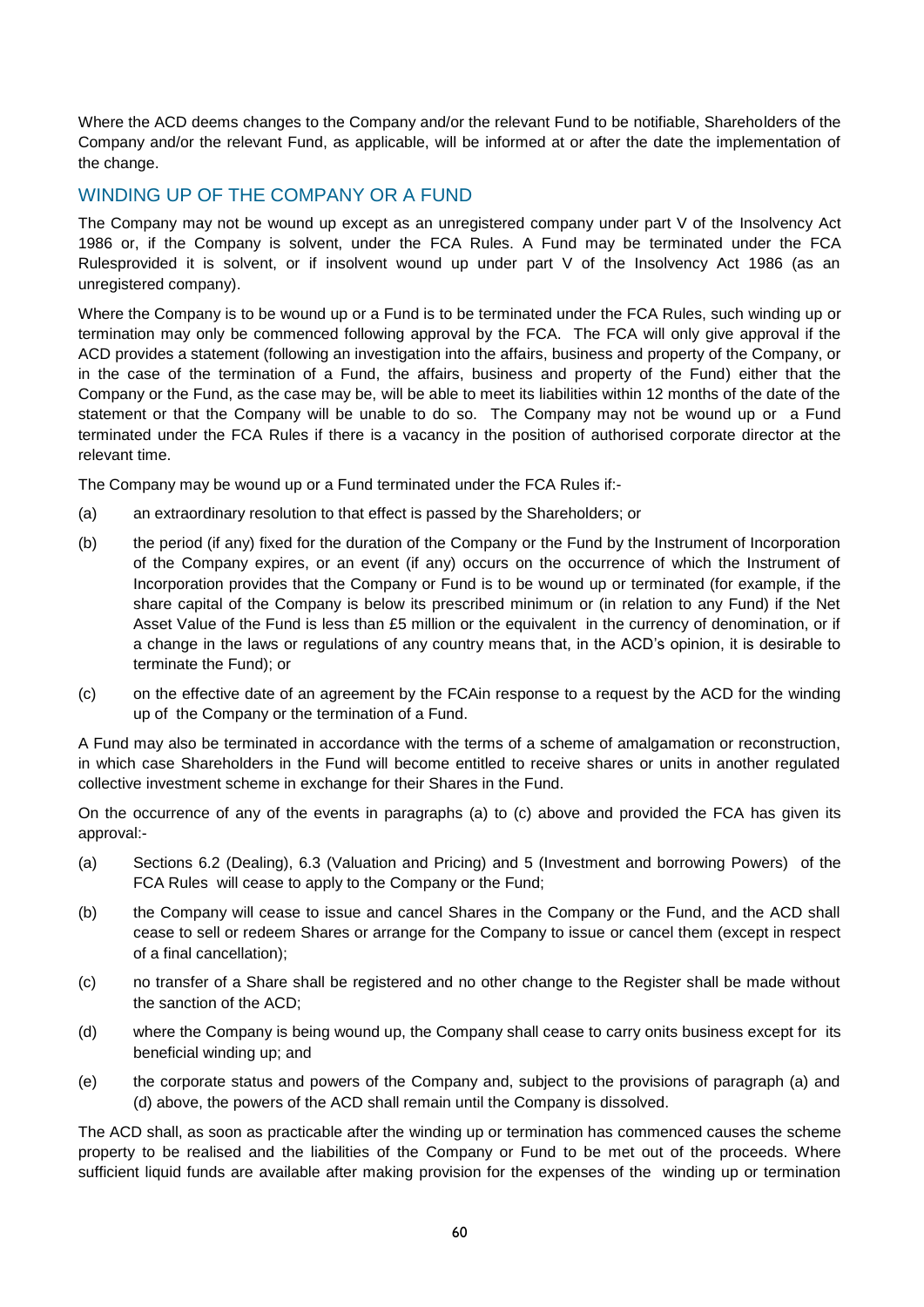and the discharge of the Company's or the Fund's remaining liabilities, the ACD may arrange for the Depositary to make one or more interim distributions out of the proceeds to Shareholders proportionately to the rights of their Shares to participate in the scheme property at the commencement of the winding up or termination. The ACD shall arrange for the Depositary to make a final distribution to Shareholders, on or prior to the date on which the final account or termination account is sent to Shareholders, of any balance remaining in proportion to their holdings in the Company or the particular Fund.

On completion of a winding up of the Company or the termination of a Fund, the Company or the Fund will be dissolved and the ACD will arrange for the Depositary to pay or lodge any money standing to the account of the Company or the Fund in accordance with the OEIC Regulations and t within one month of dissolution.

The ACD shall notify the FCA that it has completed a winding up of the Company or a termination of a Fund.

Following the completion of a winding up of the Company or of a Fund, the ACD must prepare a final account showing the date on which the Company's affairs were fully wound up, how the winding up took place and how the Scheme Property was distributed. The auditors of the Company shall make a report in respect of the final account, stating their opinion as to whether the final account has been properly prepared. Following the completion of a the termination of a Fund,the ACD must prepare a termination accountshowing the date on which the Fund's affairs were fully terminated, how the winding up took place and how the Scheme Property was distributed. The auditors of the Company shall make a report in respect of the final account or termination account, stating their opinion as to whether the final account or termination account has been properly prepared.

This final account or termination account and the auditors' report must be sent to the FCA, to each relevant Shareholder within four months of the date of the completion of the winding up of the Company or the termination of the Fund.

The Companyis an umbrellacompany, and its Funds are segregated portfolios of assets. Accordingly, the assets of a Fund belongexclusively to that Fund and shall be used to dischargedirectly or indirectly the liabilities of, or claims against, any otherperson or body, including the umbrellacompany, or any other Fund, and shall not be available for any such purpose.

While the provisions of the OEIC Regulations provide for segregated liability between Funds, the concept of segregated liability is relatively new. Accordingly, where claims are brought by local creditors in foreign courts or under foreign law contracts, it is not yet known how those foreign courts will react to regulations 11A and 11B of the OEIC Regulations.

# <span id="page-68-0"></span>DOCUMENTS OF THE COMPANY

The following documents may be inspected free of charge between 9.00 a.m. and 5.00 p.m. on every Business Day at the head office of the ACD, 12 Moorgate, London EC2R 6DA.

- (a) the most recent annual and half-yearly long reports of the Company;
- (b) the Instrument of Incorporation (and any amending instrument);
- (c) the Prospectus and Key Investor Information Document for each Share Class of each Fund; and
- (d) the material contracts referred to below.

The most recent copies of the documents referred to at (a), (b) and (c) above and the Prospectus may also be requested free of charge from the head office of the ACD either by writing to us at 12 Moorgate, London EC2R 6DA or by calling 020 3479 1000. These documents may be downloaded from the ACD's website: [www.cazenovecapital.com.](http://www.cazenovecapital.com/) The ACD may make a charge at its discretion for providing printed copies of documents.

# <span id="page-68-1"></span>MATERIAL CONTRACTS

The following contracts, not being contracts entered into in the ordinary course of business, have been entered into by the Company and are, or may be, material:

(a) the ACD Agreement dated 16 July 2008 between the Company and the ACD; and